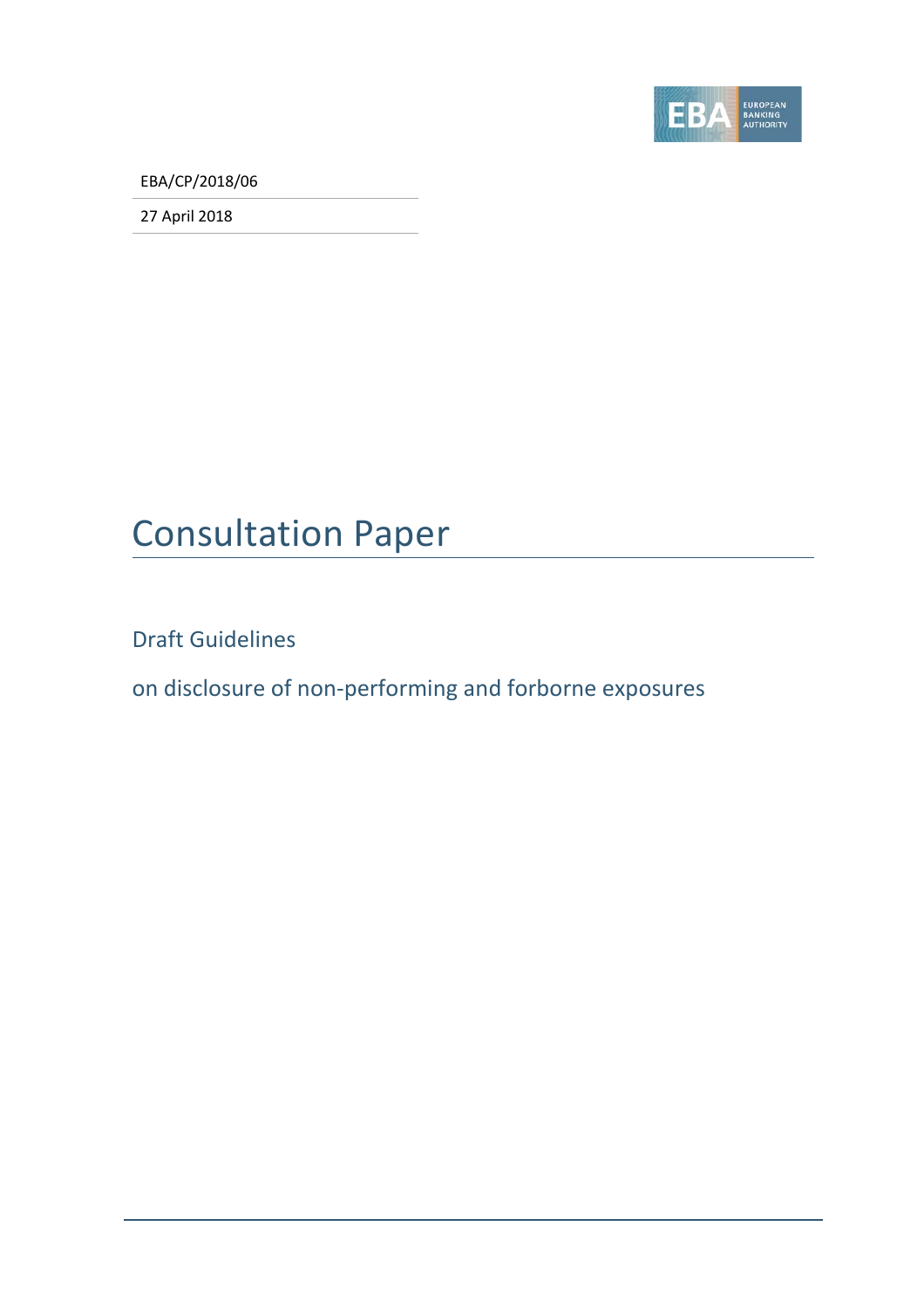

# **Contents**

| 1. Responding to this consultation                                         | 3  |
|----------------------------------------------------------------------------|----|
| 2. Executive Summary                                                       | 4  |
| 3. Background and rationale                                                | 5  |
| 4. Draft Guidelines on disclosure of non-performing and forborne exposures | 9  |
| Compliance and reporting obligations                                       | 11 |
| Subject matter, scope and definitions                                      | 12 |
| Implementation                                                             | 15 |
| Annex I - Disclosure templates: Forbearance                                | 16 |
| Annex II - Disclosure templates: Non-performing exposures                  | 21 |
| Annex III - Disclosure templates: Collateral valuation                     | 33 |
| Annex IV - Disclosure templates: Changes in the stock of NPLs              | 37 |
| Annex V - Disclosure templates: Foreclosed assets                          | 40 |
| 5. Accompanying documents                                                  | 45 |
| 5.1 Draft cost-benefit analysis / impact assessment                        | 45 |
| 5.2 Overview of questions for consultation                                 | 53 |
| 5.3 Feedback on the public consultation and on the opinion of the BSG      | 54 |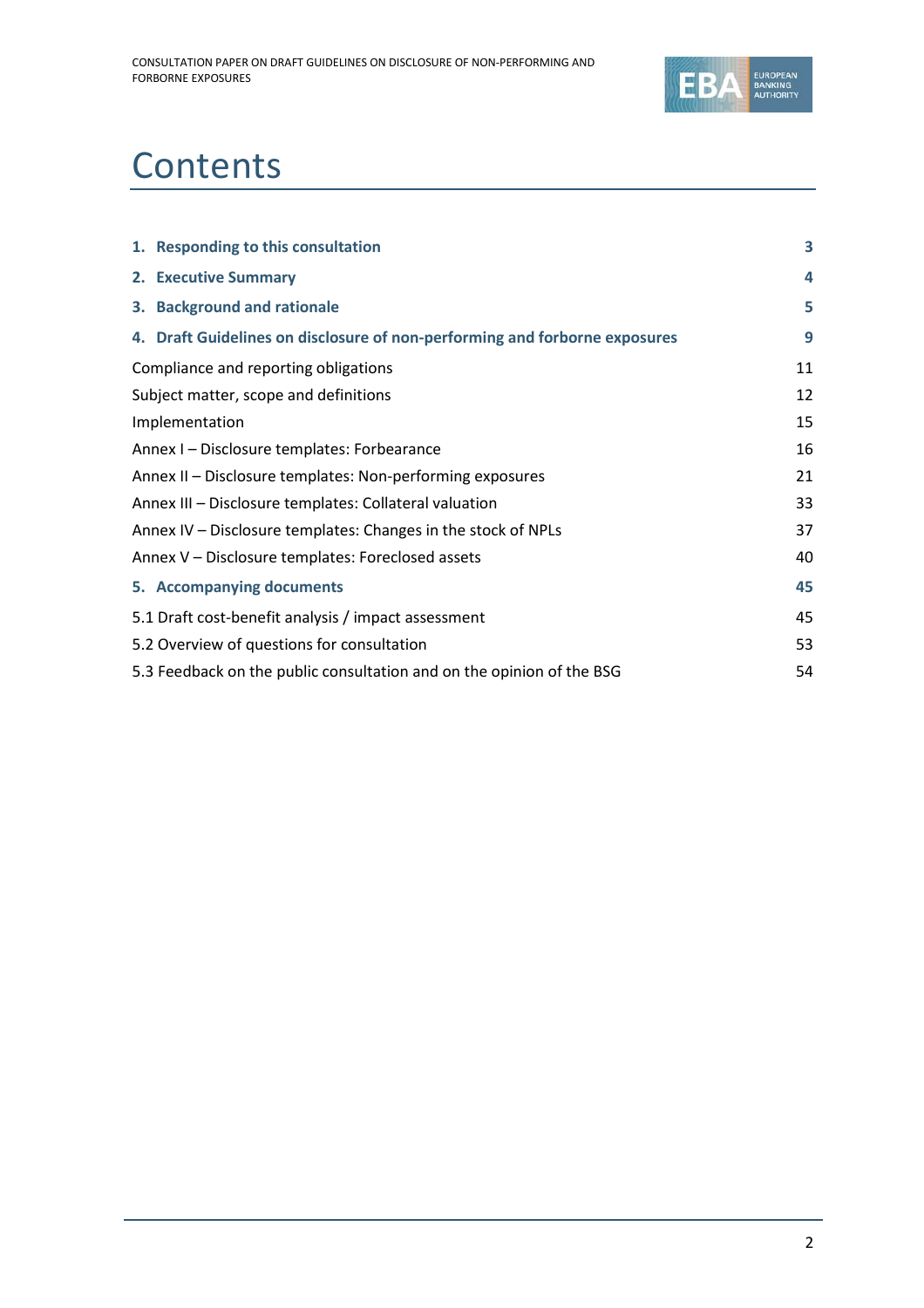

# <span id="page-2-0"></span>1. Responding to this consultation

The EBA invites comments on all proposals put forward in this paper and in particular on the specific questions summarised in 5.2.

Comments are most helpful if they:

respond to the question stated; indicate the specific point to which a comment relates; contain a clear rationale; provide evidence to support the views expressed/ rationale proposed; and describe any alternative regulatory choices the EBA should consider.

### **Submission of responses**

To submit your comments, click on the 'send your comments' button on the consultation page by 27.07.2018. Please note that comments submitted after this deadline, or submitted via other means may not be processed.

### **Publication of responses**

Please clearly indicate in the consultation form if you wish your comments to be disclosed or to be treated as confidential. A confidential response may be requested from us in accordance with the EBA's rules on public access to documents. We may consult you if we receive such a request. Any decision we make not to disclose the response is reviewable by the EBA's Board of Appeal and the European Ombudsman.

### **Data protection**

The protection of individuals with regard to the processing of personal data by the EBA is based on Regulation (EC) N° 45/2001 of the European Parliament and of the Council of 18 December 2000 as implemented by the EBA in its implementing rules adopted by its Management Board. Further information on data protection can be found under the [Legal notice section](http://eba.europa.eu/legal-notice) of the EBA website.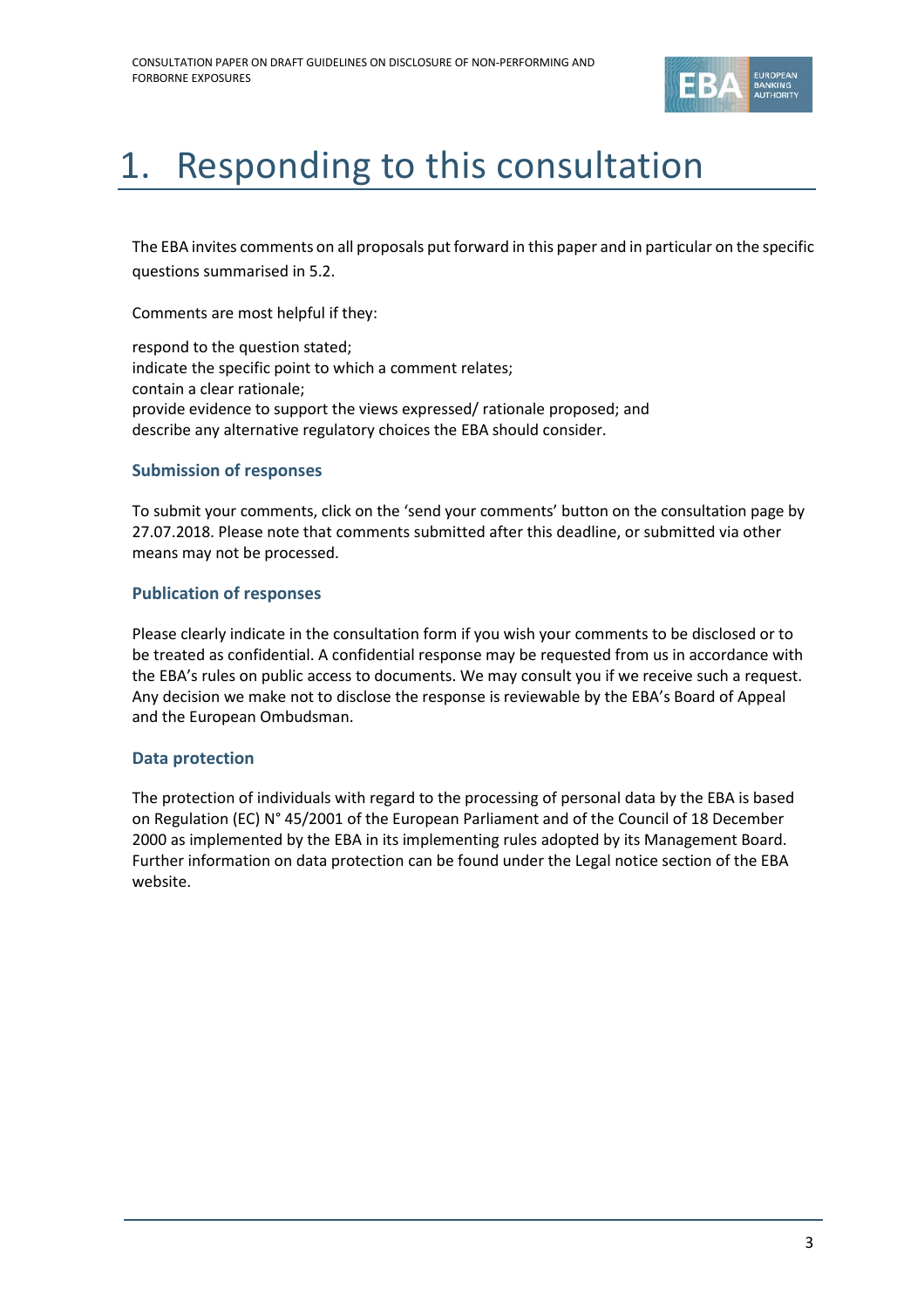

# <span id="page-3-0"></span>2. Executive Summary

- 1. The financial crises negatively affected the European banking sector and contributed to a buildup of non-performing exposures (NPE) in many banks' balance sheets. The overall level of NPEs remains high by historic standards, especially in some jurisdictions, even if the joint efforts of banks, supervisors, regulators and macro prudential authorities led to the slow improvement of NPE ratios in recent years.
- 2. In July 20[1](#page-3-1)7, the European Union Council agreed on an Action Plan<sup>1</sup> to tackle non-performing loans (NPLs) in Europe. The Council's Conclusions stressed that a comprehensive approach combining a mix of complementing policy actions, at national and European level, is needed to address the existing stock of non-performing loans (NPLs) as well as to prevent the emergence and accumulation of new NPEs on banks' balance sheets. In this regards, the EBA, along with other bodies and institutions, was invited by the Council to contribute to this Action Plan with a number of initiatives. The enhanced disclosure requirements developed in these guidelines are one of the initiatives that the EBA is developing.
- 3. The guidelines specify a common content and uniform disclosure formats on information on NPEs, forborne exposures and foreclosed assets that credit institutions should disclose. Proportionality is embedded in the guidelines based on two criteria, the significance of the credit institution and the level of NPEs, and there is a set of templates that only need to be disclosed by significant credit institutions with a high level of NPEs. The aim of the guidelines is the provision of meaningful information to market participants on credit institutions' asset quality, and a better insight on the distribution and level of collateralization of NPEs for those with high level of NPEs, better conveying the credit institutions' risk profile, in line with Article 431.3 paragraph 2 of Regulation (EU) No 575/2013 (CRR). Eventually, the guidelines seek to reduce information asymmetry and promote comparability of credit institutions' risk profile and, in the end, market discipline.

## Next steps

4. The EBA aims to issue the draft guidelines for consultation during the summer of 2018 and to publish the final guidelines, taking into account the comments received during the consultation, before the end of 2018.

<span id="page-3-1"></span><sup>1</sup> http://www.consilium.europa.eu/en/press/press-releases/2017/07/11/banking-action-plan-non-performing-loans/#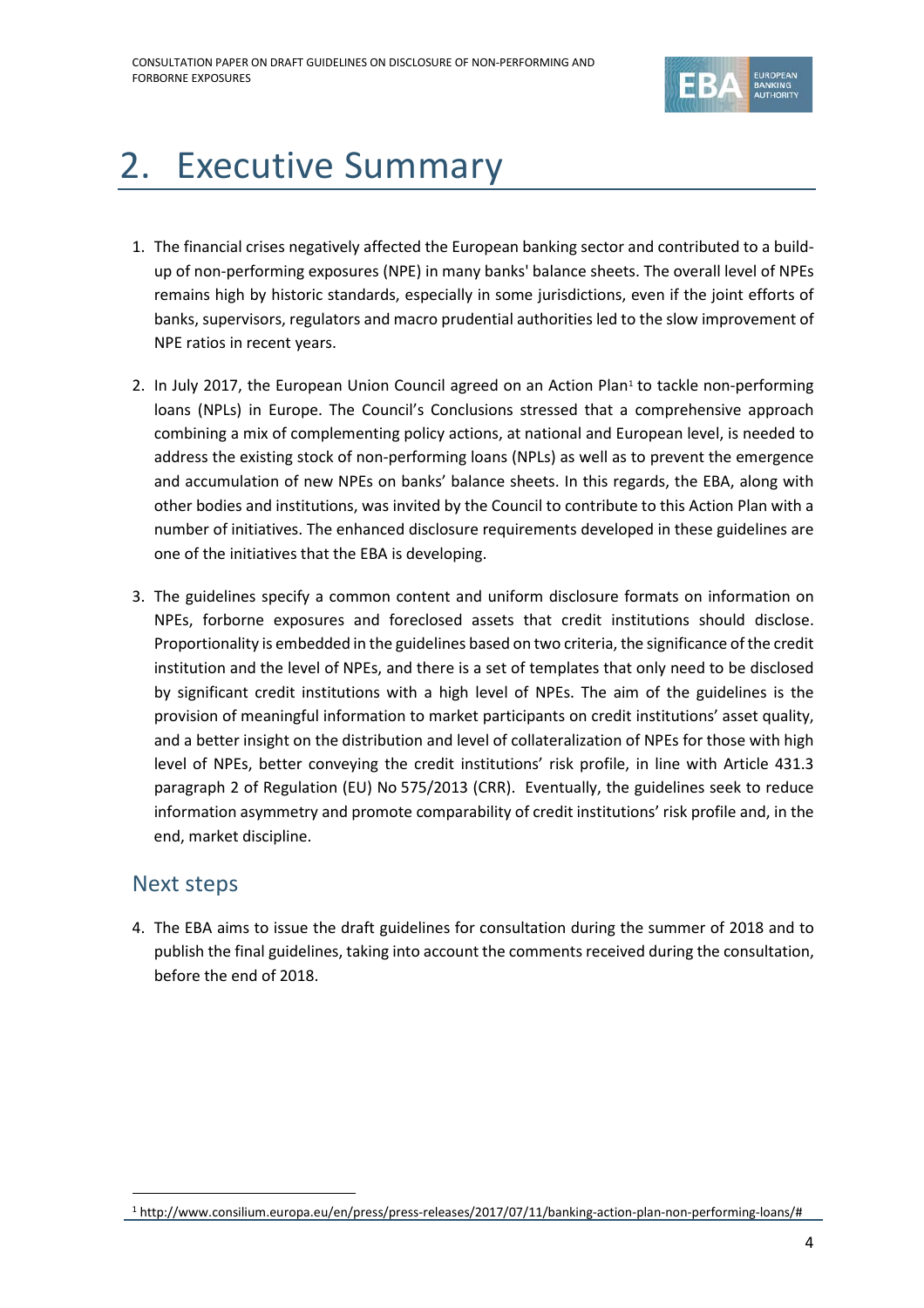

# <span id="page-4-0"></span>3. Background and rationale

- 5. The financial crises negatively contributed to the build-up of large stock of non-performing exposures(NPE) in bank balance sheets. The stock of non-performing loans (NPLs) in the EU banking sector amounted to EUR 990 Billion at the end of 2016, and EUR 810 Billion in Q4 2017, equaling 5.1% and 4.0% of total loan portfolios respectively. The EU average NPE ratio was 3.6% in Q4 2017.[2](#page-4-1)
- 6. While the dispersion of the stock of NPEs is uneven across Member States, the problem is undeniably European considering its scale and cross border implications with 12 Member States experiencing above average NPE ratios. The overall level remains high by historic standards and the improvement of NPE ratios has been disappointingly slow, even if the joint efforts of banks, supervisors and macro prudential authorities recently led to an acceleration of the adjustment.
- 7. The EBA's risk analysis, supported by similar research conducted by other international organisations, pointed out that high levels of NPEs are a drag on profitability and are strongly correlated with weak lending growth. In addition, the effects of high levels of NPEs in bank balance sheets on funding costs and capital and efficiency among other, can seriously jeopardise institutions' ability to run a viable and sustainable business model.
- 8. NPEs are a problem at multiple levels: at micro prudential level, heightened NPEs are associated with lower profitability and lower efficiency; at macro prudential level, high levels of NPEs are connected to stagnant growth as capital is tied up with NPEs and decreased new lending into the real economy. In addition, a high stock of NPEs negatively affect the resilience of the banking sector to shocks and hence increases systemic risk. All of these effects must be tackled in a comprehensive manner.
- 9. In 2014, the EBA published an ITS on supervisory reporting introducing definitions of NPE and forborne exposures (FBE) to facilitate identification of problematic assets.
- 10.In July 2017 the European Union Council agreed on an Action Plan<sup>[3](#page-4-2)</sup> to tackle NPLs in Europe. The Council's Conclusions stressed that a comprehensive approach combining a mix of complementing policy actions, at national and at the European level where appropriate, is the most effective way to address the existing stock of NPEs as well as the emergence and accumulation of new NPEs on banks' balance sheets. The policy actions should cover the following four policy areas: (i) supervision, (ii) structural reforms of insolvency and debt recovery frameworks, (iii) development of secondary markets for distressed assets, and (iv) restructuring of the banking system. In this regard, the EBA, along with other bodies and institutions, was invited by the Council to contribute to this Action Plan with a number of initiatives and action points, in particular on (i) and (iii). There are two specific initiatives in which the EBA is involved and that require disclosure related actions:

 $\overline{a}$ 

<span id="page-4-2"></span><span id="page-4-1"></span><sup>2</sup> The EBA Risk Dashboard – data as of Q3 2017 http://www.eba.europa.eu/risk-analysis-and-data/risk-dashboard <sup>3</sup> http://www.consilium.europa.eu/en/press/press-releases/2017/07/11/banking-action-plan-non-performing-loans/#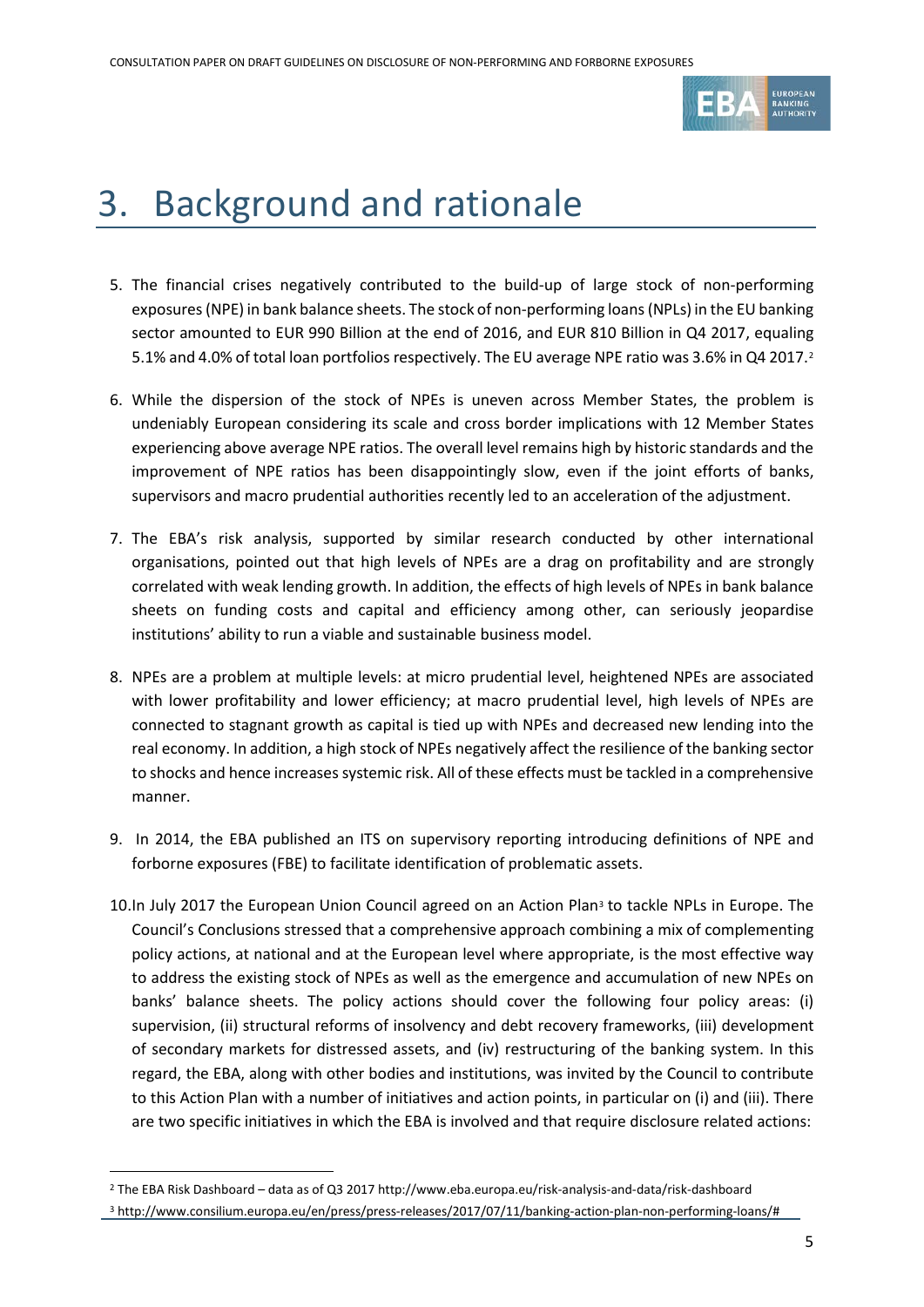

(i) The Council invites the EBA to issue guidelines on NPL management consistent with the ECB-SSM "Guidance to banks on Non-Performing Loans" (SSM Guidance).

The SSM Guidance follows the life cycle of NPL management: It starts with the supervisory expectations on NPL strategies, which closely link to NPL governance and operations. Following this, the guidance outlines important aspects for forbearance treatments, and NPL recognition, including disclosure of NPLs. Then qualitative guidance on NPL provisioning and write-off is provided and eventually collateral valuation is also addressed.

- (ii) In addition, the Council invites the EBA, in consultation with the ESMA and competent authorities, to implement by the end of 2018 enhanced disclosure requirements on asset quality and non-performing loans to all banks.
- 11.The EBA has therefore undertaken various actions which can be categorised into (i) enhancement of disclosure requirements, (ii) supervisory guidance, and (iii) improving efficiency of secondary markets.
	- (iii) These guidelines include enhanced disclosure requirements on NPEs, forbearance and foreclosed assets applicable to all banks. It also includes more specific disclosure requirements applicable to significant credit institutions that report high levels of non-performing loans. When issuing these guidelines, the EBA is implementing enhanced disclosure requirements that are consistent with the disclosure part of the NPL management cycle described in the SSM Guidance, following the Council requests on disclosure related topics. The EBA is also developing new supervisory reporting requirements on NPEs, and there will be alignment between the disclosure templates included in these guidelines and the supervisory reporting data.
	- (iv) The EBA is also developing guidelines on management of non-performing and forborne exposures that provide supervisory guidance, and set rules for suitable NPE management that should be applied by credit institutions to facilitate the effective management of the stock and flow of NPEs. The aim is to achieve sustainable reduction of NPEs in credit institutions' balance sheets.
	- (v) Additionally, and in order to enhance supervisory guidance, the EBA will issue guidelines on banks' loan origination monitoring and internal governance.
	- (vi) On the secondary market development, in December 2017 the EBA published uniform and standardised templates to facilitate the screening and financial due diligence phase of NPLs transactions. In particular the 'EBA NPL transaction templates' will serve for the financial due diligence and valuation of portfolios and the 'EBA NPL portfolio screening templates' will be particularly useful for the initial screening of portfolios.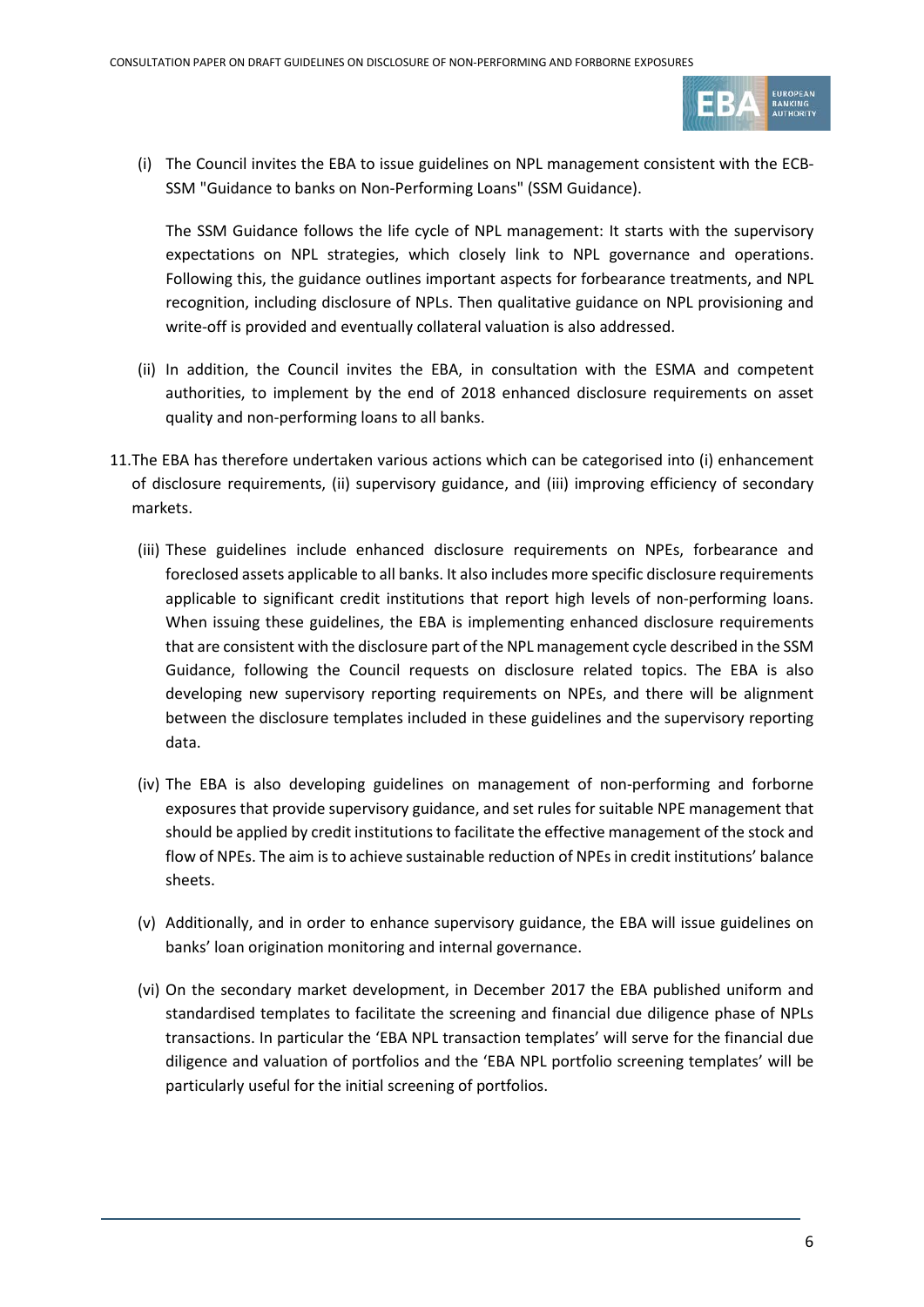

## Objective and structure of the guidelines

- 12.Proportionality is embedded in the guidelines based on the significance of the credit institutions and their level of NPEs; there is a set of templates applicable to all credit institutions and some additional templates applicable only to significant credit institutions with a high level of NPEs.
- 13.The disclosure templates applicable to all credit institutions show the volumes and level of NPEs, forborne and foreclosed assets in their balance sheet, with the aim of fostering transparency, providing meaningful information to market participants on the quality of credit institutions' assets, and addressing any potential asymmetries of information. The templates applicable only to significant credit institutions with a high level of NPEs provide additional information that would allow stakeholders to have a better insight of the distribution and features of the problematic assets, the quality and value of the collaterals backing them and the efficiency of the institution's recovery function.

14.In particular, the guidelines include the following disclosures applicable to all credit institutions:

- a. **Template 1 - "Credit quality of forborne exposures"**, where credit institutions are requested to disclose the gross carrying amount, broken down by exposures class, of forborne exposures, the related accumulated impairment, provisions and/or changes in fair value, and the collateral and financial guarantees received, and to explain the drivers of any significant changes across the time.
- b. **Template 3 – "Credit quality of non-performing exposures by past due days"**, where credit institutions should disclose the gross carrying amount, broken down by exposures class, of performing and non-performing exposures, including a further breakdown for past due exposures by number of days that the exposures have been past due. Credit institutions are also requested to explain the drivers of any significant changes across the time-periods.
- c. **Template 4 - "Performing and non-performing exposures and related provisions"**, where credit institutions are requested to disclose information on the gross carrying amount of impairments, provisions, accumulated changes in fair value due to credit risk, accumulated partial write-offs, collateral and financial guarantees received, both for performing and non-performing exposures, with a breakdown by exposure class. Further details are requested on the stage of the exposures for IFRS banks. Explanations on significant changes across the time-periods should be provided.
- d. And **template 9 - "Collateral obtained by taking possession and execution processes"**, where credit institutions should disclose information on the instruments and value of the collateral obtained by taking possession.
- 15.In addition the following templates apply to significant credit institutions with a high level of nonperforming loans: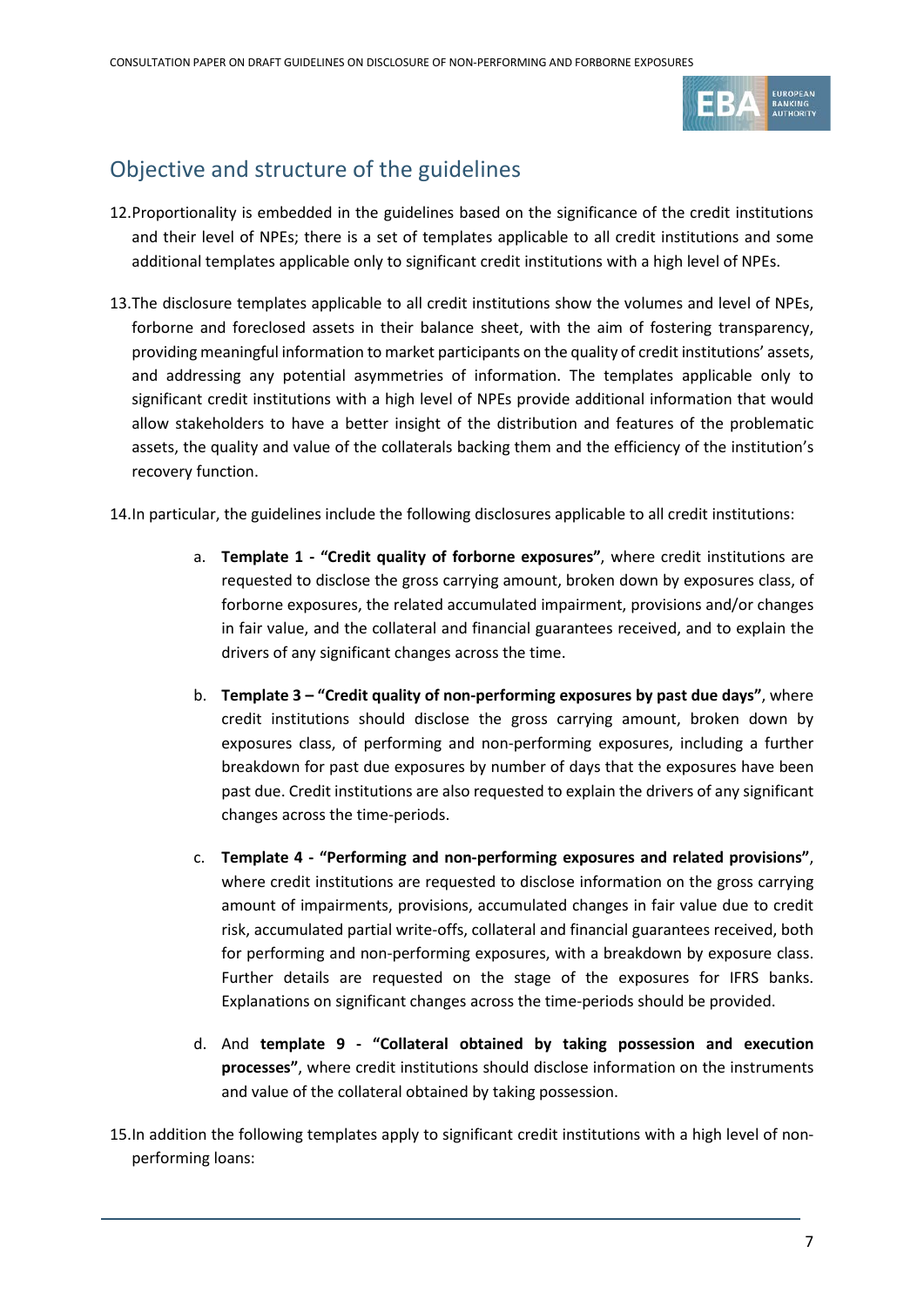

- a. **Template 2 - "Quality of forbearance"**, where credit institutions should disclose the number of times that an exposure has been forborne and inform about the nonperforming forborne exposures that failed to meet the non-performing exit criteria.
- b. **Template 5 – "Quality of non-performing exposures by geography"** that requests credit institutions to disclose the gross carrying amount of performing and non performing exposures and the related accumulated impairment, provisions, and accumulated change in fair value due to credit risk by geographical area and or country.
- c. **Template 6 "Quality of loans and advances by industry"**, requesting credit institutions to disclose the gross carrying amount of loans and advances to non-financial corporations and the related accumulated impairment and accumulated change in fair value due to credit risk by industry/sector of activity of the counterparty.
- d. **Template 7 "Collateral valuation - Loans and advances at cost or amortised cost"**, which includes information on the gross carrying amount of loans and advances collateralized, the related accumulated impairment, the value of the collateral/financial guarantees received and partial write-off for these exposures. All these information is requested by past-due bucket. In addition, further detailed information is requested by loan-to-value bucket.
- e. **Template 8 "Changes in the stock of non-performing loans and advances"**, which includes information on the movements of gross carrying amount of non-performing loans and advances during the period with specific details on the net cumulated recoveries related with these changes.
- f. And **Template 10 "Collateral obtained by taking possession and execution processes – Vintage breakdown"** including information on the value and the related impairment of the assets cancelled in exchange of the collateral obtained by taking possession, on the value and the related impairment of the collateral obtained and on the vintage of the foreclosed assets.
- 16.The disclosure by credit institutions of this information will allow market participants and stakeholders to have a better picture of the quality of the banks' assets, and, in the case of more troubled banks, the distribution of the problematic assets and the value of the collateral backing those assets.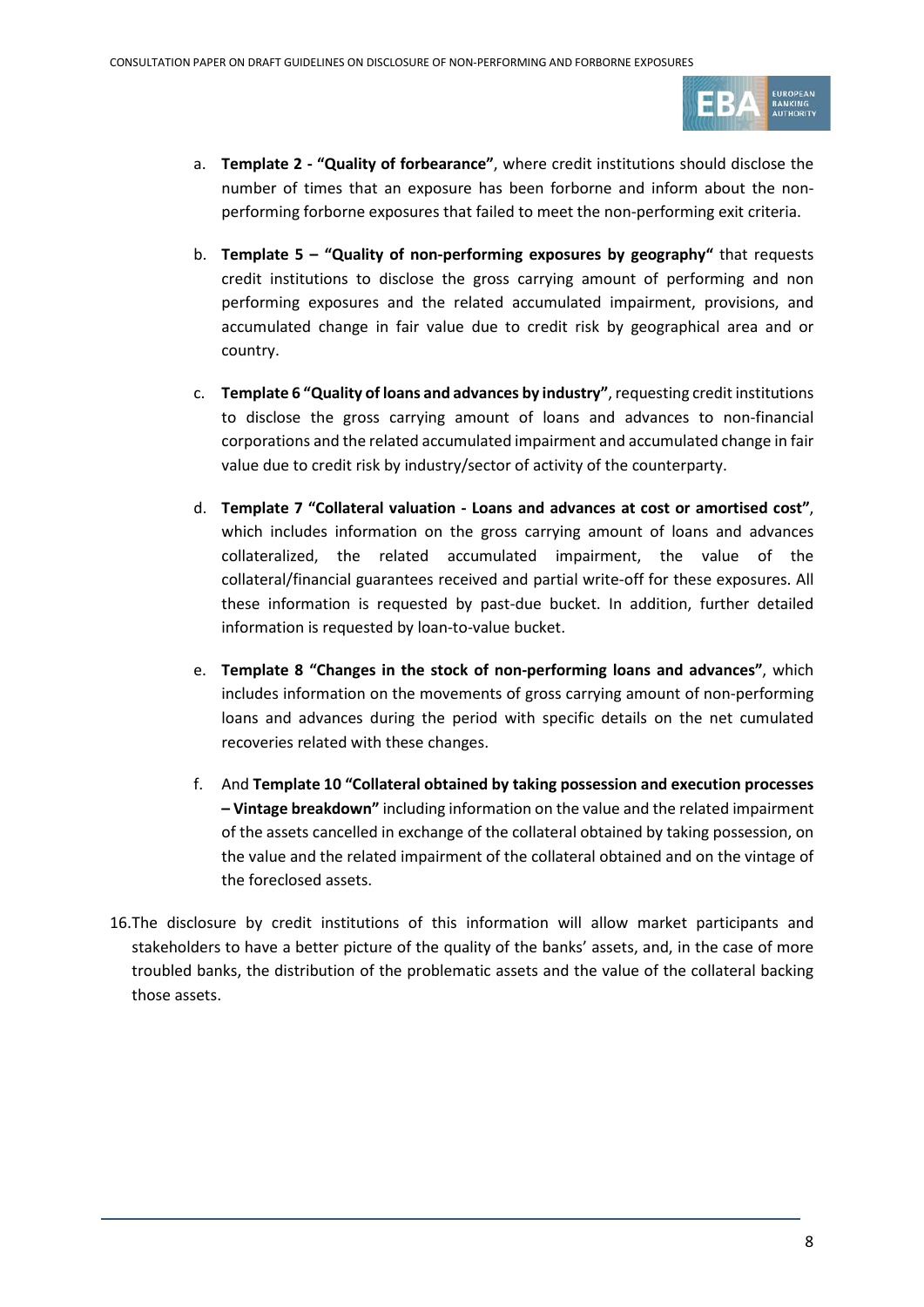

# <span id="page-8-0"></span>4. Draft Guidelines on disclosure of nonperforming and forborne exposures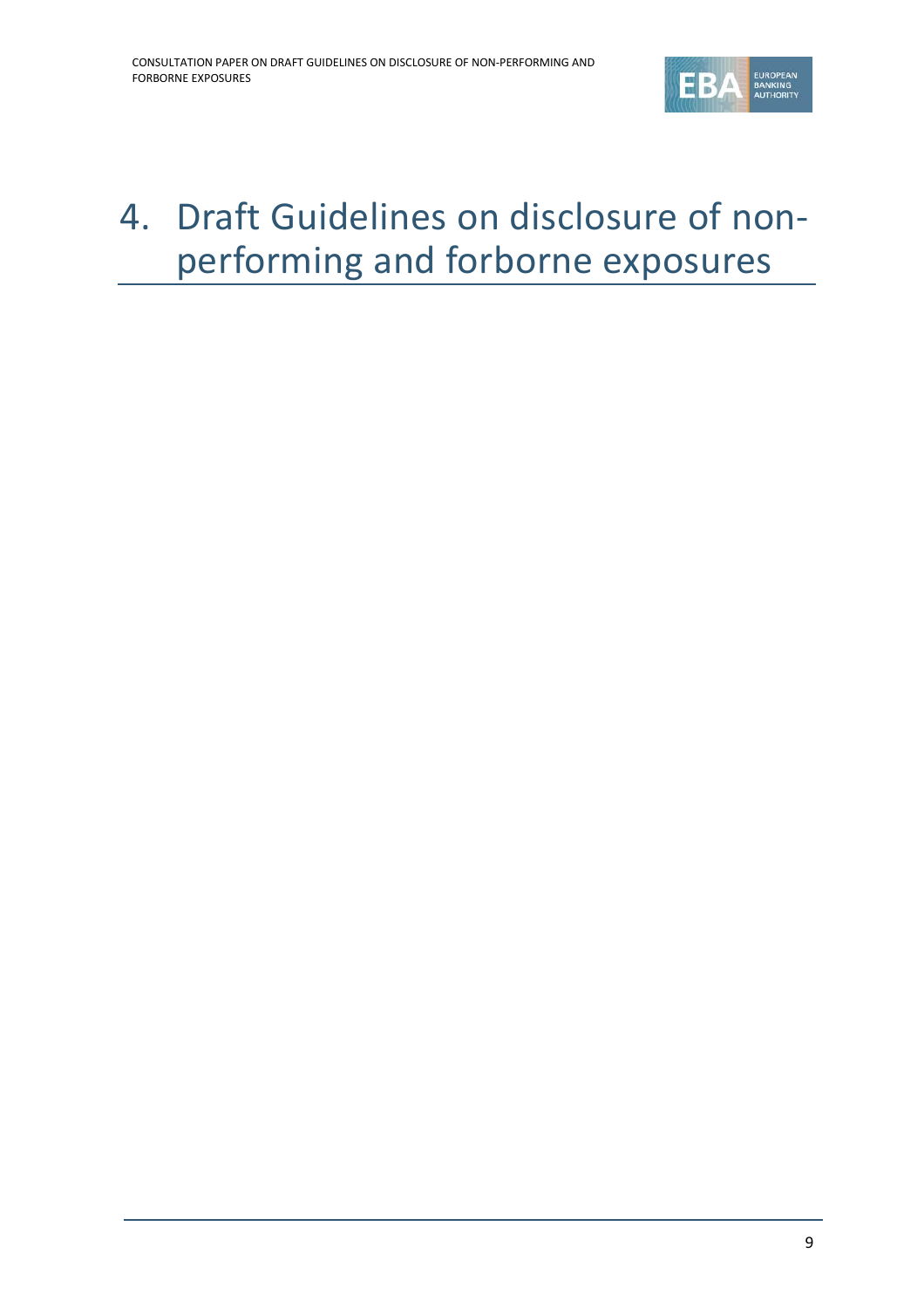

EBA/GL-REC/20XX/XX

DD Month YYYY

# Draft Guidelines

# on disclosure of non-performing and forborne exposures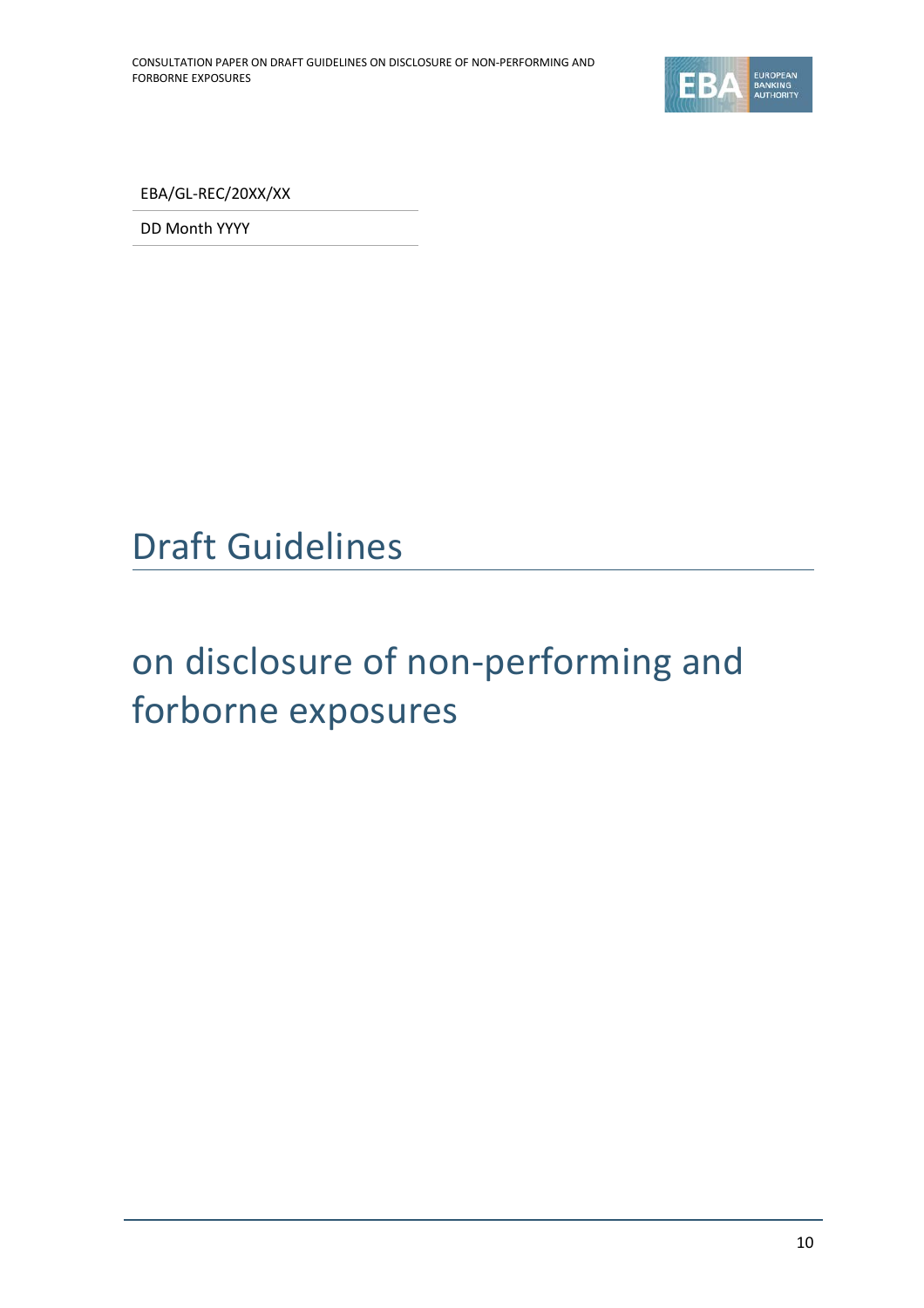

# <span id="page-10-0"></span>Compliance and reporting obligations

## Status of these guidelines

- 1. This document contains guidelines issued pursuant to Article 16 of Regulation (EU) No 1093/2010[4](#page-10-1). In accordance with Article 16(3) of Regulation (EU) No 1093/2010, competent authorities and financial institutions must make every effort to comply with the guidelines.
- 2. Guidelines set the EBA view of appropriate supervisory practices within the European System of Financial Supervision or of how Union law should be applied in a particular area. Competent authorities as defined in Article 4(2) of Regulation (EU) No 1093/2010 to whom guidelines apply should comply by incorporating them into their practices as appropriate (e.g. by amending their legal framework or their supervisory processes), including where guidelines are directed primarily at institutions.

## Reporting requirements

 $\overline{a}$ 

- 3. According to Article 16(3) of Regulation (EU) No 1093/2010, competent authorities must notify the EBA as to whether they comply or intend to comply with these guidelines, or otherwise with reasons for non-compliance, by ([dd.mm.yyyy]). In the absence of any notification by this deadline, competent authorities will be considered by the EBA to be non-compliant. Notifications should be sent by submitting the form available on the EBA website to [compliance@eba.europa.eu](mailto:compliance@eba.europa.eu) with the reference 'EBA/GL/201x/xx'. Notifications should be submitted by persons with appropriate authority to report compliance on behalf of their competent authorities. Any change in the status of compliance must also be reported to EBA.
- 4. Notifications will be published on the EBA website, in line with Article 16(3).

<span id="page-10-1"></span><sup>4</sup> Regulation (EU) No 1093/2010 of the European Parliament and of the Council of 24 November 2010 establishing a European Supervisory Authority (European Banking Authority), amending Decision No 716/2009/EC and repealing Commission Decision 2009/78/EC, (OJ L 331, 15.12.2010, p.12).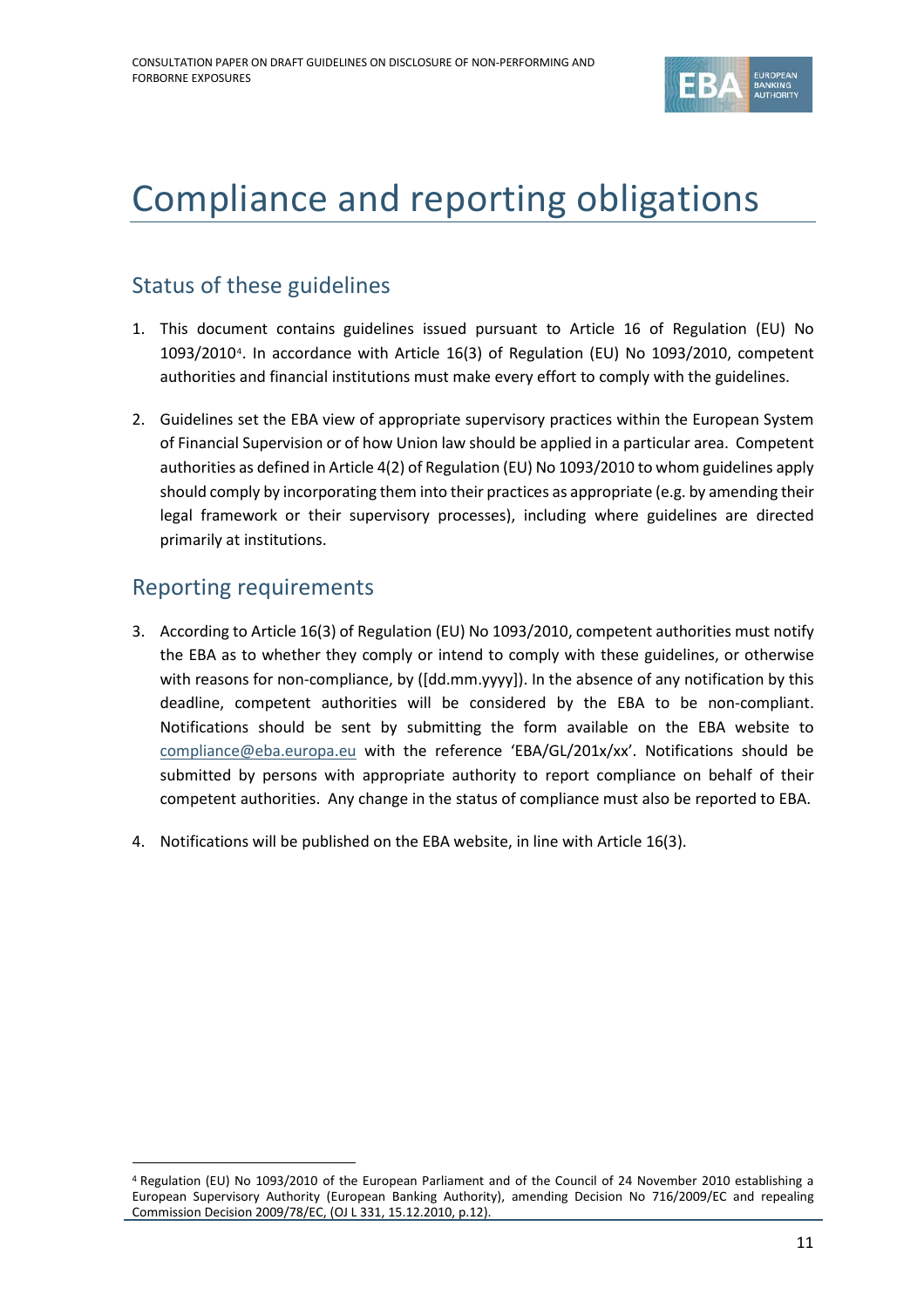

# <span id="page-11-3"></span><span id="page-11-0"></span>Subject matter, scope and definitions

## Subject matter

5. These guidelines specify the content and uniform disclosure formats for credit institutions for disclosures related to non-performing exposures (NPE), forborne exposures (FBE) and foreclosed assets.

## Scope of application

- 6. These guidelines apply to credit institutions that are subject to all or part of the disclosure requirements specified in Part Eight of Regulation (EU) No 575/2013 (CRR) [5](#page-11-1) in accordance with Articles 6, 10 and 13 of the CRR.
- 7. These guidelines apply to all exposures subject to the definition of non-performing and forbearance as defined in Annex V of Commission Implementing Regulation 680/2014[6.](#page-11-2)
- 8. Proportionality applies based on the significance of the credit institution and on the level of non-performing exposures reported, according to the scope of application prescribed in each individual template. While some templates apply to all credit institutions, some other templates are applicable only to credit institutions that are significant and report an elevated level of non-performing exposures.

## Addressees

9. These guidelines are addressed to competent authorities as defined in point i of Article 4(2) of Regulation (EU) No 1093/2010 and to credit institutions as defined in point 1 of Article 4(1) of Regulation No 575/2013.

## Definitions

 $\overline{a}$ 

10. Unless otherwise specified, terms used and defined in Regulation (EU) No 575/2013 and in Regulation (EU) No 680/2014 have the same meaning in the guidelines.

<span id="page-11-1"></span><sup>5</sup> Regulation (EU) No 575/2013 of the European Parliament and of the Council of 26 June 2013 on prudential requirements for credit institutions and investment firms and amending Regulation (EU) No 648/2012 Text with EEA relevance, (OJ L 176, 27.6.2013, p. 1).

<span id="page-11-2"></span><sup>6</sup> Commission Implementing Regulation (EU) No 680/2014 of 16 April 2014 laying down implementing technical standards with regard to supervisory reporting of institutions according to Regulation (EU) No 575/2013 of the European Parliament and of the Council, (OJ L 191, 28.6.2014, p. 1)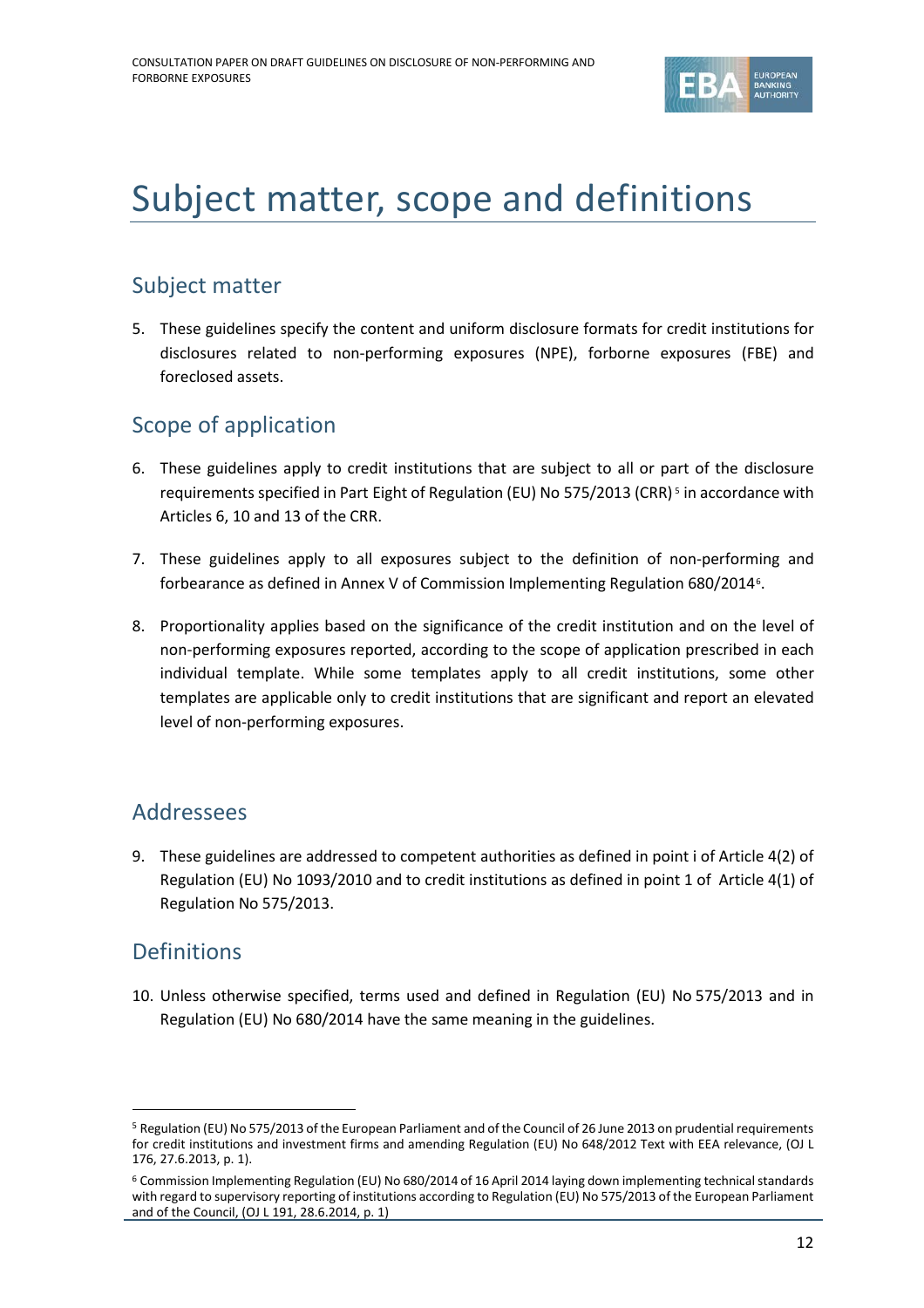

- <span id="page-12-5"></span>11. In addition and in particular, for the purposes of these guidelines, the following definitions apply:
- <span id="page-12-6"></span><span id="page-12-1"></span>12. **Credit institutions** that meet one or more of the following significance criteria are significant:
	- a. The credit institution is one of the three largest credit institutions in its home Member State;
	- b. The credit institution's consolidated assets exceed EUR 30 billion;
	- c. The credit institution's 4-year average of total assets exceeds 20% of the 4-year average of its home Member State's GDP;
	- d. The credit institution has consolidated exposures as per Article 429 of the CRR exceeding EUR 200 billion or the equivalent in foreign currency using the reference exchange rate published by the European Central Bank applicable at the financial year end;
	- e. The credit institution has been identified by competent authorities as a global systemically important institution (G-SII) as set forth in the Commission Delegated Regulation (EU) No 1222/2014, or as an other systemically important institution (O-SII) pursuant to Article 131(3) of Directive 2013/36/EU and the EBA/GL/2014/14[7](#page-12-0).
- <span id="page-12-4"></span><span id="page-12-3"></span><span id="page-12-2"></span>13. **Credit institutions with an elevated level of non-performing exposures** are those credit institutions that report a non-performing loans (NPL) ratio above 5%.
- 14. **NPL ratio** is the ratio between the gross carrying amount of non-performing loans and advances and the total gross carrying amount of loans and advances subject to the NPE definition.
- 15. **Non-performing loans and advances** includes loans and advances as defined in Annex V of Regulation (EU) 680/2014 that are classified as non-performing according to Annex V of Regulation (EU) 680/2014.

## Frequency of the disclosures

 $\overline{a}$ 

- 16. The Guidelines introduce a harmonised frequency for templates as follows:
	- 1. Template 1 on "Credit quality of forborne exposures", Template 3 on "Credit quality of non-performing exposures by past due days", Template 4 on "Quality of non-performing exposures and related provisions " and Template 9 on "Collateral obtained by taking possession and execution processes" should be disclosed by all credit institutions specified in the scope of application of these templates with the following frequency:

<span id="page-12-0"></span><sup>7</sup>EBA guidelines on materiality, proprietary and confidentiality and on disclosure frequency under Articles 432(1), 432(2) and 433 of Regulation (EU) No 575/2013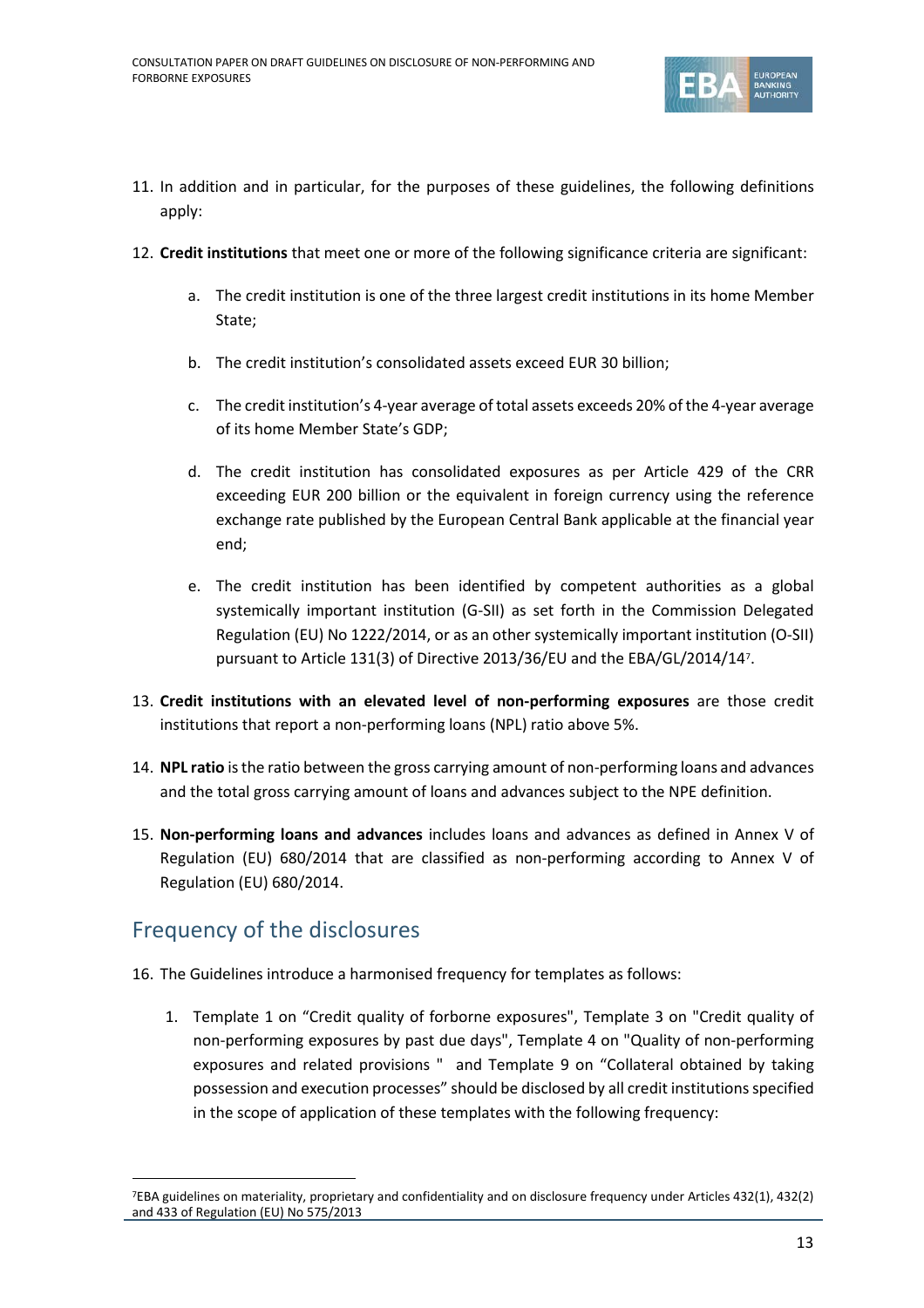

- a) more frequently than annually by credit institutions:
	- a. that meet at least one of the "criteria" specified in points 'a' to 'd' of paragraph [12,](#page-12-1) and with an elevated level of NPEs in accordance with paragraph [13;](#page-12-2)
	- b. that are identified by competent authorities as a G-SIIs or O-SII in accordance with point (e) of paragrap[h 12;](#page-12-3)
- b) On an annual basis by all other credit institutions.
- 2. Template 2 "Quality of forbearance", Template 5 "Quality of non-performing exposures by geography", Template 6 "Quality of loans and advances by industry", Template 7 "Collateral valuation - Loans and advances at cost or amortised cost", Template 8 "Changes in the stock of non-performing loans and advances" and template 10 on "Collateral obtained by taking possession and execution processes – Vintage breakdown" should be disclosed on an annual basis by all the credit institutions specified in the the scope of application of these templates.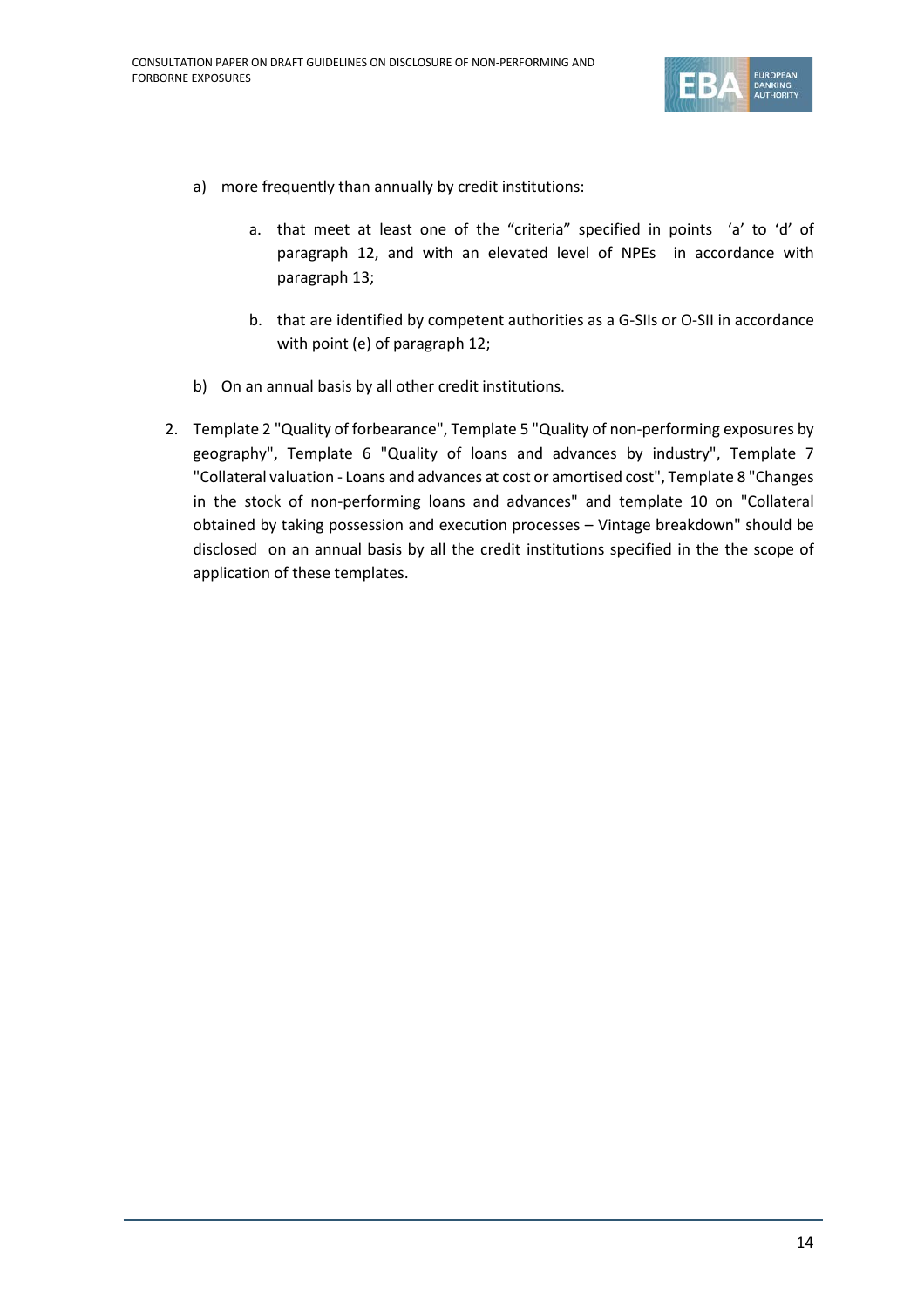

# <span id="page-14-0"></span>Implementation

# Date of application

17. These guidelines apply from 31 December 2019.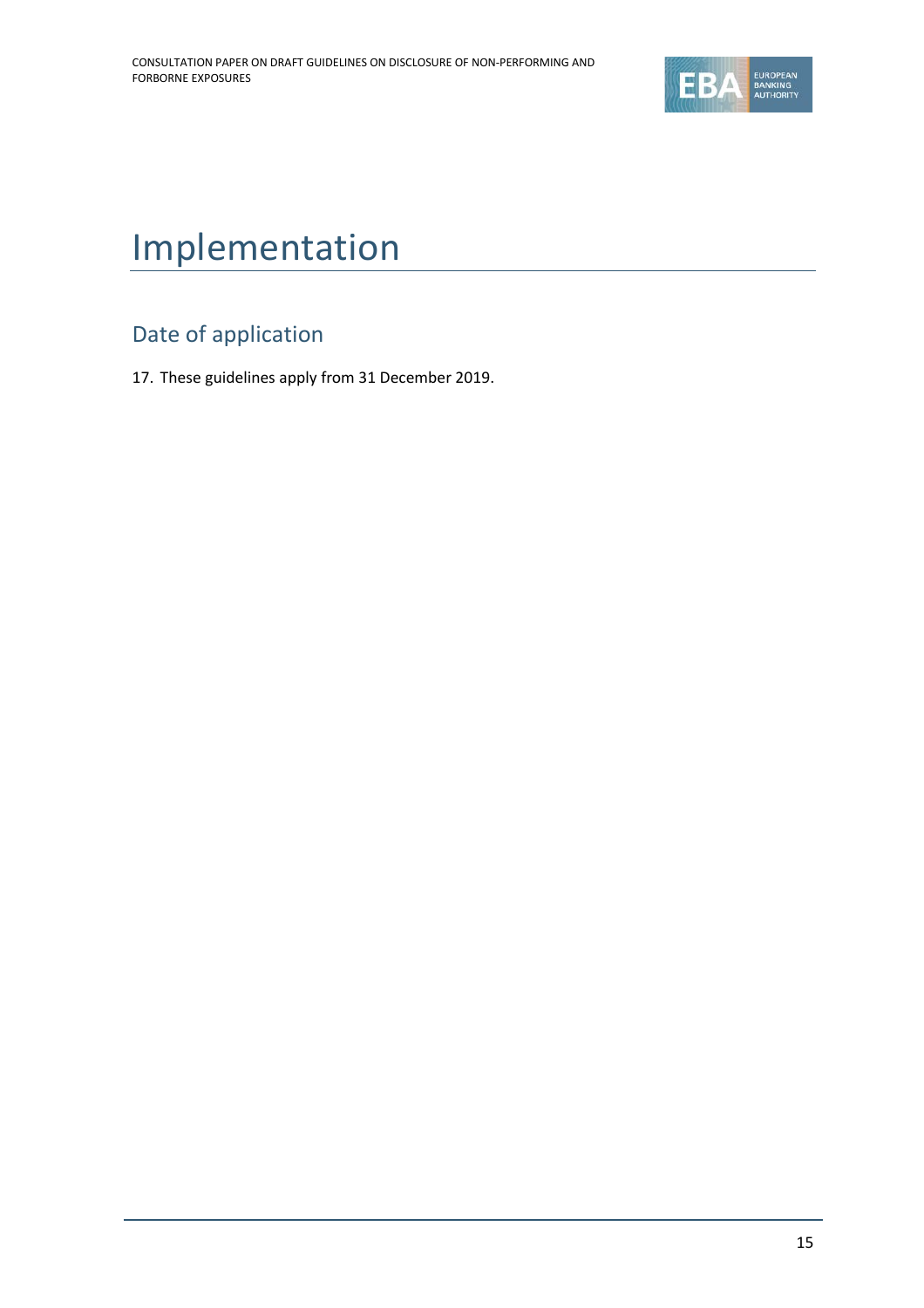

# Annex I – Disclosure templates: Forbearance

#### **Template 1: Credit quality of forborne exposures**

**Purpose**: Provide an overview of quality of forborne exposures as per the Commission Implementing Regulation (EU) No 680/2014.

**Scope of application:** The template applies to all credit institutions as defined in paragraph [6.](#page-11-3)

Content: Gross carrying amount of forborne exposures and the related accumulated impairment, provisions, accumulated change in fair value due to credit risk and collaterals and financial guarantees received, according to the scope of regulatory consolidation in accordance with Chapter 2 of Title II of Part One of the CRR.

**Frequency**: Semi annual/annual in accordance with paragraph [16.](#page-12-4)

**Format**: Fixed

*2 Central banks*

**Accompanying narrative**: Institutions should explain the drivers of any significant changes in the amounts from the previous reporting period.

<span id="page-15-0"></span>

|   |                     | a                      | b | C                                           | d                    | e         |                                                                                                               | h |                                                                                    |
|---|---------------------|------------------------|---|---------------------------------------------|----------------------|-----------|---------------------------------------------------------------------------------------------------------------|---|------------------------------------------------------------------------------------|
|   |                     |                        |   | Gross carrying amount of forborne exposures |                      |           | Accumulated impairment,<br>accumulated negative changes in<br>fair value due to credit risk and<br>provisions |   | Collaterals received and<br>financial guarantees received<br>on forborne exposures |
|   |                     | Performing<br>forborne |   | Non-performing forborne                     |                      |           | On performing<br>On non-<br>performing<br>forborne                                                            |   | Of which: Collateral<br>and financial<br>quarantees                                |
|   |                     |                        |   | Of which<br>defaulted                       | Of which<br>impaired | exposures | exposures                                                                                                     |   | received on non-<br>performing<br>exposures with<br>forbearance<br>measures        |
|   | Loans and advances  |                        |   |                                             |                      |           |                                                                                                               |   |                                                                                    |
|   | Central banks       |                        |   |                                             |                      |           |                                                                                                               |   |                                                                                    |
| 3 | General governments |                        |   |                                             |                      |           |                                                                                                               |   |                                                                                    |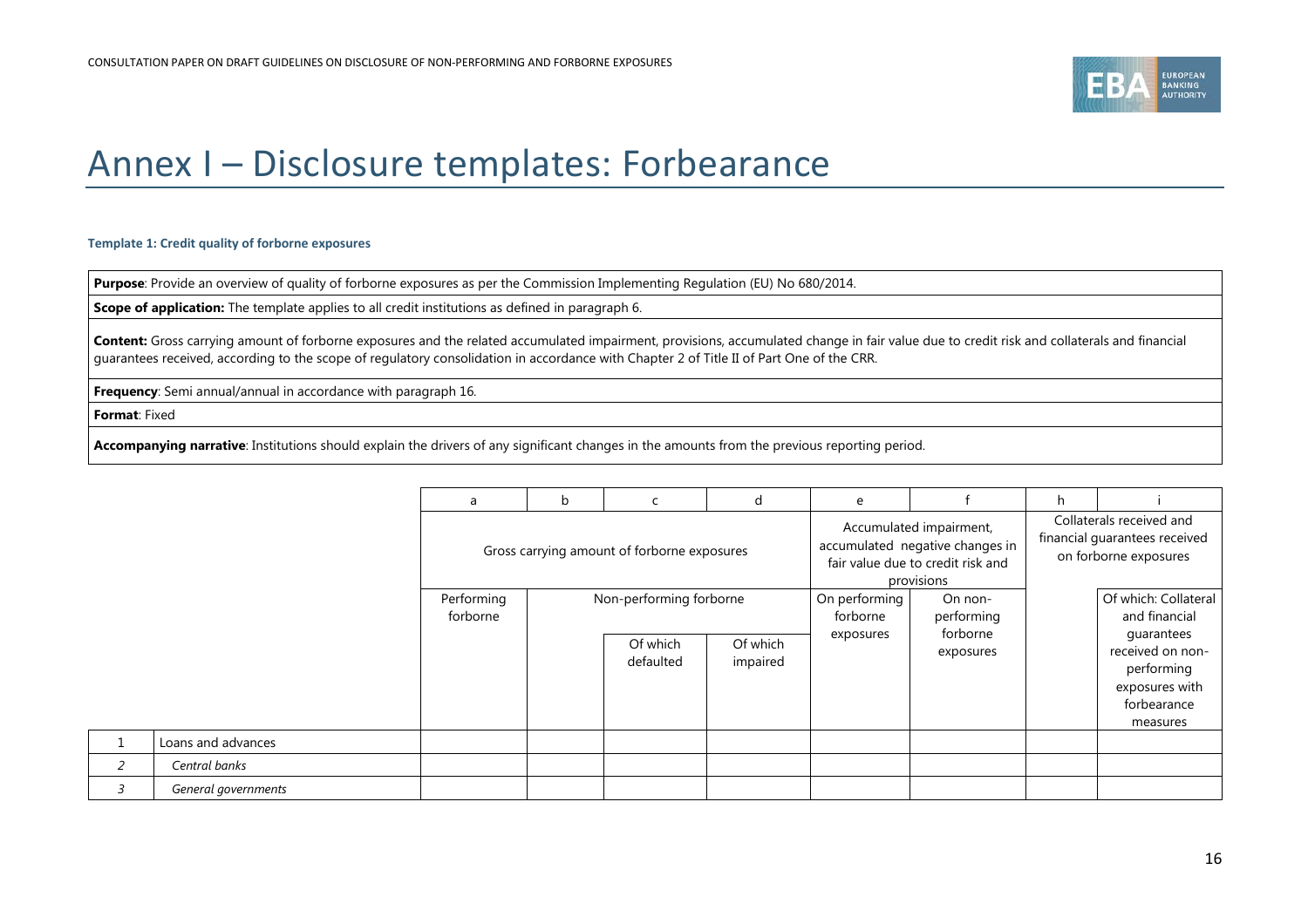

|    | Credit institutions          |  |  |  |  |
|----|------------------------------|--|--|--|--|
|    | Other financial corporations |  |  |  |  |
|    | Non-financial corporations   |  |  |  |  |
|    | Households                   |  |  |  |  |
| Ο  | <b>Debt Securities</b>       |  |  |  |  |
|    | Loan commitments given       |  |  |  |  |
| 10 | Total                        |  |  |  |  |

#### **Definitions**

#### **Columns:**

*Gross carrying amount:* Gross carrying amount as defined in paragraphs 34 of Part 1 of Annex V of the Commission Implementing Regulation (EU) No 680/2014 as modified by Commission Implementing regulation (EU) n°2017/1443. For loan commitments given, the nominal amount as defined in paragraph 118 of Part 2 of Annex V of the Commission Implementing Regulation (EU) No 680/2014 as modified by Commission Implementing regulation (EU) n°2017/1443 shall be reported.

The gross carrying amount related to the exposures subject to impairment is net of accumulated partial and total write-off.

*Forborne exposure:* Forborne exposures as defined in paragraphs 240 to 244 of Annex V of the Commission Implementing Regulation (EU) No 680/2014 as modified by Commission Implementing regulation (EU) n°2017/1443. Depending on whether forborne exposures satisfy the required conditions set out in Annex V of that regulation, they can be identified as performing or as nonperforming.

*Impaired exposures:* Forborne exposures that are also impaired in accordance with the applicable accounting framework according to paragraph 215 of Part 2 of Annex V of the Commission Implementing Regulation (EU) No 680/2014 as modified by Commission Implementing regulation (EU) n°2017/1443.

*Defaulted exposures:* Forborne exposures that are also classified as defaulted in accordance with Article 178 of the CRR.

*Accumulated impairments, accumulated negative changes in fair value due to credit risk and provisions:* This shall include the amounts determined in accordance with paragraphs 11, 69 to 71, 106 and 110 of Part 2 of Annex V of the Commission Implementing Regulation (EU) No 680/2014 as modified by Commission Implementing regulation (EU) n°2017/1443.

*Collateral and guarantees received on forborne exposures:* shall be reported for all exposures with forbearance measures, regardless of their performing or non-performing status. Amounts reported for collateral received and guarantees received shall be calculated in accordance with paragraphs 172 and 174 of Part 2 of Annex V of the Commission Implementing Regulation (EU) No 680/2014 as modified by Commission Implementing regulation (EU) n°2017/1443. The sum of the amounts reported for both collateral and guarantees shall be capped at the carrying amount of the related exposure.

*Non-performing exposures with forbearance measures*: (non-performing forborne exposures) shall comprise forborne exposures that meet the criteria to be considered as non-performing and are included in the non-performing exposures category. Those non-performing forborne exposures shall include the following: (a) exposures which have become non-performing due to the application of forbearance measures; (b) exposures which were non-performing prior to the extension of forbearance measures; (c) forborne exposures which have been reclassified from the performing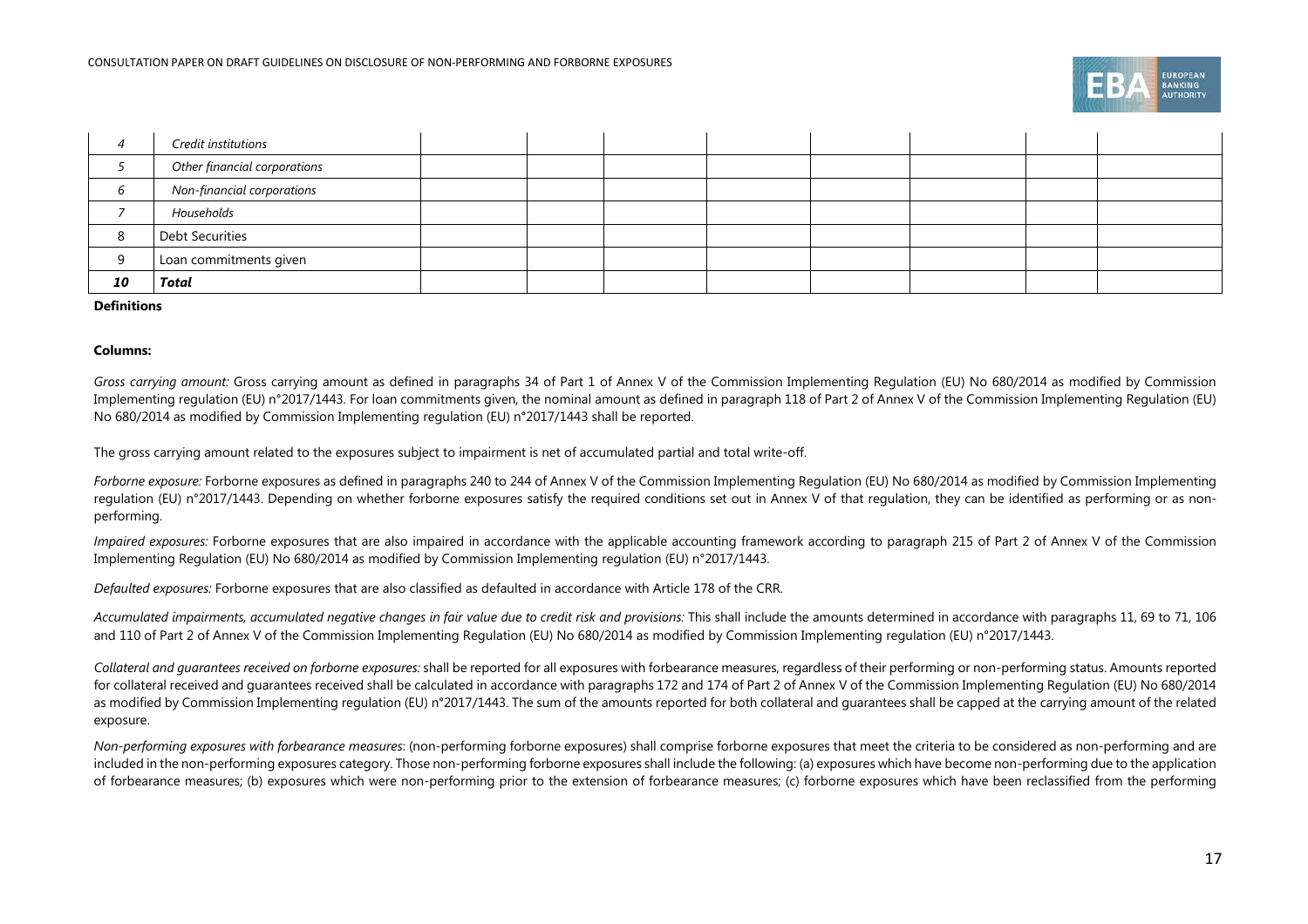

category, including exposures reclassified pursuant to paragraph 260 of Part 2 of Annex V of the Commission Implementing Regulation (EU) No 680/2014 as modified by Commission Implementing regulation (EU) n°2017/1443.

#### **Rows:**

*Counterparty breakdown*: shall be used the breakdown by counterparty as defined in paragraph 42 of Part 1 of Annex V of the Commission Implementing Regulation (EU) No 680/2014 as modified by Commission Implementing regulation (EU) n°2017/1443.

The counterparty sector allocation shall be based exclusively on the nature of the immediate counterparty. The classification of the exposures incurred jointly by more than one obligor shall be done based on the characteristics of the obligor that was the more relevant, or determinant, for the institution to grant the exposure. Among other classifications, the distribution of jointly incurred exposures by counterparty sector, country of residence and NACE codes shall be driven by the characteristics of the more relevant or determinant obligor.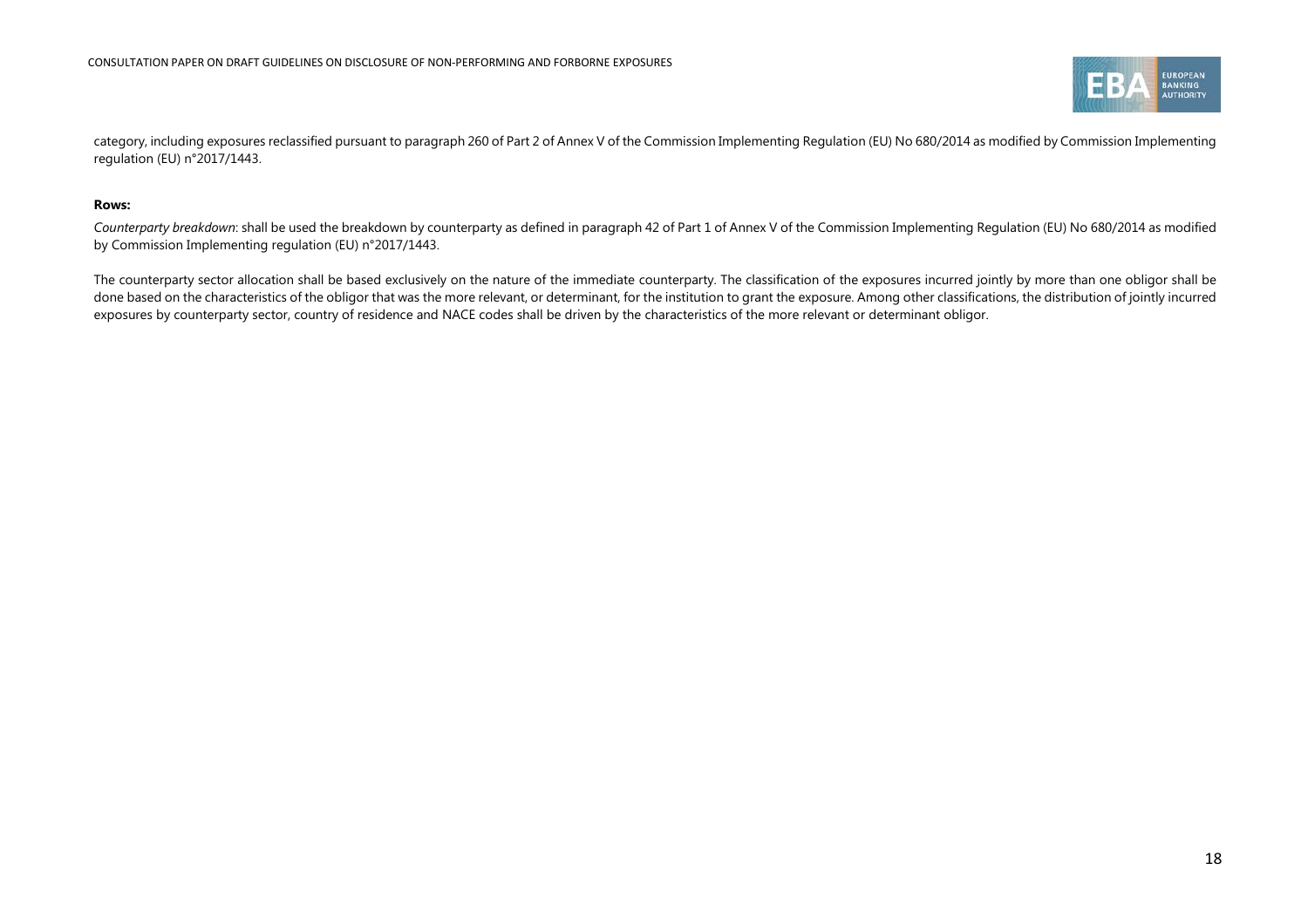

#### **Template 2: Quality of forbearance**

**Purpose**: Provide an overview of quality of forbearance.

**Scope of application:** The template applies to credit institutions meeting at least one of the "criteria" as defined in paragraph [12](#page-12-5) together with the criteria on elevated level of non-performing exposures as defined in paragraph [13.](#page-12-6)

Content: Gross carrying amount of forborne loans and advances exposures according to the scope of regulatory consolidation in accordance with Chapter 2 of Title II of Part One of the CRR.

**Frequency**: Annual in accordance with paragraph [16.](#page-12-4)

**Format**: Fixed

**Accompanying narrative**: Institutions should explain the drivers of any significant changes in the amounts from the previous reporting period.

|                                                                                                    | a                                           |
|----------------------------------------------------------------------------------------------------|---------------------------------------------|
|                                                                                                    | Gross carrying amount of forborne exposures |
|                                                                                                    |                                             |
|                                                                                                    |                                             |
|                                                                                                    |                                             |
| Having been forborne more than once                                                                |                                             |
|                                                                                                    |                                             |
| Having been forborne more than twice                                                               |                                             |
| Non-performing forborne loans and advances that failed to meet the non-performing exit<br>criteria |                                             |

#### **Definitions**

#### **Columns:**

*Gross carrying amount:* See the definition in Template "Credit quality of forborne exposures".

*Forborne exposure:* See the definition in Template "Credit quality of forborne exposures".

#### **Rows:**

*Having been forborne more than once:* gross carrying amount of forborne loans and advances that had been granted other forbearance measures in the past. Loans and advances for which forbearance was granted that exited the forborne status (i.e. cured forborne loans and advances) are also included here, when a new forbearance measure has been granted.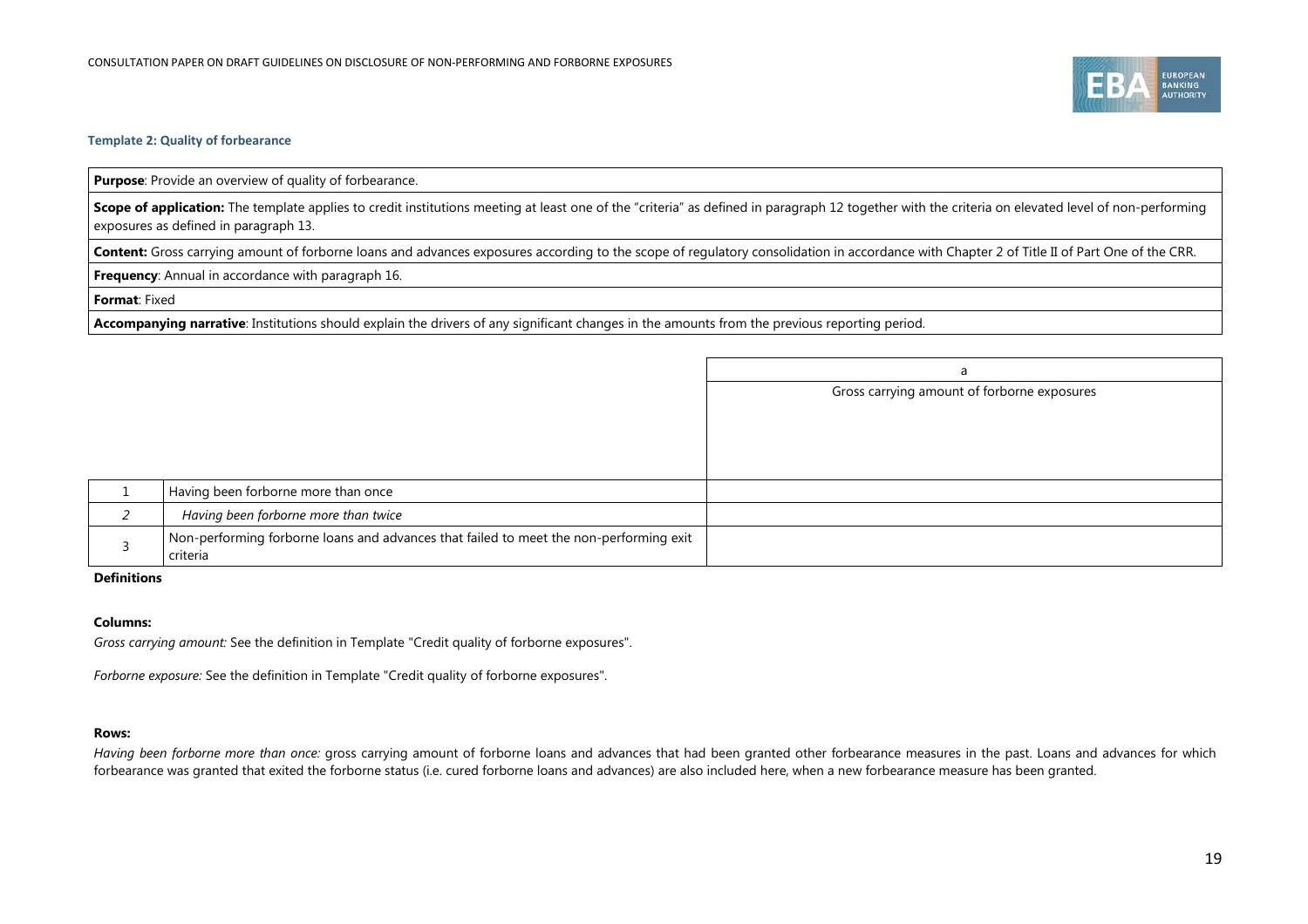

Having been forborne more than twice: gross carrying amount of loans and advances that had been granted forbearance measures in the past and more than twice. Loans and advances for which forbearance was granted that exited the forborne category (i.e. cured forborne loans and advances) are also included here when a new forborne measure has been granted.

*Non-performing forborne loans and advances that failed to meet the non-performing exit criteria:* Gross carrying amount of non-performing forborne loans and advances that are in the perimeter of non-performing forborne loans and advances under probation of 1 year and failed to comply with the forbearance measures after the twelve months period of probation and therefore did not succeed to move towards the performing forborne status and remained consequently in the non-performing forborne under probation status.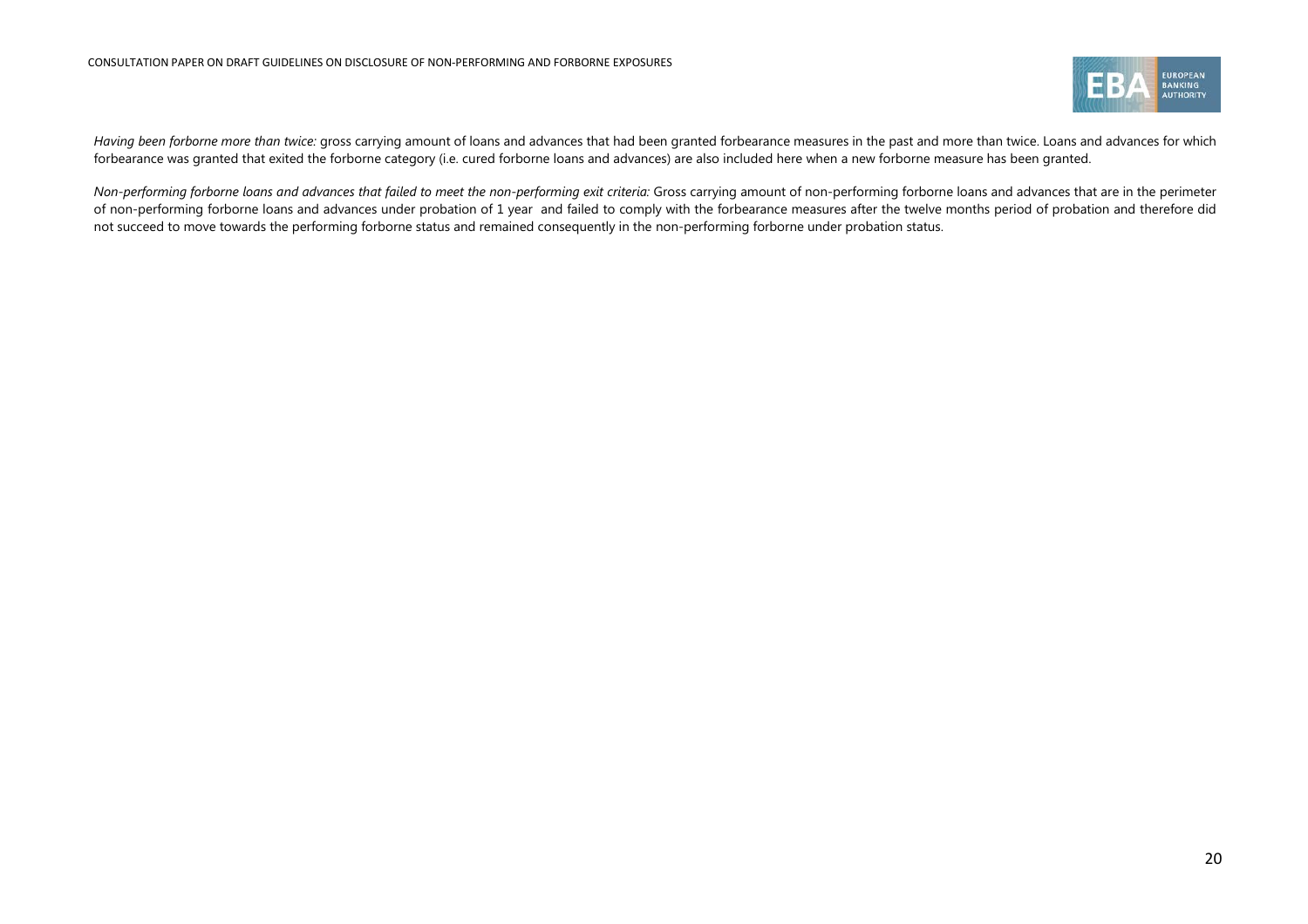

# Annex II – Disclosure templates: Non-performing exposures

#### **Template 3: Credit quality of performing and non-performing exposures by past due days**

**Purpose**: Provide an overview of credit quality of non-performing exposures as per the Commission Implementing Regulation (EU) No 680/2014.

**Scope of application:** The template applies to all credit institutions as defined in paragraph [6.](#page-11-3)

Content: Gross carrying amount of performing and non-performing exposures according to the scope of regulatory consolidation in accordance with Chapter 2 of Title II of Part One of the CRR.

**Frequency**: Semi annual/annual in accordance with paragraph [16.](#page-12-4)

**Format**: Fixed

**Accompanying narrative**: Institutions should explain the drivers of any significant changes in the amounts from the previous reporting period. Institutions are also expected to disclose the NPL ratio which is calculated as column (d) row (1) divided by the sum of column (d) row (1) plus column (a) row (1).

<span id="page-20-0"></span>

|                |                     | a | b                                                     | C                                              | d | e                                                                                        |                                                   | g                                          | h                                           |                                             | k                                           |                       |                       | m                    |
|----------------|---------------------|---|-------------------------------------------------------|------------------------------------------------|---|------------------------------------------------------------------------------------------|---------------------------------------------------|--------------------------------------------|---------------------------------------------|---------------------------------------------|---------------------------------------------|-----------------------|-----------------------|----------------------|
|                |                     |   |                                                       |                                                |   |                                                                                          |                                                   | Gross carrying amount                      |                                             |                                             |                                             |                       |                       |                      |
|                |                     |   | Performing exposures                                  |                                                |   |                                                                                          |                                                   |                                            |                                             | Non-performing exposures                    |                                             |                       |                       |                      |
|                |                     |   | Not past<br>due or<br>Past due<br>$\leq$ = 30<br>days | Past due<br>$> 30$ days<br>$\leq$ = 90<br>days |   | Unlikely<br>to pay<br>that are<br>not past-<br>due or<br>past-due<br>$\leq$ = 90<br>days | Past due<br>> 90 days<br>$\epsilon = 180$<br>days | Past due<br>>180<br>days<br>$\le$ = 1 year | Past due<br>> 1 year<br>$\leq$ = 2<br>years | Past due<br>> 2 year<br>$\leq$ = 5<br>years | Past due<br>> 5 year<br>$\leq$ = 7<br>years | Past due<br>> 7 years | Of which<br>defaulted | Of which<br>impaired |
| $1\,$          | Loans and advances  |   |                                                       |                                                |   |                                                                                          |                                                   |                                            |                                             |                                             |                                             |                       |                       |                      |
| $\overline{a}$ | Central banks       |   |                                                       |                                                |   |                                                                                          |                                                   |                                            |                                             |                                             |                                             |                       |                       |                      |
| 3              | General governments |   |                                                       |                                                |   |                                                                                          |                                                   |                                            |                                             |                                             |                                             |                       |                       |                      |
| 4              | Credit institutions |   |                                                       |                                                |   |                                                                                          |                                                   |                                            |                                             |                                             |                                             |                       |                       |                      |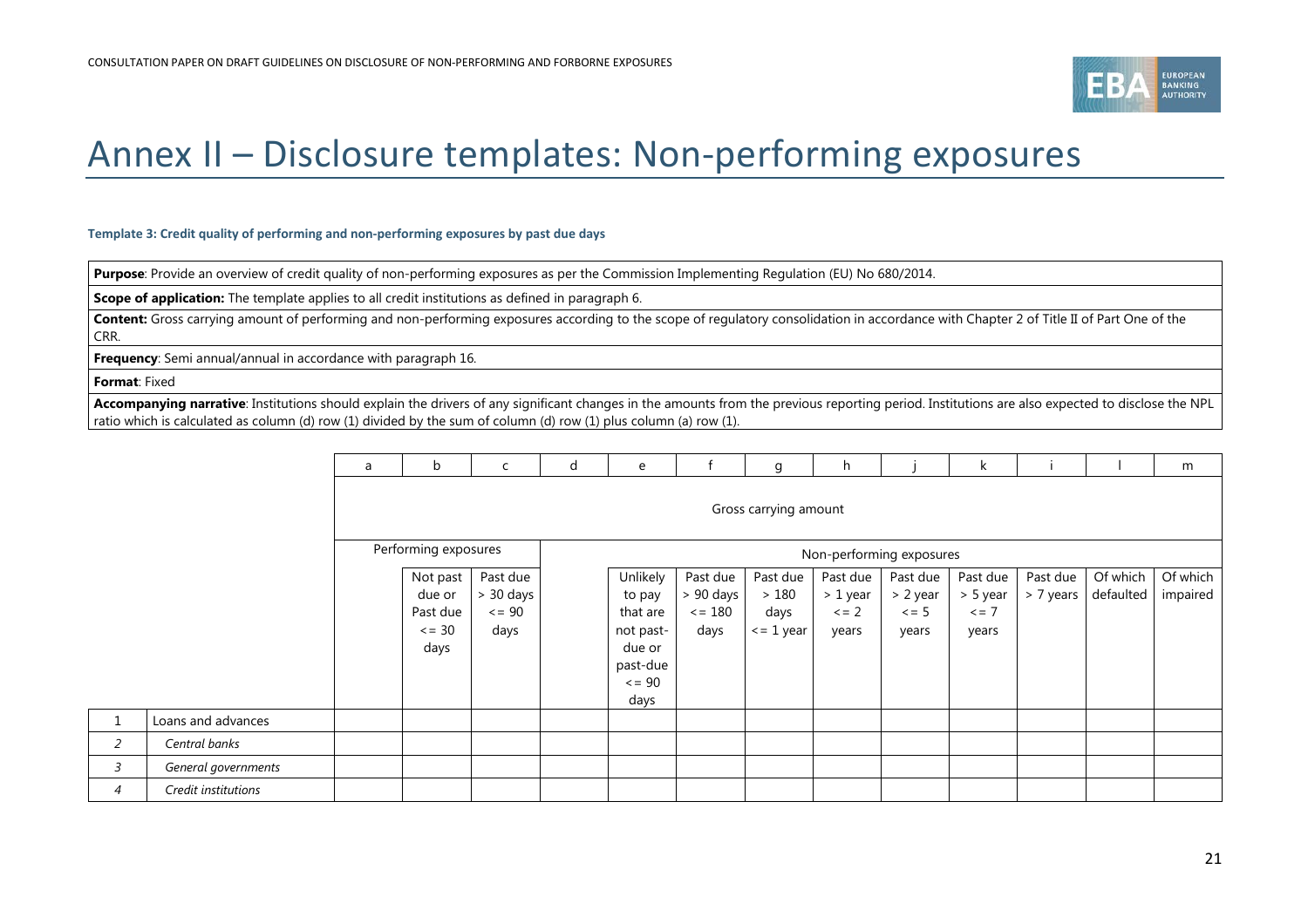| 5              | Other financial corporations |  |  |  |  |  |  |  |
|----------------|------------------------------|--|--|--|--|--|--|--|
| 6              | Non-financial corporations   |  |  |  |  |  |  |  |
| $\overline{7}$ | Households                   |  |  |  |  |  |  |  |
| 8              | <b>Debt Securities</b>       |  |  |  |  |  |  |  |
| 9              | Central banks                |  |  |  |  |  |  |  |
| 10             | General governments          |  |  |  |  |  |  |  |
| 11             | Credit institutions          |  |  |  |  |  |  |  |
| 12             | Other financial corporations |  |  |  |  |  |  |  |
| 13             | Non-financial corporations   |  |  |  |  |  |  |  |
| 14             | Off-balance sheet exposures  |  |  |  |  |  |  |  |
| 15             | Central banks                |  |  |  |  |  |  |  |
| 16             | General governments          |  |  |  |  |  |  |  |
| 17             | Credit institutions          |  |  |  |  |  |  |  |
| 18             | Other financial corporations |  |  |  |  |  |  |  |
| 19             | Non-financial corporations   |  |  |  |  |  |  |  |
| 20             | Households                   |  |  |  |  |  |  |  |
| 21             | Total                        |  |  |  |  |  |  |  |

#### **Definitions**

#### **Columns:**

*Gross carrying amount:* See the definition in Template "Credit quality of forborne exposures".

*Non-performing exposures:* As defined in paragraph 213 of Part 2 of Annex V of the Commission Implementing Regulation (EU) No 680/2014 as amended by Commission Implementing Regulation (EU) 2015/227 as amended by Commission Implementing Regulation (EU) 2017/1443.

*Impaired exposures:* Non-performing exposures that are also considered to be impaired in accordance with the applicable accounting framework according to paragraph 215 of annex V of the Commission Implementing Regulation (EU) No 680/2014 as modified by Commission Implementing regulation (EU) n°2017/1443.

*Defaulted exposures:* Non-performing exposures that are also classified as defaulted in accordance with Article 178 of the CRR.

*Not past due or Past due <= 30 days:* Subcategory of performing exposures which are not past-due or with 1-30 days past due.

Past due > 30 days <= 90 days: Subcategory of performing exposures with 31-90 days past due. In addition the exposures more than 90 days past due which are not material are included in this subcategory.

-<br>BANKING<br>AUTHORITY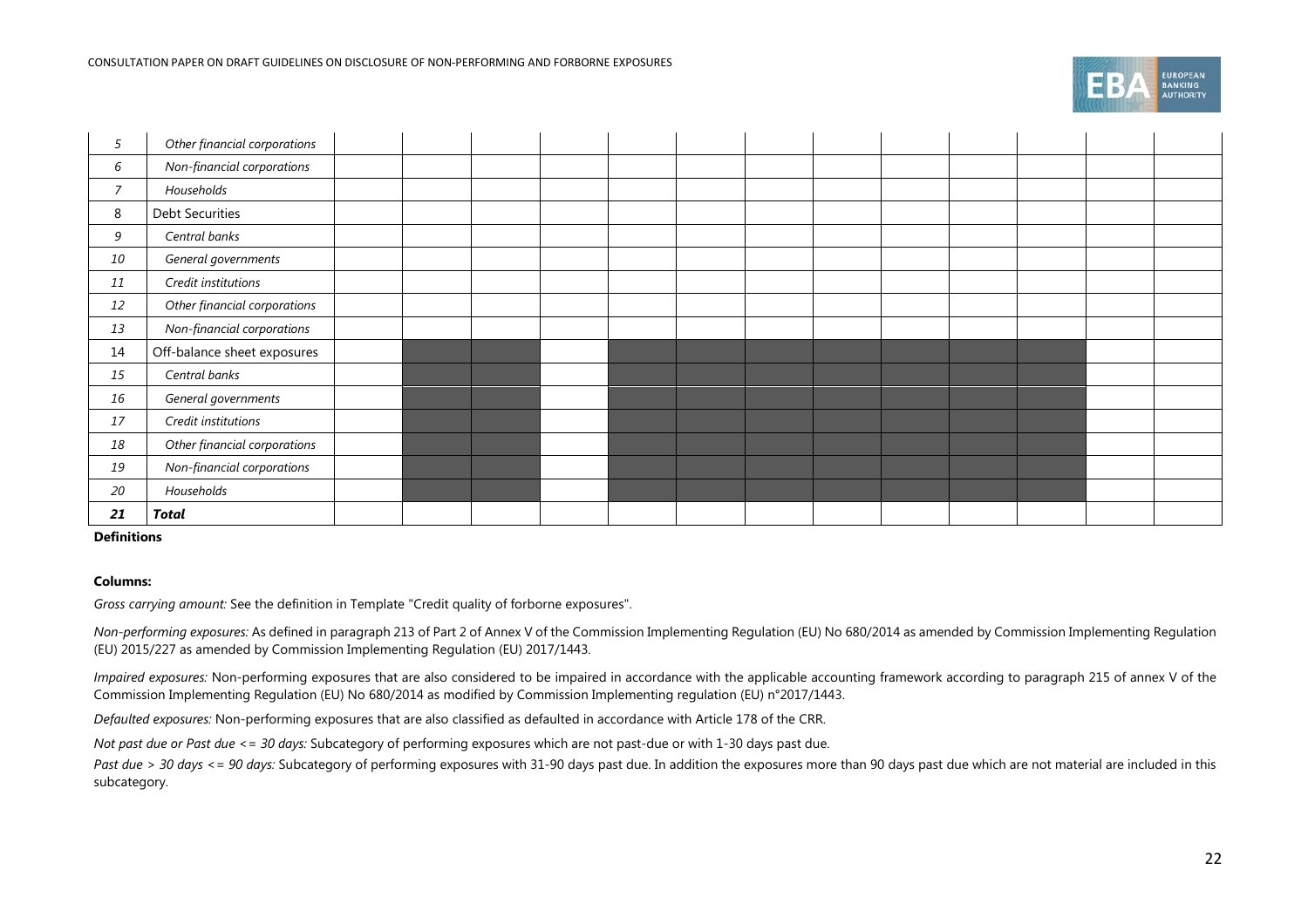

Unlikely to pay that are not past-due or past-due <= 90 days: Subcategory of exposures that are either not past due or "past due up to 90 days", but are nevertheless identified as non-performing, pursuant to paragraph 213b of Part 2 of Annex V of the Commission Implementing Regulation (EU) No 680/2014 as modified by Commission Implementing regulation (EU) n°2017/1443.

#### **Rows:**

Counterparty breakdown: institutions shall apply the breakdown by counterparty as defined in paragraph 42 of Part 1 of Annex V of the Commission Implementing Regulation (EU) No 680/2014 as amended by Commission Implementing Regulation (EU) 2017/1443.

The counterparty sector allocation shall be based exclusively on the nature of the immediate counterparty. The classification of the exposures incurred jointly by more than one obligor shall be done on the basis of the characteristics of the obligor that was the more relevant, or determinant, for the institution to grant the exposure. Among other classifications, the distribution of jointly incurred exposures by counterparty sector, country of residence and NACE codes shall be driven by the characteristics of the more relevant or determinant obligor.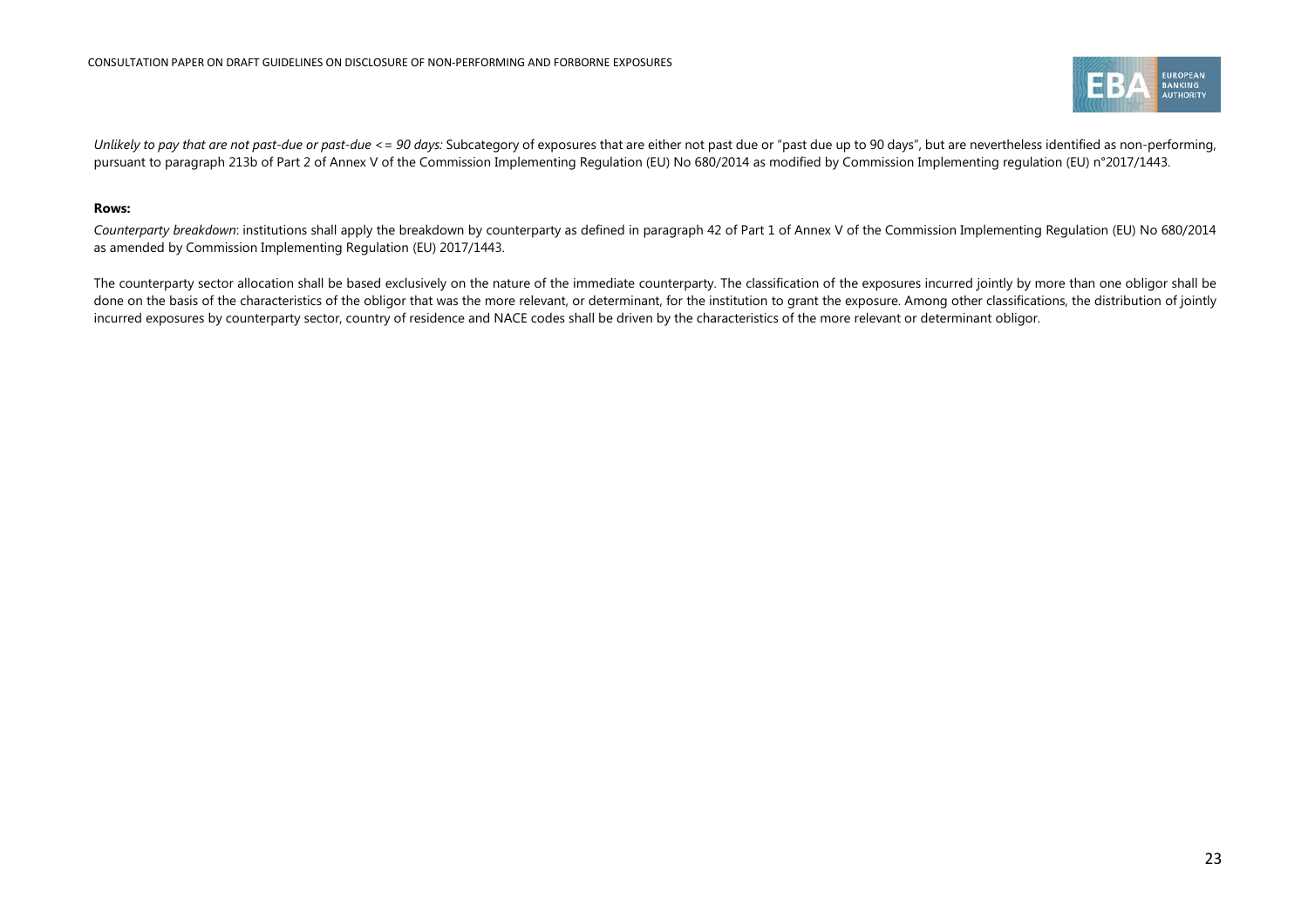

**Template 4: Performing and non-performing exposures and related provisions.**

Purpose: Provide an overview of credit quality of non-performing exposures and related impairments, provisions and valuation adjustments by portfolio and exposure class.

**Scope of application:** The template applies to all credit institutions defined in paragrap[h 6.](#page-11-3)

Content: Gross carrying amount of performing and non-performing exposures and the related accumulated impairment, provisions, accumulated change in fair value due to credit risk, accumulated partial write-off, collaterals and financial guarantees received, according to the scope of regulatory consolidation in accordance with Chapter 2 of Title II of Part One of the CRR.

**Frequency**: Semi annual/annual in accordance with paragraph [16.](#page-12-4)

**Format**: Fixed

**Accompanying narrative**: Institutions should explain the drivers of any significant changes in the amounts from the previous reporting period.

|   |                                 | a | b                       | $\mathsf{C}$                         | d | e                           |                         | g | h                                                                                                       |                         |  | k                                                                                                           |                                                  | m                     | n                             | $\circ$                            |
|---|---------------------------------|---|-------------------------|--------------------------------------|---|-----------------------------|-------------------------|---|---------------------------------------------------------------------------------------------------------|-------------------------|--|-------------------------------------------------------------------------------------------------------------|--------------------------------------------------|-----------------------|-------------------------------|------------------------------------|
|   |                                 |   |                         | Gross carrying amount/nominal amount |   |                             |                         |   | Accumulated impairment, accumulated negative<br>changes in fair value due to credit risk and provisions |                         |  | Accumulated                                                                                                 | Collaterals and financial<br>guarantees received |                       |                               |                                    |
|   |                                 |   | Performing exposures    |                                      |   | Non-performing<br>exposures |                         |   | Performing exposures -<br>Accumulated impairment<br>and provisions                                      |                         |  | Non-performing exposures<br>- Accumulated impairment,<br>accumulated negative<br>credit risk and provisions | changes in fair value due to                     | partial write-<br>off | On<br>performing<br>exposures | On non-<br>performing<br>exposures |
|   |                                 |   | οt<br>which:<br>stage 1 | 0f<br>which:<br>stage 2              |   | 0f<br>which:<br>stage 2     | of<br>which:<br>stage 3 |   | 0f<br>which:<br>stage 1                                                                                 | οf<br>which:<br>stage 2 |  | οf<br>which:<br>stage 2                                                                                     | 0f<br>which:<br>stage 3                          |                       |                               |                                    |
|   | Loans and advances              |   |                         |                                      |   |                             |                         |   |                                                                                                         |                         |  |                                                                                                             |                                                  |                       |                               |                                    |
| 2 | Central banks                   |   |                         |                                      |   |                             |                         |   |                                                                                                         |                         |  |                                                                                                             |                                                  |                       |                               |                                    |
| 3 | General governments             |   |                         |                                      |   |                             |                         |   |                                                                                                         |                         |  |                                                                                                             |                                                  |                       |                               |                                    |
| 4 | Credit institutions             |   |                         |                                      |   |                             |                         |   |                                                                                                         |                         |  |                                                                                                             |                                                  |                       |                               |                                    |
| 5 | Other financial<br>corporations |   |                         |                                      |   |                             |                         |   |                                                                                                         |                         |  |                                                                                                             |                                                  |                       |                               |                                    |
| 6 | Non-financial corporations      |   |                         |                                      |   |                             |                         |   |                                                                                                         |                         |  |                                                                                                             |                                                  |                       |                               |                                    |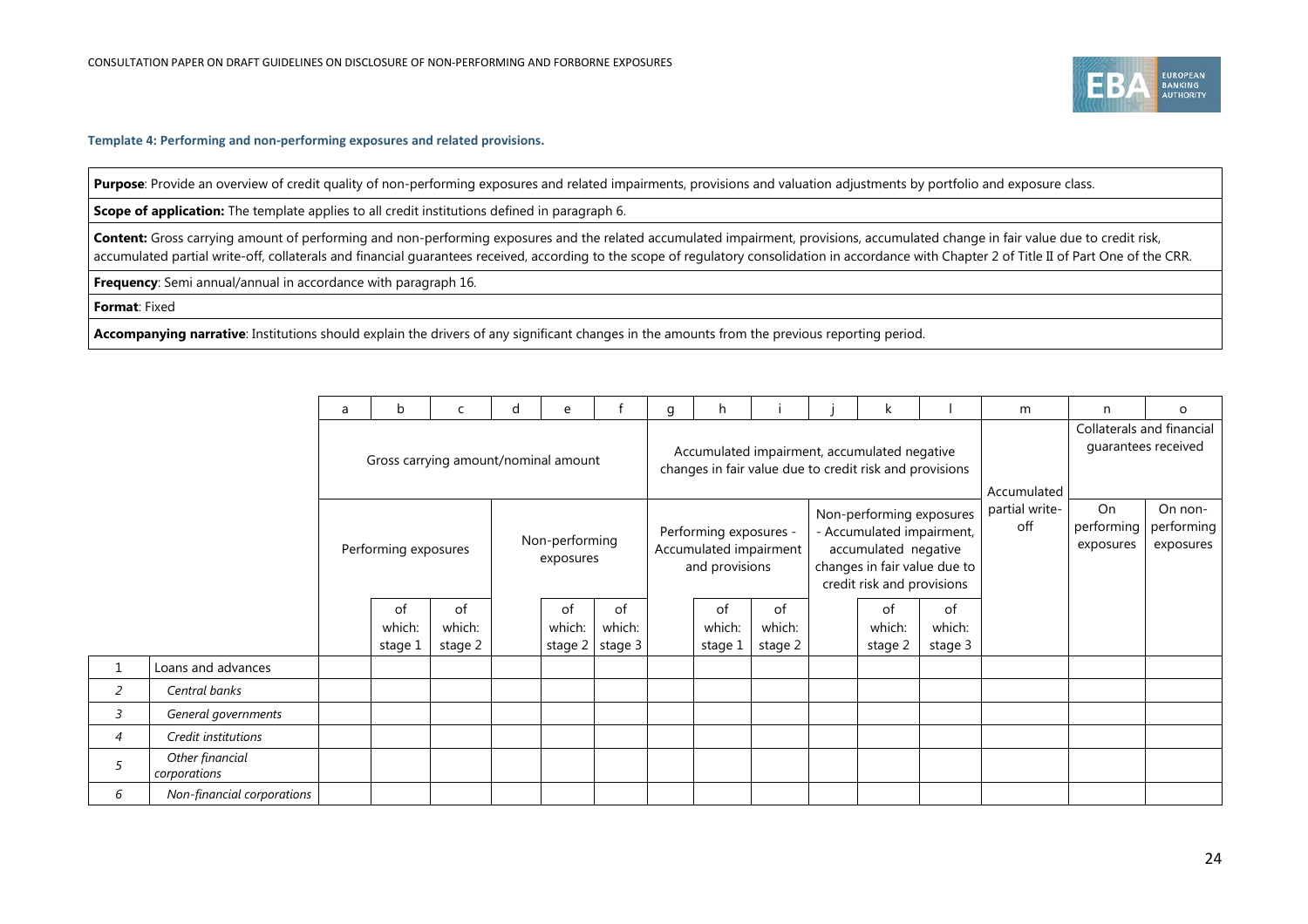|  | <b>EUROPEAN</b><br><b>BANKING</b><br><b>AUTHORITY</b> |
|--|-------------------------------------------------------|
|--|-------------------------------------------------------|

| $\overline{7}$ | Of which: SMEs                  |  |  |  |  |  |  |  |  |
|----------------|---------------------------------|--|--|--|--|--|--|--|--|
| 8              | Households                      |  |  |  |  |  |  |  |  |
| 9              | <b>Debt Securities</b>          |  |  |  |  |  |  |  |  |
| 10             | Central banks                   |  |  |  |  |  |  |  |  |
| 11             | General governments             |  |  |  |  |  |  |  |  |
| 12             | Credit institutions             |  |  |  |  |  |  |  |  |
| 13             | Other financial<br>corporations |  |  |  |  |  |  |  |  |
| 14             | Non-financial corporations      |  |  |  |  |  |  |  |  |
| 15             | Off-balance sheet<br>exposures  |  |  |  |  |  |  |  |  |
| 16             | Central banks                   |  |  |  |  |  |  |  |  |
| 17             | General governments             |  |  |  |  |  |  |  |  |
| 18             | Credit institutions             |  |  |  |  |  |  |  |  |
| 19             | Other financial<br>corporations |  |  |  |  |  |  |  |  |
| 20             | Non-financial corporations      |  |  |  |  |  |  |  |  |
| 21             | Households                      |  |  |  |  |  |  |  |  |
| 22             | Total                           |  |  |  |  |  |  |  |  |

#### **Definitions**

#### **Columns:**

*Gross carrying amount:* See the definition in Template "Credit quality of forborne exposures".

*Non-performing exposures:* As defined in paragraph 213 of Part 2 of Annex V of the Commission Implementing Regulation (EU) No 680/2014 as amended by Commission Implementing Regulation (EU) 2015/227 n°2017/1443.

Accumulated impairment and provisions and negative fair value adjustments due to credit risk: This shall include the amounts determined in accordance with paragraphs 11, 69 to 71, 106 and 110 of Part Two of Annex V of the Commission Implementing Regulation (EU) No 680/2014 as modified by Commission Implementing regulation (EU) n°2017/1443.

*Accumulated partial write-offs:* shall include, the accumulated partial amount as at the reference date of principal and accrued past due interest and fees of any debt instrument that has been derecognised to date using either of the methods described in paragraph 74 of Part 2 of Annex V of the Commission Implementing Regulation (EU) No 680/2014 as modified by Commission Implementing regulation (EU) n°2017/1443 shall be reported because the institution has no reasonable expectations of recovering the contractual cash flows. These amounts shall be reported until the total extinguishment of all the reporting institution's rights by expiry of the statute-of-limitations period, forgiveness or other causes, or until recovery. Therefore where the written-off amounts are not recovered, they shall be reported while they are subject to enforcement activities.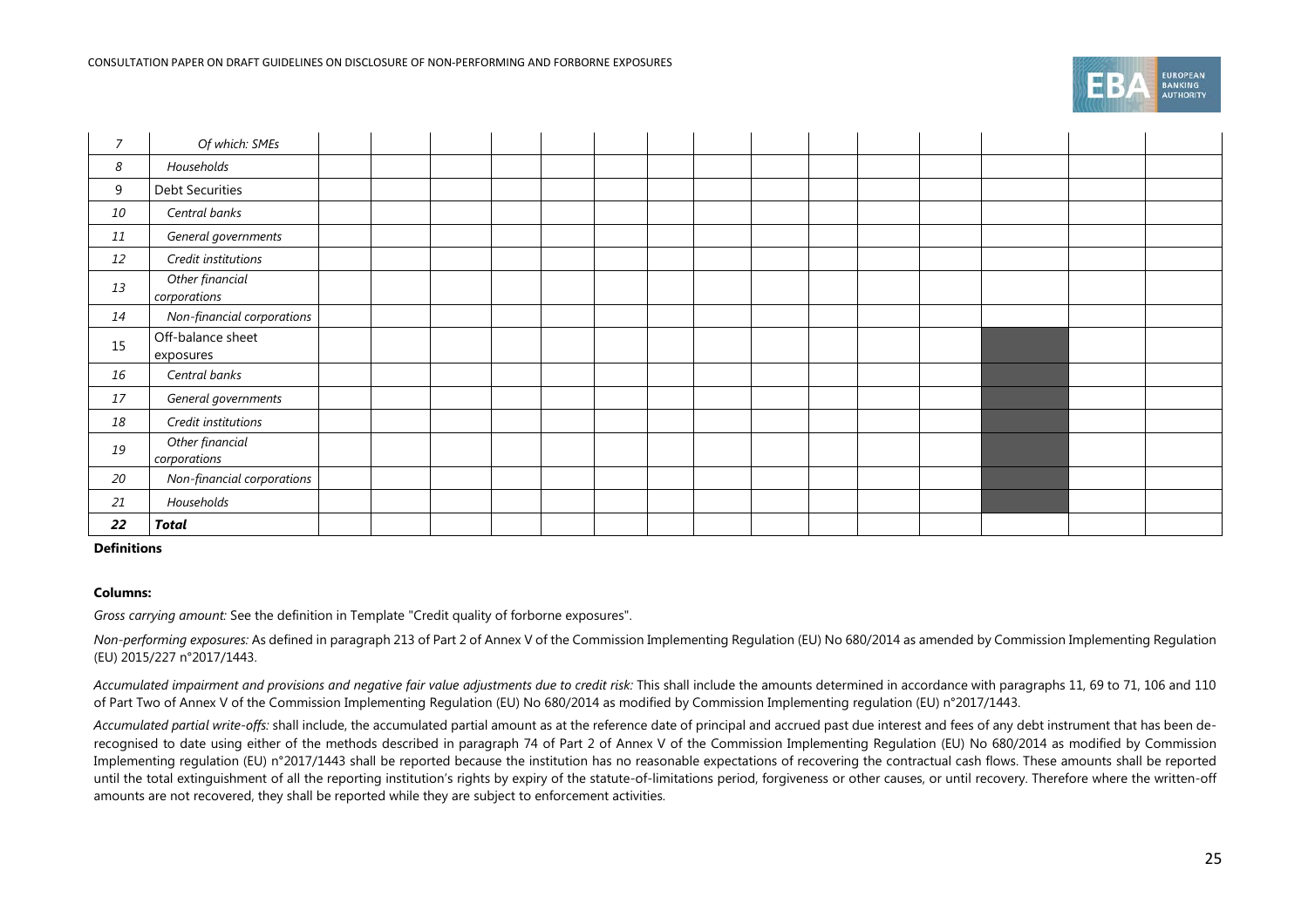

Write-offs shall constitute a de-recognition event and relate to a financial asset in its entirety or to a portion of it, including where the modification of an asset leads the institution to give up its right of collecting cash flows on a portion or the entirety of this asset.

*of which: Stage 1/Stage2/Stage3:* categories of impairment as defined in IFRS 9.5.5. 'Stage 1' shall refer to impairment measured in accordance with IFRS 9.5.5.5. 'Stage 2' shall refer to impairment measured in accordance with IFRS 9.5.5.3. 'Stage 3' shall refer to impairment on credit-impaired assets as defined in Appendix A of IFRS 9.

The columns "of which: stage 1", "of which: stage 2" and "of which: stage 3" shall not be reported by institutions which apply National GAAP based on Council Directive 86/635/EEC of 8 December 1986 on the annual accounts and consolidated accounts of banks and other financial institutions.

*Collateral and guarantees received:* shall be reported for all exposures, on their performing and non-performing status. Amounts reported for collateral received and guarantees received shall be calculated in accordance with paragraphs 172 and 174 of Part 2 of Annex V of the Commission Implementing Regulation (EU) No 680/2014 as modified by Commission Implementing Regulation (EU) n°2017/1443. The sum of the amounts reported for both collateral and guarantees shall be capped at the carrying amount of the related exposure.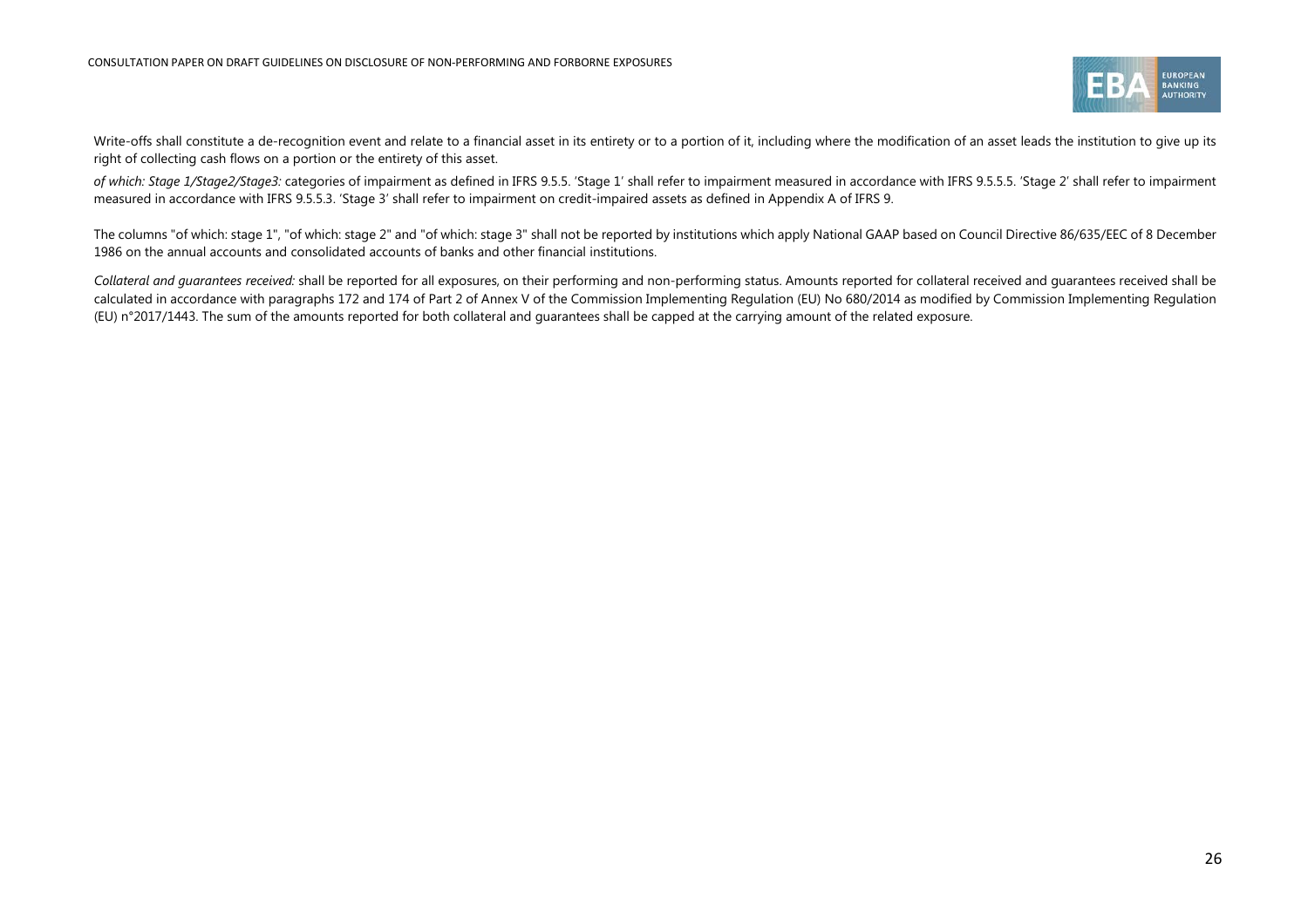

#### **Template 5: Quality of Non-performing exposures by geography**

**Purpose**: Provide an overview of credit quality of non-performing exposures and related accumulated impairment, provisions and valuation adjustments by geography.

**Scope of application:** The template applies to credit institutions meeting at least one of the "significance criteria" as defined in paragraph 12 together with the criteria on elevated level of nonperforming exposures as defined in paragraph 13 and where non-domestic original exposures in all 'non-domestic' countries in all exposure classes are equal to or higher than 10 % of total (domestic and non-domestic) original exposures.

Content: Gross carrying amount of performing and non-performing exposures and the related accumulated impairment, provisions, accumulated change in fair value due to credit risk according to the scope of regulatory consolidation in accordance with Chapter 2 of Title II of Part One of the CRR.

**Frequency**: Annual in accordance with paragraph [16.](#page-12-4)

#### **Format**: Fixed

**Accompanying narrative**: Institutions should explain the drivers of any significant changes in the amounts from the previous reporting period. When materiality of geographical areas or countries is determined using a materiality threshold, that threshold should be disclosed, as well as the list of immaterial countries included in the 'other geographical areas' and 'other countries' rows.

|                |                            | a | b                             | $\mathsf{C}$                          | d           | e                                                         |            | g                                                    |
|----------------|----------------------------|---|-------------------------------|---------------------------------------|-------------|-----------------------------------------------------------|------------|------------------------------------------------------|
|                |                            |   | Gross carrying/Nominal amount | of which: non-performing              | Accumulated | Provisions on<br>off-balance sheet<br>commitments         | Other      | Accumulated<br>negative changes<br>in fair value due |
|                |                            |   |                               | of which:<br>subject to<br>impairment | impairment  | and financial<br>guarantees<br>under IFRS 9<br>impairment | provisions | to credit risk on<br>non-performing<br>exposures     |
| $\mathbf{1}$   | On balance sheet exposures |   |                               |                                       |             |                                                           |            |                                                      |
| 2              | Geographical area 1        |   |                               |                                       |             |                                                           |            |                                                      |
| 3              | Country 1                  |   |                               |                                       |             |                                                           |            |                                                      |
| $\overline{4}$ | Country 2                  |   |                               |                                       |             |                                                           |            |                                                      |
| 5              | Country 3                  |   |                               |                                       |             |                                                           |            |                                                      |
| 6              | Country 4                  |   |                               |                                       |             |                                                           |            |                                                      |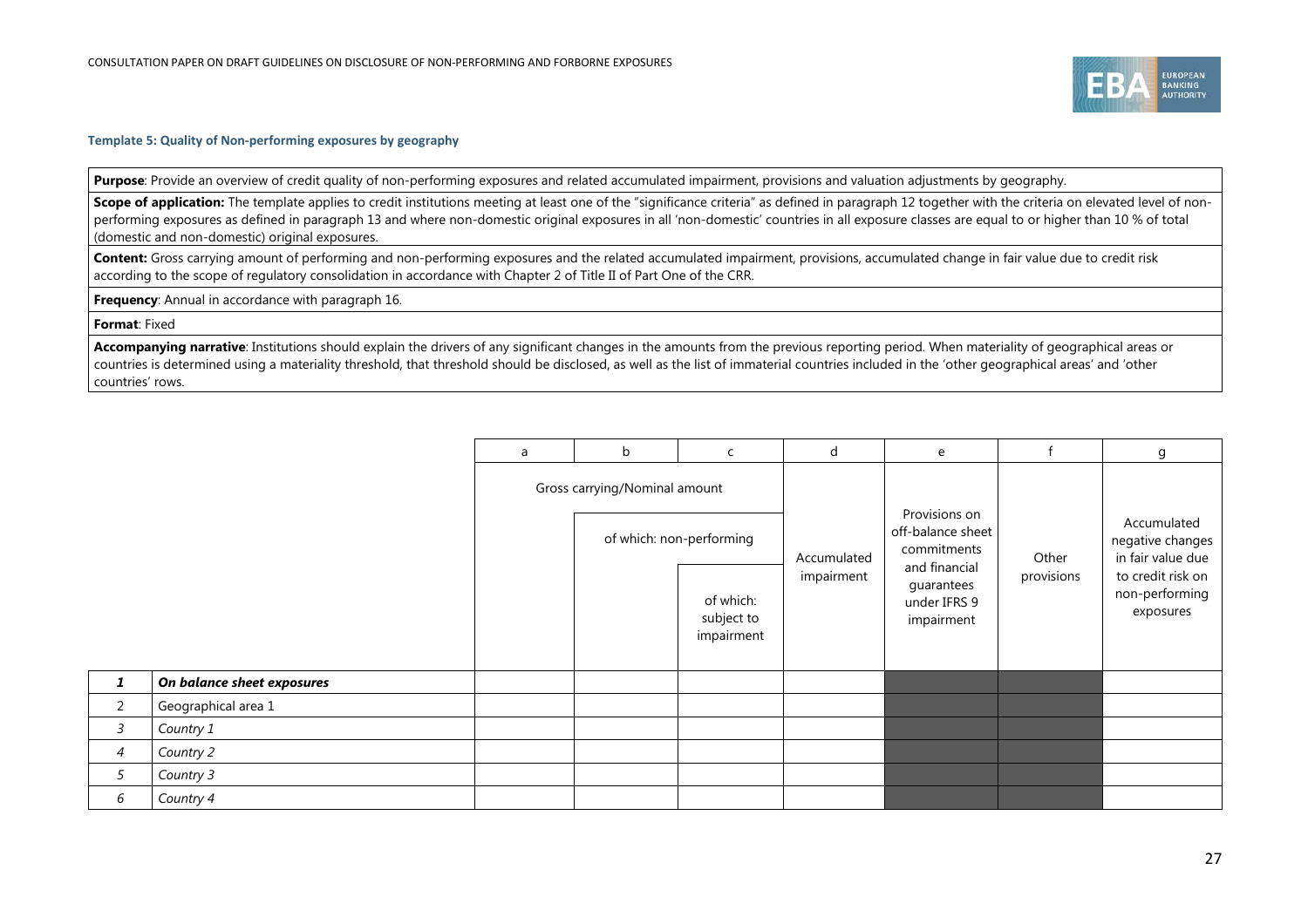|  | <b>EUROPEAN</b><br><b>BANKING</b><br><b>AUTHORITY</b> |
|--|-------------------------------------------------------|
|--|-------------------------------------------------------|

| $\overline{7}$ | Country N                   |  |  |  |  |
|----------------|-----------------------------|--|--|--|--|
| 8              | Other countries             |  |  |  |  |
| 9              | Geographical area 2         |  |  |  |  |
| 10             | Geographical area N         |  |  |  |  |
| $11\,$         | Other geographical areas    |  |  |  |  |
| 12             | Off balance sheet exposures |  |  |  |  |
| 13             | Geographical area 1         |  |  |  |  |
| 14             | Country 1                   |  |  |  |  |
| 15             | Country 2                   |  |  |  |  |
| 16             | Country 3                   |  |  |  |  |
| 17             | Country 4                   |  |  |  |  |
| 18             | Country N                   |  |  |  |  |
| 19             | Other countries             |  |  |  |  |
| 20             | Geographical area 2         |  |  |  |  |
| 21             | Geographical area N         |  |  |  |  |
| 22             | Other geographical areas    |  |  |  |  |
| 23             | <b>Total</b>                |  |  |  |  |

#### **Definitions**

#### **Columns:**

*Gross carrying amount:* See the definition in Template "Credit quality of forborne exposures".

*Nominal amount*: for financial guarantees, loan commitments and other commitments given, the 'Nominal amount' shall be the amount that best represents the institution's maximum exposure to credit risk without taking account of any collateral held or other credit enhancements. In particular, for financial guarantees given, the nominal amount shall be the maximum amount the entity could have to pay if the quarantee is called on. For loan commitments, the nominal amount shall be the undrawn amount that the institution has committed to lend. Nominal amounts shall be the exposure values before applying conversion factors and credit risk mitigation techniques.

*Non-performing exposures:* As defined in paragraph 213 of Part 2 of Annex V of the Commission Implementing Regulation (EU) No 680/2014 as amended by Commission Implementing Regulation (EU) 2015/227 n°2017/1443.

*Gross carrying/nominal amount - of which: subject to impairment:* the gross carrying/nominal amount related to exposures that are subject to the impairment requirements of the applicable accounting framework.

Accumulated impairment, provisions and negative fair value adjustments due to credit risk: This shall include the amounts determined in accordance with paragraphs 11, 69 to 71, 106 and 110 of Part Two of Annex V of the Commission Implementing Regulation (EU) No 680/2014 as modified by Commission Implementing regulation (EU) n°2017/1443.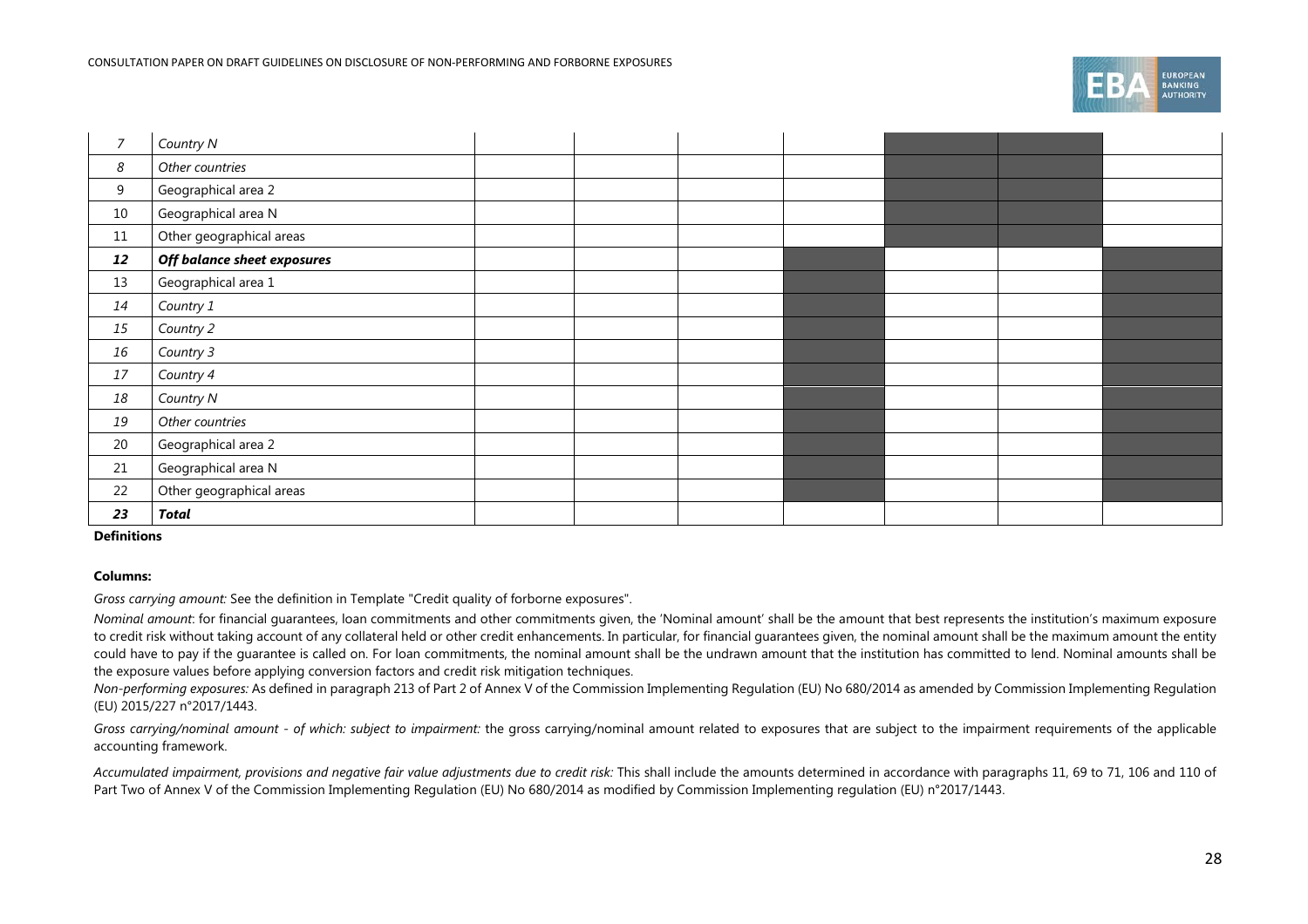

#### **Rows:**

Geographical area: a group of significant countries in which the disclosing institution has exposures. Institutions should identify significant geographical areas as those geographical areas that are material according with the EBA Guidelines 2014/14 and should break down the exposures within each significant geographical area in significant countries of exposures.

*Country*: is a country in which the institution's exposures are material in in accordance with the EBA Guidelines 2014/14.

Exposures to geographical areas or countries that are not deemed material should be aggregated and reported in the residual row 'other geographical areas' or (within each area) 'other countries'. When materiality of geographical areas or countries is determined using a materiality threshold, that threshold should be disclosed, as well as the list of immaterial geographical areas and countries included in the 'other geographical areas' and 'other countries' rows.

Institutions should allocate exposures to a significant country based on the residence of the immediate counterparty. Exposures with supranational organisations shall not be assigned to the country of residence of the institution but to the geographical area 'other geographical areas'.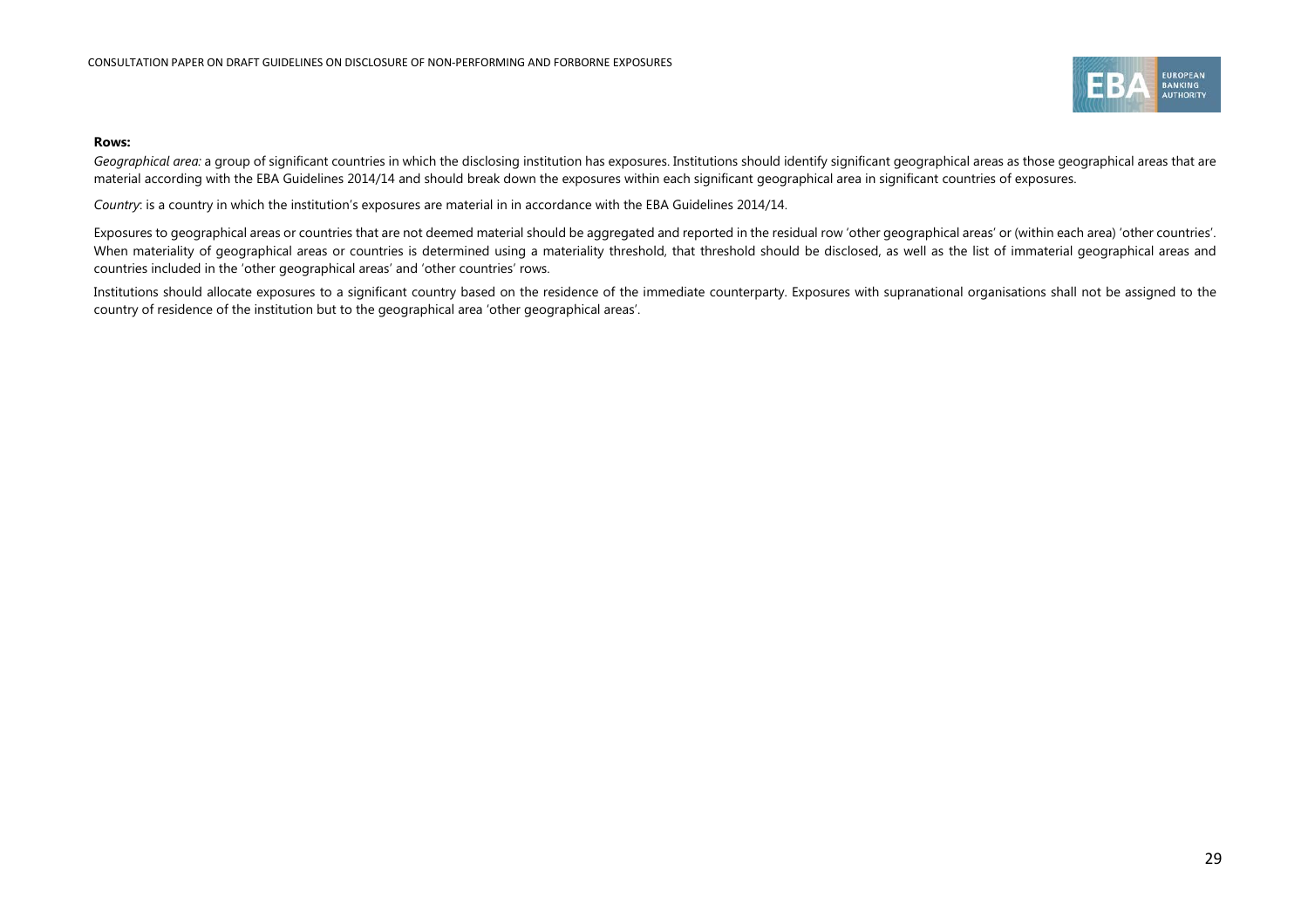

#### **Template 6: Credit quality of loans and advances by industry**

Purpose: Provide an overview of credit quality of loans and advances to non-financial corporations and related impairments, provisions and valuation adjustments by industry.

**Scope of application:** The template applies to credit institutions meeting at least one of the "significance criteria" as defined in paragraph 12 together with the criteria on elevated level of nonperforming exposures as defined in paragraph 13.

Content: Gross carrying amount of loans and advances to non-financial corporations and the related accumulated impairment and accumulated change in fair value due to credit risk according to the scope of regulatory consolidation in accordance with Chapter 2 of Title II of Part One of the CRR.

**Frequency**: Annual in accordance with paragraph [16.](#page-12-4)

**Format**: Fixed

 $5<sub>o</sub>$ 

**Accompanying narrative**: Institutions should explain the drivers of any significant changes in the amounts from the previous reporting period.

|   |                                                        | a | b                        |                                                          | d                      | e                                                                           |
|---|--------------------------------------------------------|---|--------------------------|----------------------------------------------------------|------------------------|-----------------------------------------------------------------------------|
|   |                                                        |   | Gross carrying amount    |                                                          |                        |                                                                             |
|   |                                                        |   | of which: non-performing |                                                          | Accumulated impairment | Accumulated negative<br>changes in fair value due<br>to credit risk on non- |
|   |                                                        |   |                          | of which: loans and<br>advances subject to<br>impairment |                        | performing exposures                                                        |
|   | Agriculture, forestry and fishing                      |   |                          |                                                          |                        |                                                                             |
|   | Mining and quarrying                                   |   |                          |                                                          |                        |                                                                             |
|   | Manufacturing                                          |   |                          |                                                          |                        |                                                                             |
| 4 | Electricity, gas, steam and air conditioning<br>supply |   |                          |                                                          |                        |                                                                             |
|   | Water supply                                           |   |                          |                                                          |                        |                                                                             |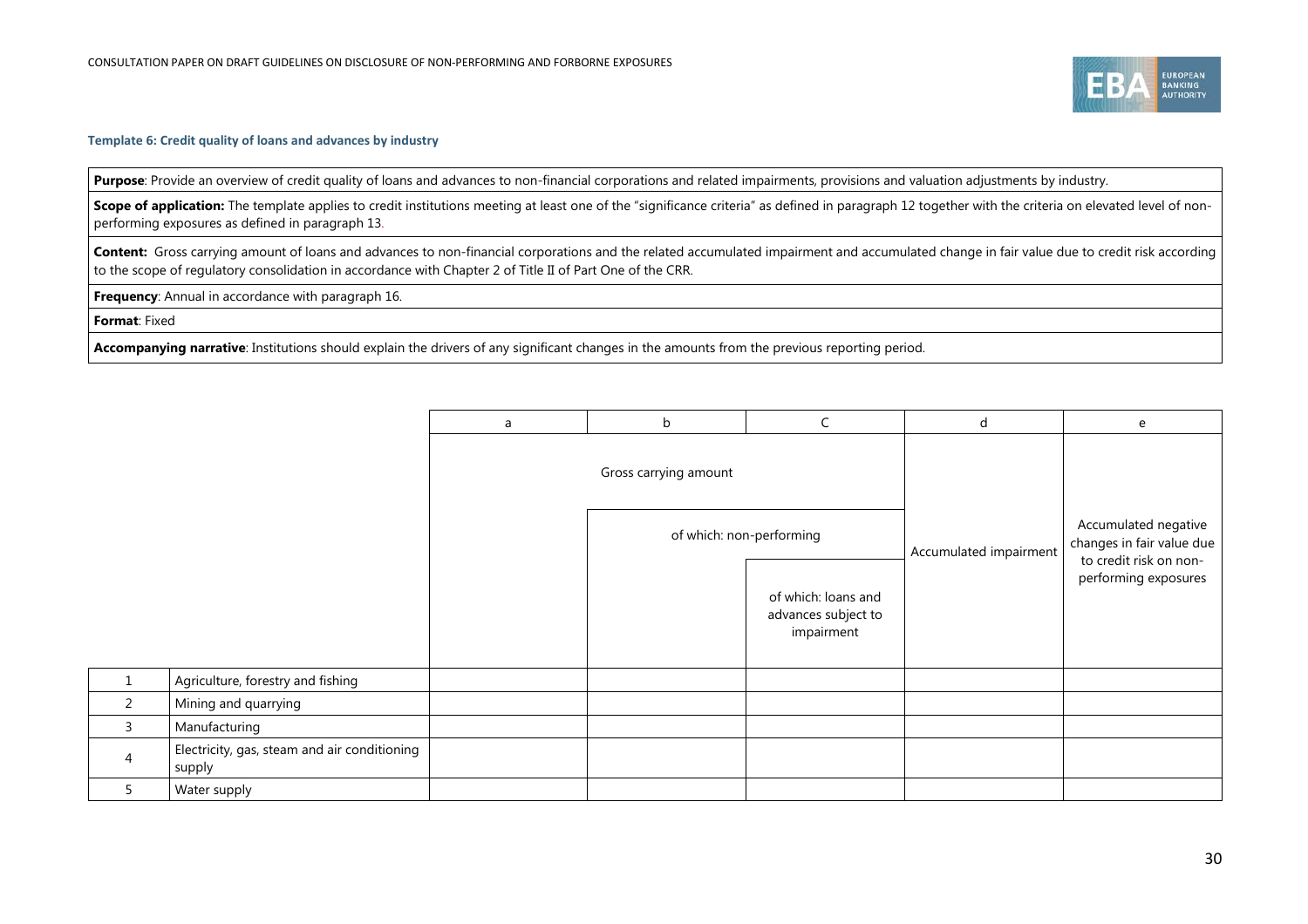|  | <b>EUROPEAN</b><br><b>BANKING</b><br><b>AUTHORITY</b> |
|--|-------------------------------------------------------|
|--|-------------------------------------------------------|

| 6              | Construction                                                     |  |  |  |
|----------------|------------------------------------------------------------------|--|--|--|
| $\overline{7}$ | Wholesale and retail trade                                       |  |  |  |
| 8              | Transport and storage                                            |  |  |  |
| 9              | Accommodation and food service<br>activities                     |  |  |  |
| 10             | Information and communication                                    |  |  |  |
| 11             | Real estate activities                                           |  |  |  |
| 12             | Professional, scientific and technical<br>activities             |  |  |  |
| 13             | Administrative and support service<br>activities                 |  |  |  |
| 14             | Public administration and defense,<br>compulsory social security |  |  |  |
| 15             | Education                                                        |  |  |  |
| 16             | Human health services and social work<br>activities              |  |  |  |
| 17             | Arts, entertainment and recreation                               |  |  |  |
| 18             | Other services                                                   |  |  |  |
| 19             | Total                                                            |  |  |  |

#### **Definitions**

#### **Columns:**

*Gross carrying amount:* See the definition in Template "Credit quality of forborne exposures".

Gross carrying amount - of which: loans and advances subject to impairment: the gross carrying amount related to exposures that are subject to the impairment requirements of the applicable accounting framework.

*Non-performing exposures:* As defined in paragraph 213 of Part 2 of Annex V of the Commission Implementing Regulation (EU) No 680/2014 as amended by Commission Implementing Regulation (EU) 2015/227 n°2017/1443.

Accumulated impairment and negative fair value adjustments due to credit risk: This shall include the amounts determined in accordance with paragraphs 69 to 71 of Part Two of Annex V of the Commission Implementing Regulation (EU) No 680/2014 as modified by Commission Implementing regulation (EU) n°2017/1443.

**Rows:**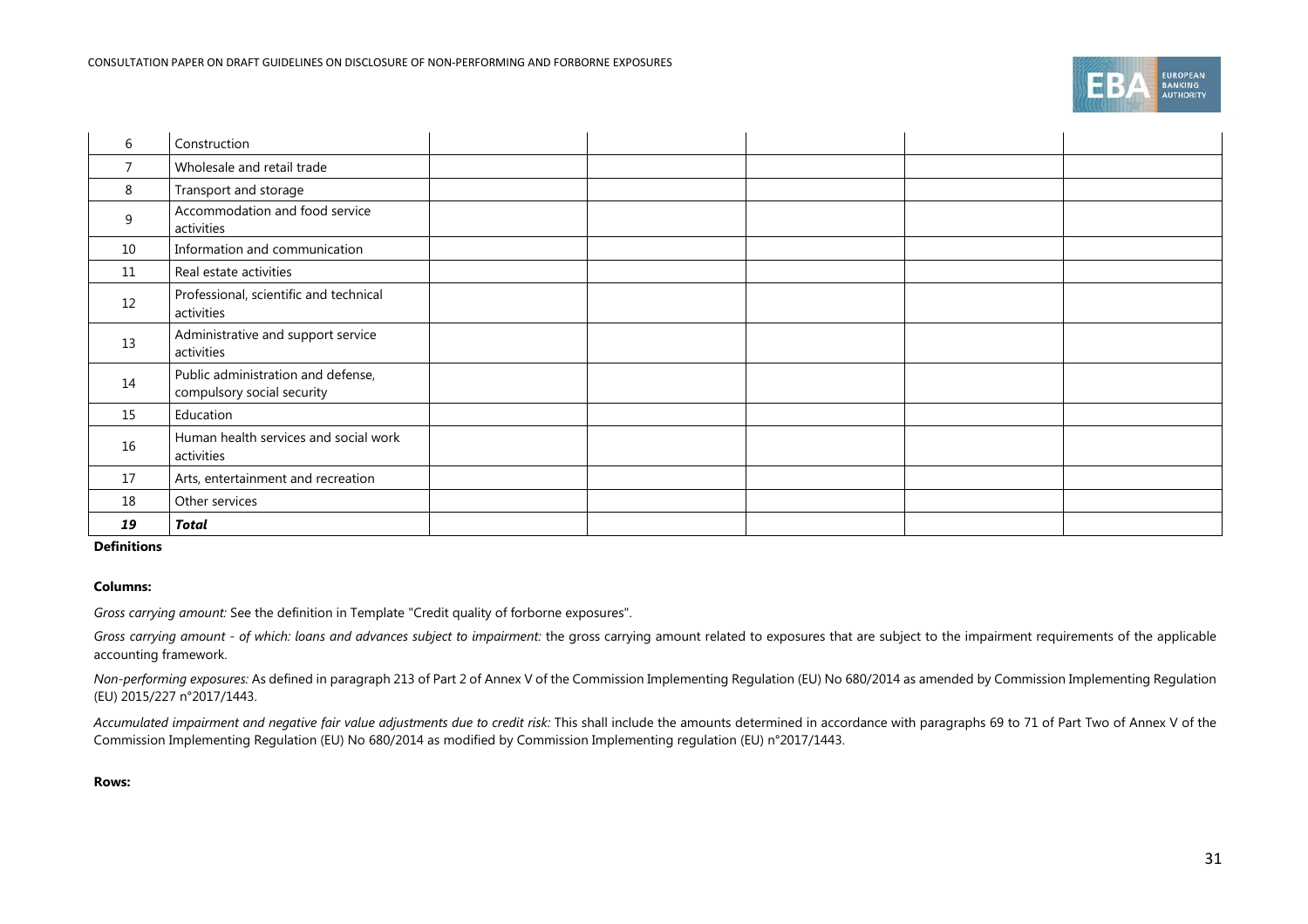

Counterparty sector allocation is based exclusively on the nature of the immediate counterparty. The classification of the exposures incurred jointly by more than one obligor should be done based on the characteristics of the obligor that was the more relevant, or determinant, for the institution to grant the exposure.

The rows should provide the material industry sectors or counterparty types to which institutions have exposures. Materiality should be assessed based on the EBA Guidelines 2014/14, and immaterial industry sectors or counterparty types can be aggregated under a row 'other'.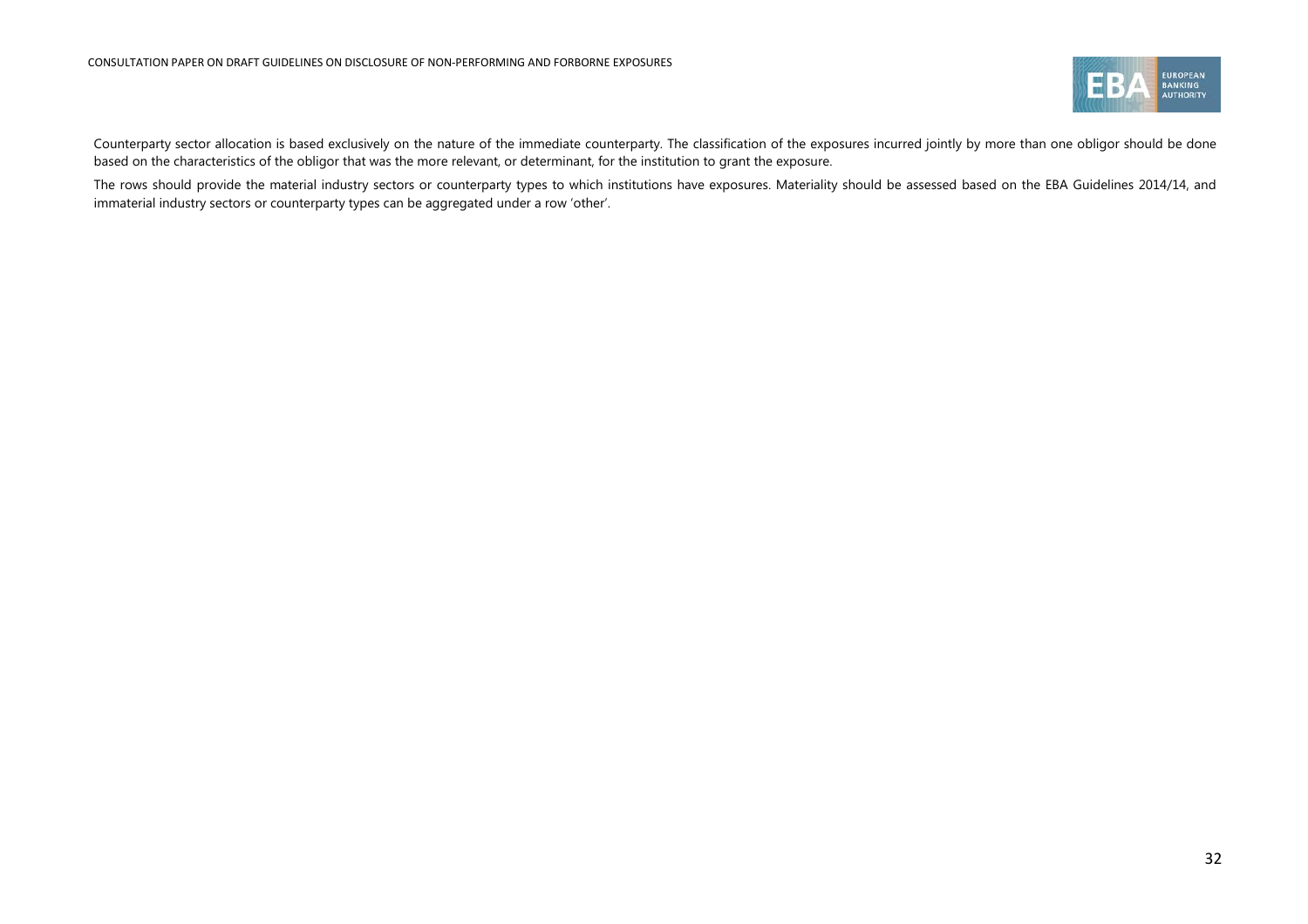

# Annex III – Disclosure templates: Collateral valuation

#### **Template 7: Collateral valuation - Loans and advances at cost or amortised cost**

**Purpose**: Disclose the collateral valuation and other information on loans and advances at cost and at amortised cost.

Scope of application: The template applies to credit institutions meeting at least one of the "significance criteria" as defined in paragraph 12 together with the criteria on elevated level of non-performing exposures as defined in paragraph 13.

Content: Gross carrying amount on loans and advances at cost and at amortised cost and the related accumulated impairment, collateral/financial guarantees received and partial write-off according to the scope of regulatory consolidation in accordance with Chapter 2 of Title II of Part One of the CRR.

**Frequency**: Annual in accordance with paragrap[h 16.](#page-12-4)

**Format**: Fixed

<span id="page-32-0"></span>**Accompanying narrative**: Institutions should explain the drivers of any significant changes in the amounts from the previous reporting period.

| Loans and advances |            |                                        |                |                                                                                         |                                                              |                                                                   |                                                                       |                                                                          |                                                                          |                                         |
|--------------------|------------|----------------------------------------|----------------|-----------------------------------------------------------------------------------------|--------------------------------------------------------------|-------------------------------------------------------------------|-----------------------------------------------------------------------|--------------------------------------------------------------------------|--------------------------------------------------------------------------|-----------------------------------------|
|                    | Performing |                                        | Non Performing |                                                                                         |                                                              |                                                                   |                                                                       |                                                                          |                                                                          |                                         |
|                    |            |                                        |                | Unlikely<br>to pay<br>that are<br>not<br>past<br>due or<br>past<br>$due < =$<br>90 days | Past due > 90 days                                           |                                                                   |                                                                       |                                                                          |                                                                          |                                         |
|                    |            | of<br>which<br>past<br>due ><br>30days |                |                                                                                         | of which<br>Past<br>due ><br>90 days<br>$\leq$ = 180<br>days | of<br>which<br>Past<br>due ><br>180<br>days<br>$\leq$ = 1<br>year | <b>of</b><br>which<br>Past<br>due ><br>1 years<br>$\leq$ = 2<br>years | <b>of</b><br>which<br>Past<br>due ><br>2<br>years<br>$\leq$ = 5<br>years | <b>of</b><br>which<br>Past<br>due ><br>5<br>years<br>$\leq$ = 7<br>years | of<br>which<br>Past<br>due > 7<br>years |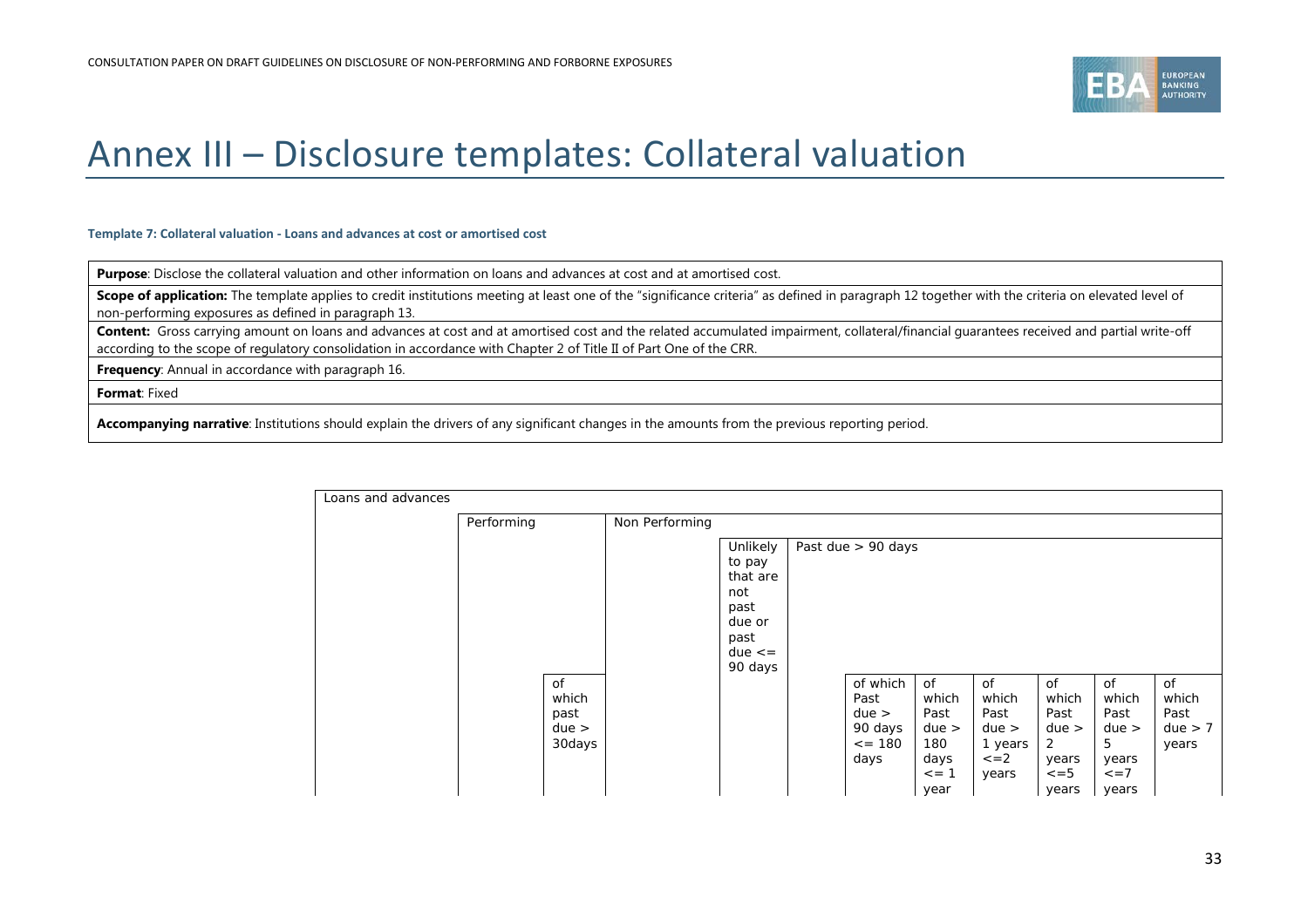|  | <b>EUROPEAN</b><br><b>BANKING</b><br><b>AUTHORITY</b> |
|--|-------------------------------------------------------|
|--|-------------------------------------------------------|

| 1                | Gross carrying amount                                                                |  |  |  |  |  |  |
|------------------|--------------------------------------------------------------------------------------|--|--|--|--|--|--|
| $\overline{a}$   | Of which: secured                                                                    |  |  |  |  |  |  |
| $\mathfrak{Z}$   | Of which: secured<br>with Immovable<br>property                                      |  |  |  |  |  |  |
| 3                | Of which:<br>instruments<br>with LTV<br>higher than<br>60% and<br>lower than<br>80%  |  |  |  |  |  |  |
| 4                | Of which:<br>instruments<br>with LTV<br>higher than<br>80% and<br>lower than<br>100% |  |  |  |  |  |  |
| 5                | Of which:<br>instruments<br>with LTV<br>higher than<br>100%                          |  |  |  |  |  |  |
| 6                | Accumulated impairment for<br>secured assets                                         |  |  |  |  |  |  |
| 8                | Collateral                                                                           |  |  |  |  |  |  |
| $\boldsymbol{9}$ | Of which: Immovable<br>property                                                      |  |  |  |  |  |  |
| 10               | Financial guarantees received                                                        |  |  |  |  |  |  |
| 11               | Partial write-off                                                                    |  |  |  |  |  |  |

**Definitions**

**Columns:**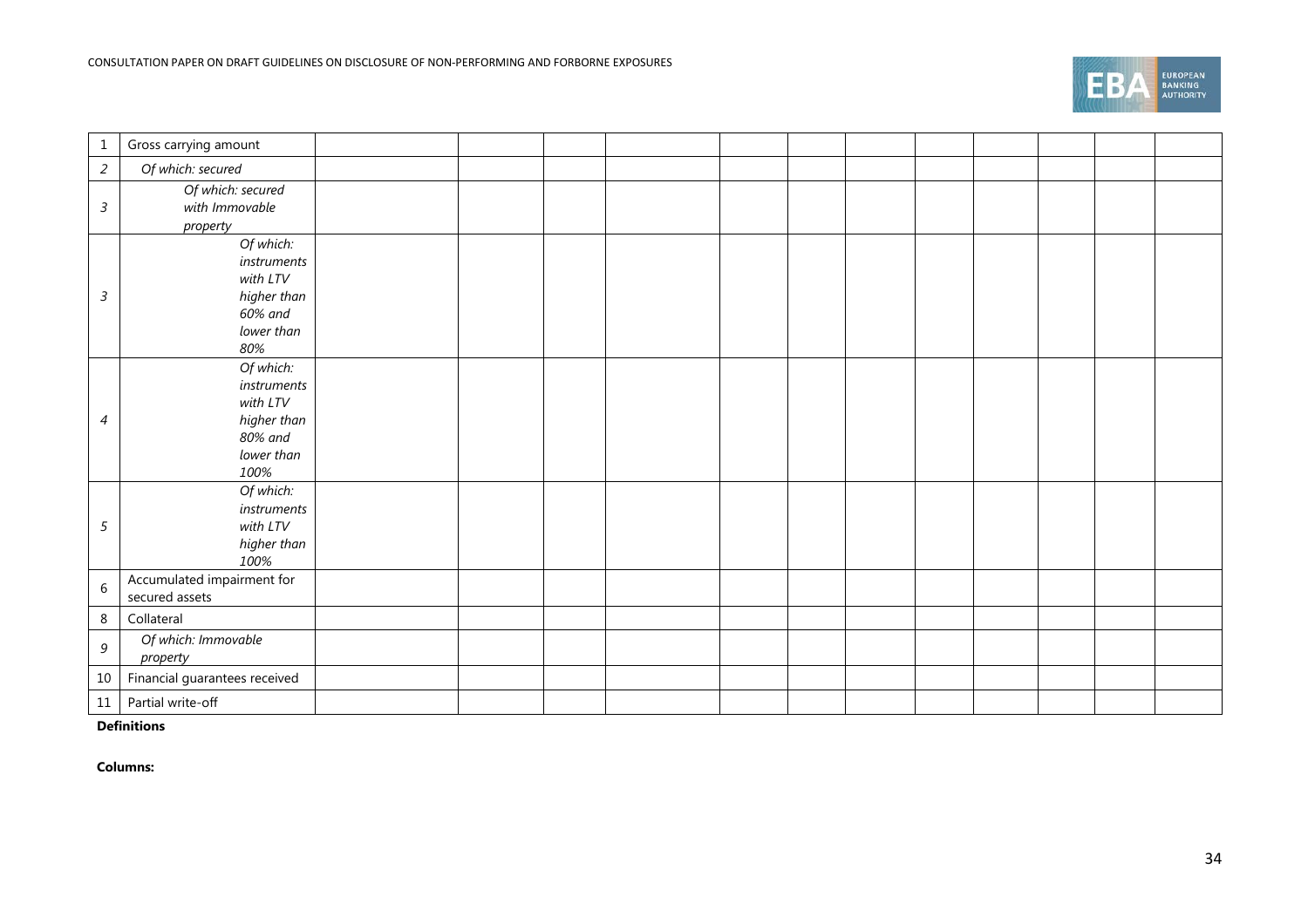

*Of which past due > 30days:* Subcategory of performing loans and advances 31-90 days past due

*Non-performing exposures:* As defined in paragraph 213 of Part 2 of Annex V of the Commission Implementing Regulation (EU) No 680/2014 as amended by Commission Implementing Regulation (EU) 2015/227 n°2017/1443.

Unlikely to pay that are not past due or past due <= 90 days: Subcategory of loans and advances that are either not past due or "past due up to 90 days", but are nevertheless identified as nonperforming, due to the likelihood of non-full repayment pursuant to paragraph 213b of Part 2 of Annex V of the Commission Implementing Regulation (EU) No 680/2014 as modified by Commission Implementing regulation (EU) n°2017/1443.

*Of which Past due > 90 days <= 180 days:* Subcategory of loans and advances 91-180 days past due.

*Of which Past due > 180 days <= 1 year:* Subcategory of loans and advances 181 days -1 year past due.

*Of which Past due > 1 years <=2 years:* Subcategory of loans and advances 1 – 2 years past due.

*Of which Past due > 2 years <=5 years:* Subcategory of loans and advances 2 – 5 years past due.

*Of which Past due > 5 years <=7 years:* Subcategory of loans and advances 5 – 7 years past due.

*Of which Past due > 7 years:* Subcategory of loans and advances more than 7 years past due.

#### **Rows:**

*Gross carrying amount:* See the definition in Template "Credit quality of forborne exposures".

Instruments with LTV higher than 60% and lower than 80%: The Loan-to-Value ratio shall be calculated according to the calculation method presented for LTV Current in Recommendation of the European Systemic Risk Board of 31 October 2016 on closing real estate data gaps (ESRB/2016/14). Institutions shall disclose the gross carrying amount of loans and advances having a LTV ratio higher than 60%, up to 80% (inclusive).

Instruments with LTV higher than 80% and lower than 100%: Institutions shall disclose the gross carrying amount of loans and advances having a LTV ratio higher than 80%, up to 100% (inclusive).

*Instruments with LTV higher than 100%:* Gross carrying amount of loans and advances having a LTV ratio higher than 100%.

*Accumulated impairment for secured assets* For secured debt instruments measured at amortised cost or at a cost-based method, accumulated impairment shall be the cumulative amount of impairment losses, net of use and reversals that has been recognised, where appropriate for each of the impairment stages( Regulation (EU) No 680/2014, Annex V, Part 2, §70).

*Collateral:* In this template, the actual value of the collateral shall be disclosed, without applying any cap (i.e. institutions shall not apply for the calculation of the value of the collateral in this template paragraphs 172 not 174 of Part 2 of Annex V of the Commission Implementing Regulation (EU) No 680/2014 as modified by Commission Implementing Regulation (EU) n°2017/1443).

*Of which: Immovable Property:* Part of collateral consisting of residential or commercial immovable property (Regulation (EU) No 680/2014, Annex V, Part 2, §173(a)).

*Financial guarantees received: As defined in* paragraphs 114 of Part 2 of Annex V of the Commission Implementing Regulation (EU) No 680/2014 as modified by Commission Implementing Regulation (EU) n°2017/1443).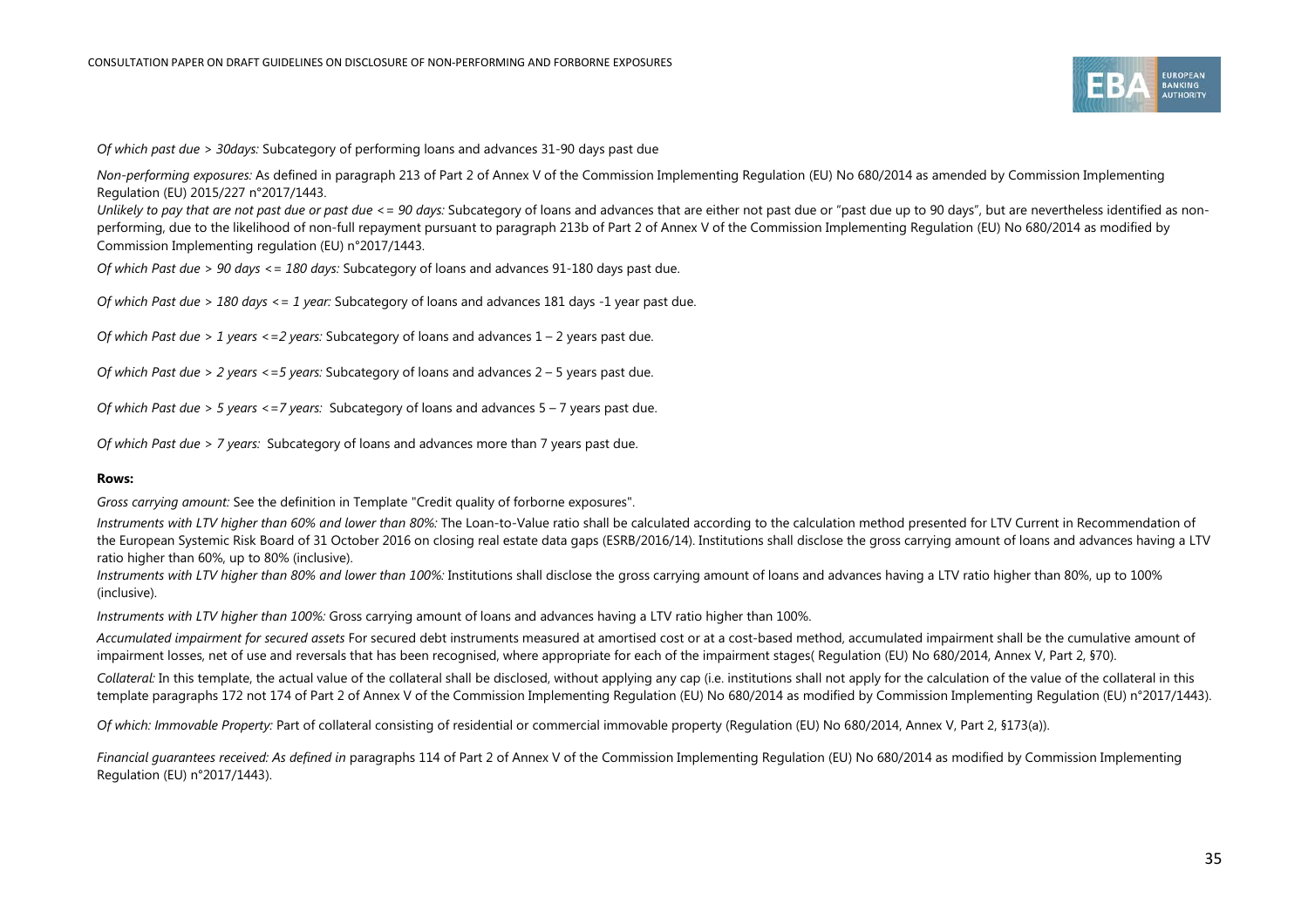

Partial Write-off: Shall include the accumulated partial amount as at the reference date of principal and accrued past due interest and fees of any debt instrument that has been de-recognised to date using either of the methods described in paragraph 74 of Part 2 of Annex V of the Commission Implementing Regulation (EU) No 680/2014 as modified by Commission Implementing regulation (EU) n°2017/1443 shall be reported because the institution has no reasonable expectations of recovering the contractual cash flows. These amounts shall be reported until the total extinguishment of all the reporting institution's rights by expiry of the statute-of-limitations period, forgiveness or other causes, or until recovery. Therefore, where the written-off amounts are not recovered, they shall be reported while they are subject to enforcement activities.

Partial Write-offs shall constitute a de-recognition event and relate to a portion of the financial assets, including where the modification of an asset leads the institution to give up its right of collecting cash flows on a portion of this asset.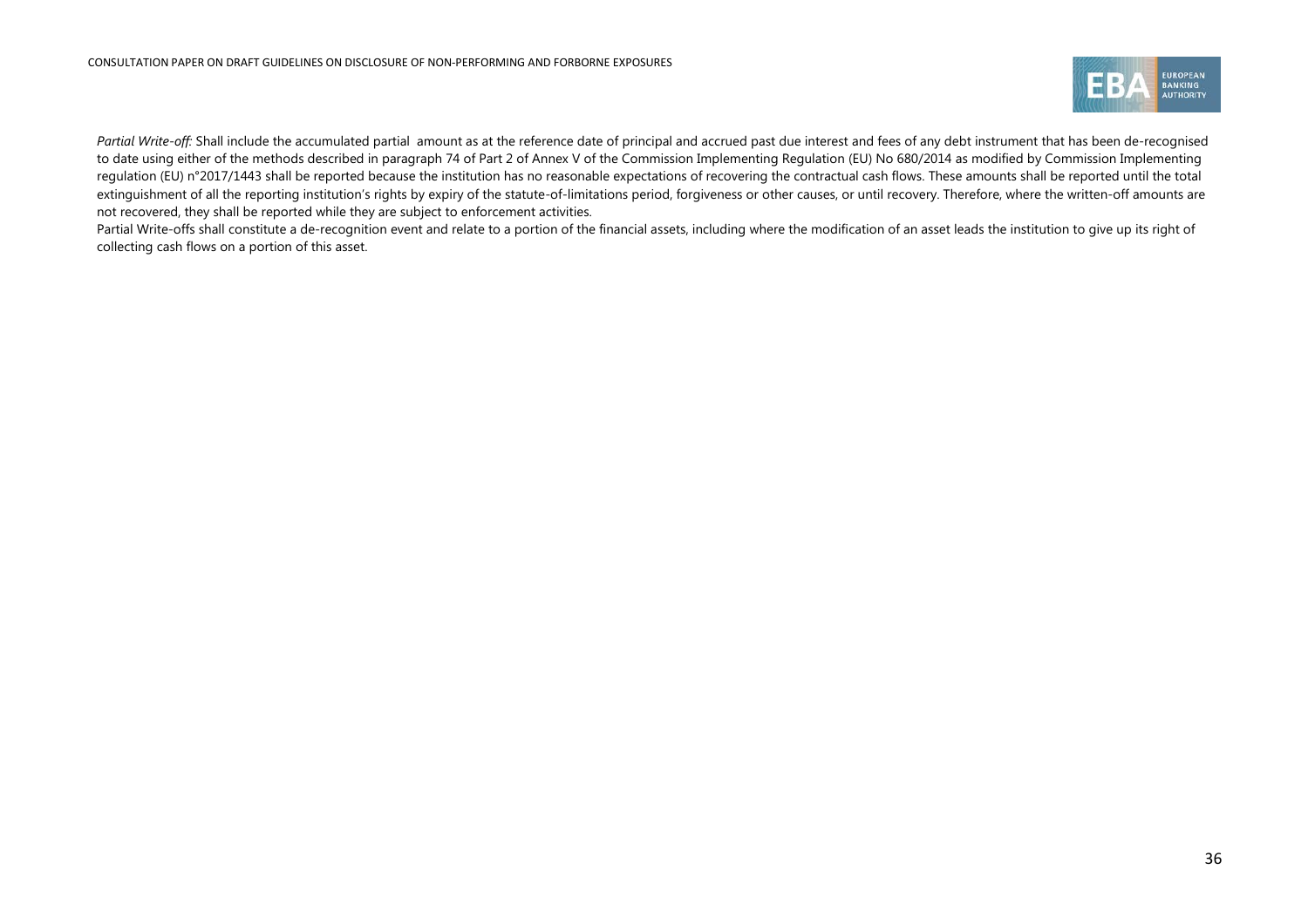

# Annex IV – Disclosure templates: Changes in the stock of NPLs

#### **Template 8: Changes in the stock of non-performing loans and advances**

Purpose: Provide an overview of the movements (inflows and outflows) of non-performing loans and advances at cost and at amortised cost during the period.

Scope of application: The template applies to credit institutions meeting at least one of the "significance criteria" as defined in paragraph 12 together with the criteria on elevated level of nonperforming exposures as defined in paragraph 13.

**Content:** Movements of gross carrying amount of non-performing loans and advances at cost and at amortised cost during the period.

**Frequency**: Annual in accordance with paragrap[h 16.](#page-12-4)

**Format**: Fixed

**Accompanying narrative**: Institutions should to explain the drivers of a significant amount in the row "Outflow due to other situations".

<span id="page-36-0"></span>

|    |                                                    | a                     | b                                   |
|----|----------------------------------------------------|-----------------------|-------------------------------------|
|    |                                                    | Gross carrying amount | Related net cumulated<br>recoveries |
|    | Initial stock of non-performing loans and advances |                       |                                     |
|    | Inflows to non performing portfolios               |                       |                                     |
| 3  | Outflows from non performing portfolios            |                       |                                     |
|    | Outflow to performing portfolio                    |                       |                                     |
| 5. | Outflow due to loan repayment, partial or total    |                       |                                     |
| 6  | Outflow due to collateral liquidations             |                       |                                     |
| 8  | Outflow due to taking possession of collateral     |                       |                                     |
| 10 | Outflow due to sale of instruments                 |                       |                                     |
| 12 | Outflow due to risk transfers                      |                       |                                     |
| 14 | Outflows due to write-offs                         |                       |                                     |
| 15 | Outflow due to Other Situations                    |                       |                                     |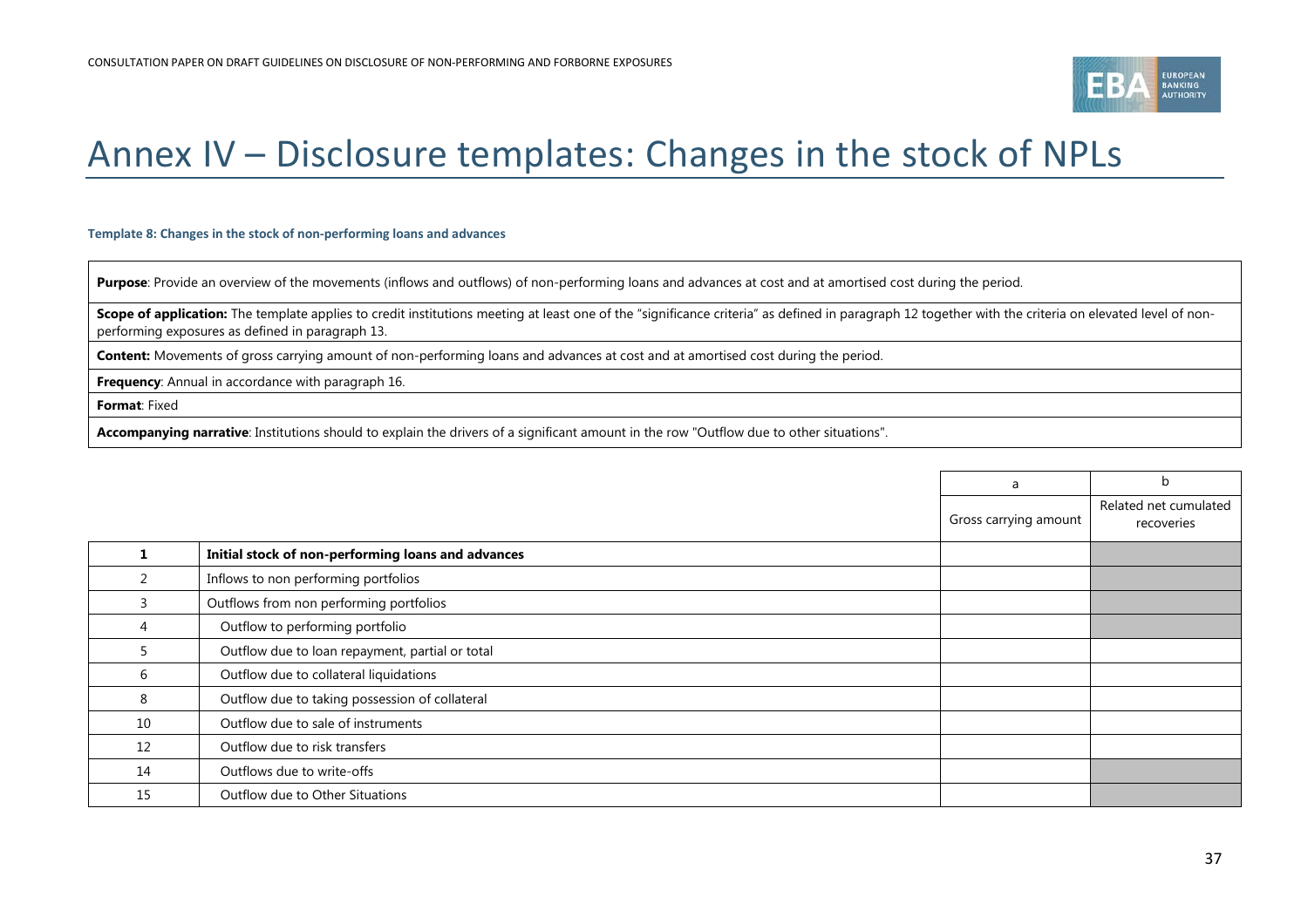#### **16 Final stock of non-performing loans and advances**

#### **Definitions**

#### **Columns:**

*Gross carrying amount:* Gross carrying amount as defined in paragraphs 34 of Part 1 of Annex V of the Commission Implementing Regulation (EU) No 680/2014 as modified by Commission Implementing regulation (EU) n°2017/1443. For loan commitments given, the nominal amount as defined in paragraph 118 of Part 2 of Annex V of the Commission Implementing Regulation (EU) No 680/2014 as modified by Commission Implementing regulation (EU) n°2017/1443 shall be reported.

#### **Rows:**

*Initial stock of non-performing loans and advances:* The gross carrying amount of the stock of non-performing loans and advances at the end of last financial year

*Inflows to non performing portfolios:* The gross carrying amount of the loans and advances that have entered the non-performing perimeter during the period.

*Outflow to performing portfolio:* The gross carrying amount of loans and advances that exited the non-performing status and became performing during the period (since the end of last financial year).

*Outflow due to loan repayment, partial or total:* The gross carrying amount reduction of non-performing loans and advances due to cash payments, namely regular payments of capital and any ad hoc repayments during the period (since the end of last financial year).

*Outflow due to collateral liquidations:* The effect on the gross carrying amount of an instrument from the liquidation of any kind of collateral shall be reported in this row. Outflows due to other liquidation or legal procedures and voluntary sale of property are also included in this row. For the avoidance of doubt, please note that the gross carrying amount of the instrument shall be reported including any potential accompanying partial write-off. Please also note that the "outflows" might not be equal to the sum of the "net cumulated recoveries" and the "partial write-offs".

*Of which net cumulated recoveries:* Cash recoveries or cash equivalents collected due to collateral liquidations (net of respective collateral liquidation costs) are provided in this row.

*Outflow due to taking possession of collateral:* The effect on the gross carrying amount of an instrument due to the foreclosure of any kind of collateral shall be reported in this row. Taking possession refers to acquisition of non-cash collateral for which the credit institution or a group subsidiary has acquired ownership and has not yet sold it to a third party. Debt asset swaps, voluntary surrenders and debt equity swaps are also included in this category. For the avoidance of doubt, please note that the gross carrying amount of the instrument shall be reported, including any potential accompanying partial write-off. Please also note that the "outflows" might not be equal to the sum of the "net cumulated recoveries" and the "partial write-offs".

*Of which net cumulated recoveries:* The initial recognition in the bank's balance sheet of the fair value of the collateral at the moment of taking possession is monitored in this row. Cash recoveries or cash equivalents collected in the context of taking possession of collateral net of costs should not be included in this row, those should be reported under 'Outflows due to loan repayment, partial or total'.

ANKING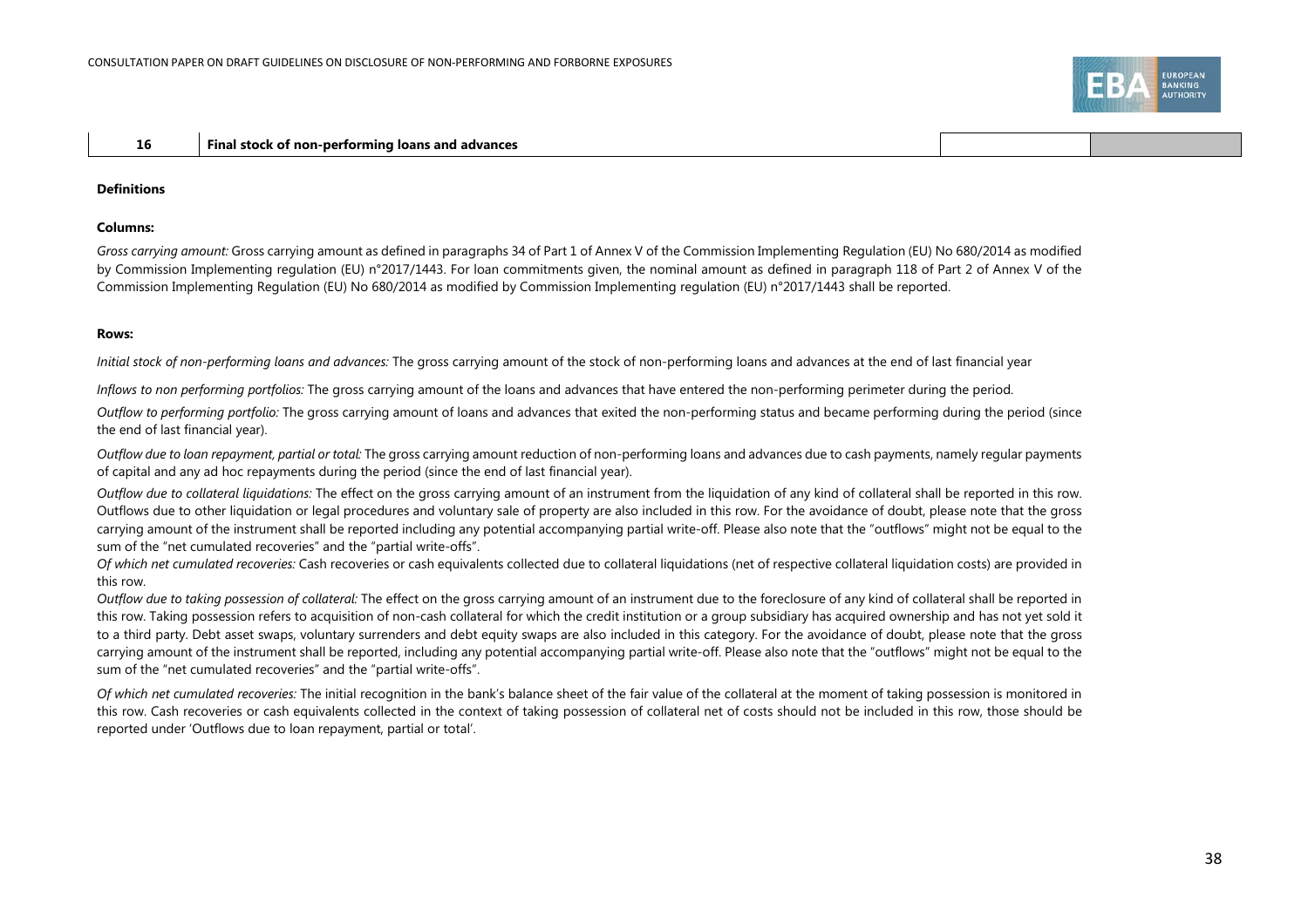

*Outflow due to sale of instruments:* Total balance changes stemming from loans and advances sold to other institutions, excluding intragroup transactions. For the avoidance of doubt, please note that the gross carrying amount of the loans and advances sold due is reported (including any potential accompanying partial write-offs) and not its valuation or price during the transaction. Please also note that the "outflows" might not be equal to the sum of the "net cumulated recoveries" and the "partial write-offs".

*Of which net cumulated recoveries:* Cash recoveries or cash equivalents collected in the context of sale of loans and advances, net of selling costs, are included in this row.

*Outflow due to risk transfers:* The gross reduction of non-performing loans and advances due to the securitisation or other risk transfers qualifying for de-recognition from the balance sheet. Please also note that the "outflows" might not be equal to the sum of the "net cumulated recoveries" and the "partial write-offs".

*Of which net cumulated recoveries:* Cash recoveries or cash equivalents collected in the context of the outflows due to significant risk transfers are reported in this row.

*Outflows due to write-offs:* Total loans and advances' full or partial write-offs recorded during the reference period. A write-off (full or partial) constitutes a de-recognition event. Therefore, the gross carrying amount of loans and advances are reduced by the amount of the write-offs. For the avoidance of doubt please note, that for the purposes of the current report that reflects the changes of loans and advances' gross carrying amount, any potential partial write-offs that has already been reported in previous rows (e.g. accompanying sale of loans and advances, collateral liquidation, taking possession of collateral or significant risk transfer) shall not be included in the current row. Furthermore debt forgiveness in the context of forbearance measures, i.e. write-offs for which the amount of debt outstanding by the borrower was cancelled (the bank forfeits the right to legally recover it), are also included in this category.

*Outflow due to other Situations:* Any other decreases to the carrying amount of loans and advances that are not covered by the events mentioned above shall be included in this row. Those adjustments might include for instance: FX changes, other closure actions, reclassifications between asset classes etc. In cases where this category would be significant, reporting institutions are expected to provide details in the respective text box located at the right of the template and labelled "Notes on Inflows/ Outflows to/ from NP Portfolios".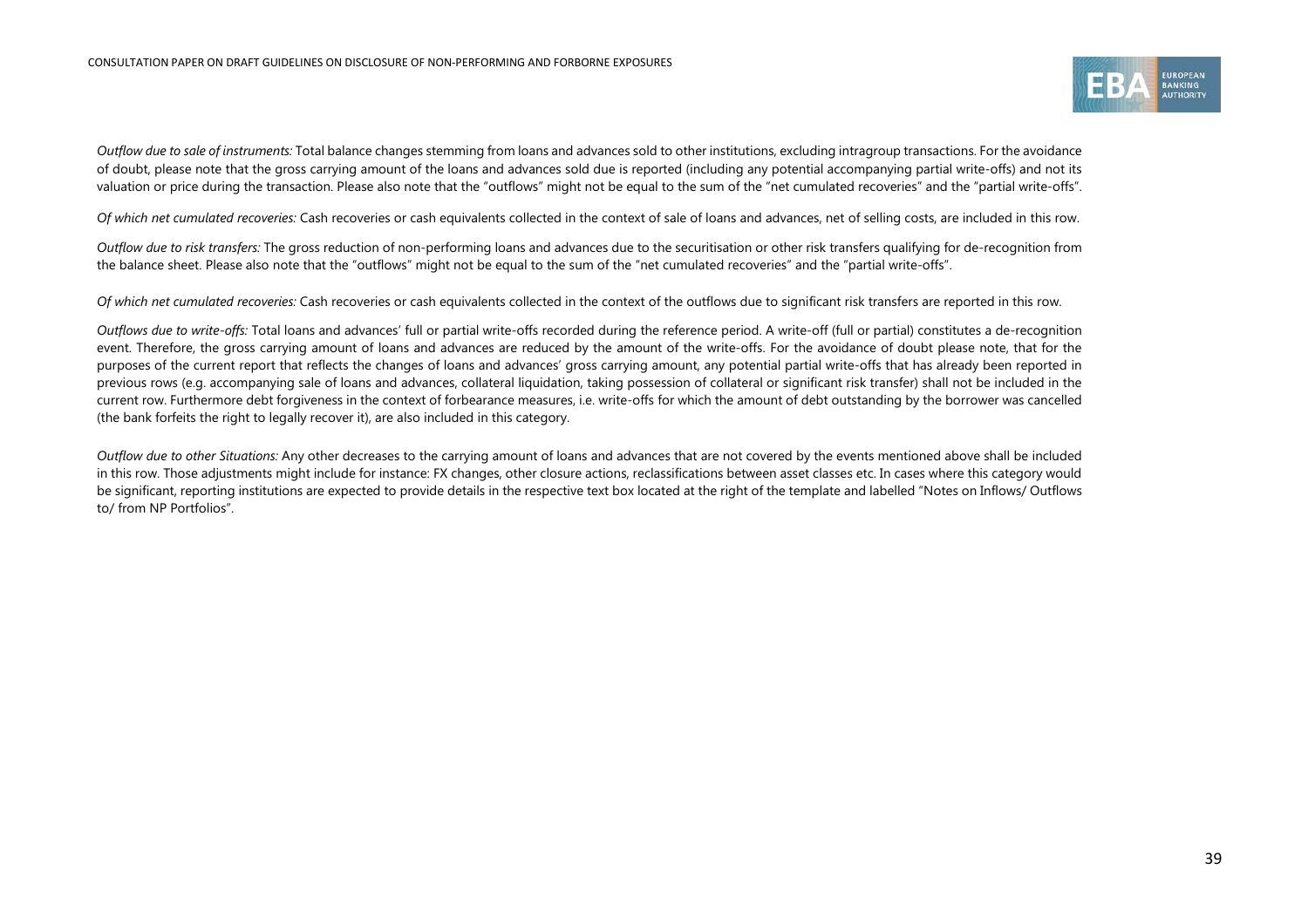

# Annex V – Disclosure templates: Foreclosed assets

#### **Template 9: Collateral obtained by taking possession and execution processes**

Template: Collateral obtained by taking possession

**Purpose**: Provide an overview of foreclosed assets obtained from non-performing exposures.

**Scope of application:** The template applies to all credit institutions defined in paragrap[h 6.](#page-11-3)

Content: Information on the instruments that were cancelled in exchange of the collateral obtained by taking possession and on the value of collateral obtained by taking possession.

**Frequency:** Semi-annual/annual in accordance with paragrap[h 16.](#page-12-4)

**Format**: Fixed

**Accompanying narrative**: Institutions should explain the drivers of any significant changes in the amounts from the previous reporting period.

<span id="page-39-0"></span>

|                |                                         | Collateral obtained by taking possession accumulated |                                                               |  |
|----------------|-----------------------------------------|------------------------------------------------------|---------------------------------------------------------------|--|
|                |                                         | Value at initial recognition                         | Accumulated<br>impairment,<br>accumulated negative<br>changes |  |
|                | Property Plant and Equipment (PP&E)     |                                                      |                                                               |  |
| 2              | Other than Property Plant and Equipment |                                                      |                                                               |  |
| 3              | Residential immovable property          |                                                      |                                                               |  |
| $\overline{4}$ | Commercial Immovable property           |                                                      |                                                               |  |
| 5              | Movable property (auto, shipping, etc.) |                                                      |                                                               |  |
| 6              | Equity and debt instruments             |                                                      |                                                               |  |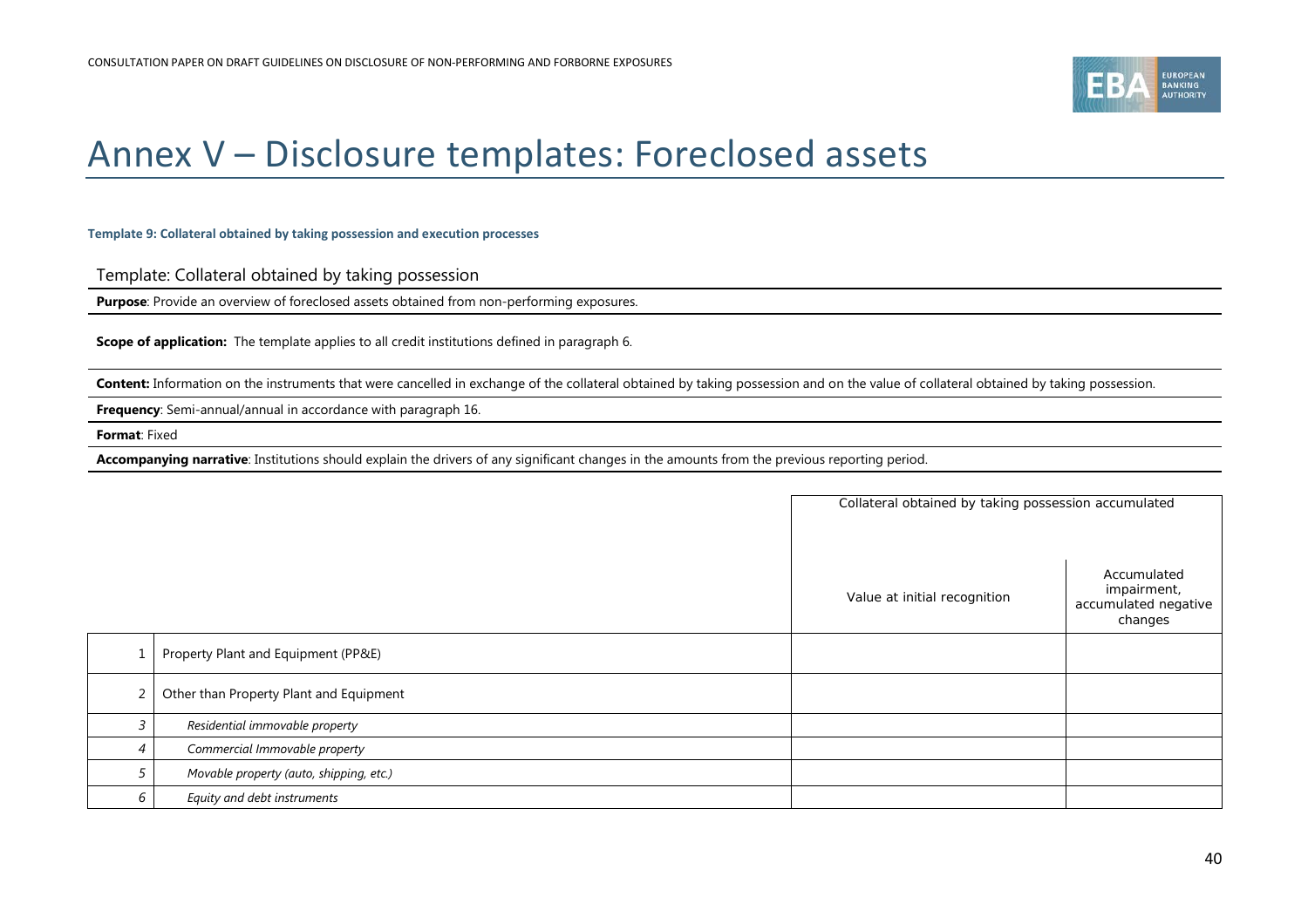

| Other |  |
|-------|--|
| Total |  |

#### **Definitions**

#### **Columns:**

Value at initial recognition: The gross carrying amount of the collateral obtained by taking possession at initial recognition in the reporting institution's balance sheet shall be monitored in this column.

*Accumulated impairment, accumulated negative changes:* Accumulated impairment or accumulated negative changes to the initial recognition value of the collateral obtained by taking possession, as described above. Please note that accumulated negative changes due to amortisation in the case of PP&E and investment properties, if applicable, shall also be included.

#### **Rows:**

Collateral obtained by taking possession other than classified as Property Plant and Equipment (PP&E): The stock of collaterals obtained by taking possession that remain recognised in the balance sheet at the reporting reference date and that are not classified as PP&E, will automatically be reported in this row. The total stock will be calculated considering the initial stock (since the end of the last financial year), the inflows and the outflows that occurred during the reporting period (since the end of the last financial year). Collateral obtained by taking possession (other than PP&E) is monitored in rows, per type of collateral.

*Residential immovable property:* Collaterals obtained by taking possession in the form of residential property (e.g. houses, apartments etc.) or with potential use in the future as such (e.g. unfinished residential property etc.).

*Commercial Immovable property:* Collaterals obtained by taking possession in the form of commercial or industrial property which can be used for business and/or investment purposes as well as any immovable property that is not a residential property, as described above. Land (both non-agricultural and agricultural) shall also be included in this category

*Movable property:* Collaterals obtained by taking possession in the form of property other than immovable shall be reported in this row.

*Equity and debt instruments:* Collaterals obtained by taking possession in the form of equity or debt instruments shall be reported in this row.

*Other Collaterals:* Obtained by taking possession different from the categories described in the other rows. In case the amount reported in this row is relatively material, reporting institutions are asked to provide additional information in the free-text box located on the right-hand side of the template and labelled "Notes on other collateral obtained by taking possession".

Collateral obtained by taking possession classified as PP&E: The stock of collaterals obtained by taking possession that remain recognised in the balance sheet at the reporting reference date and that are classified as PP&E shall be reported in this row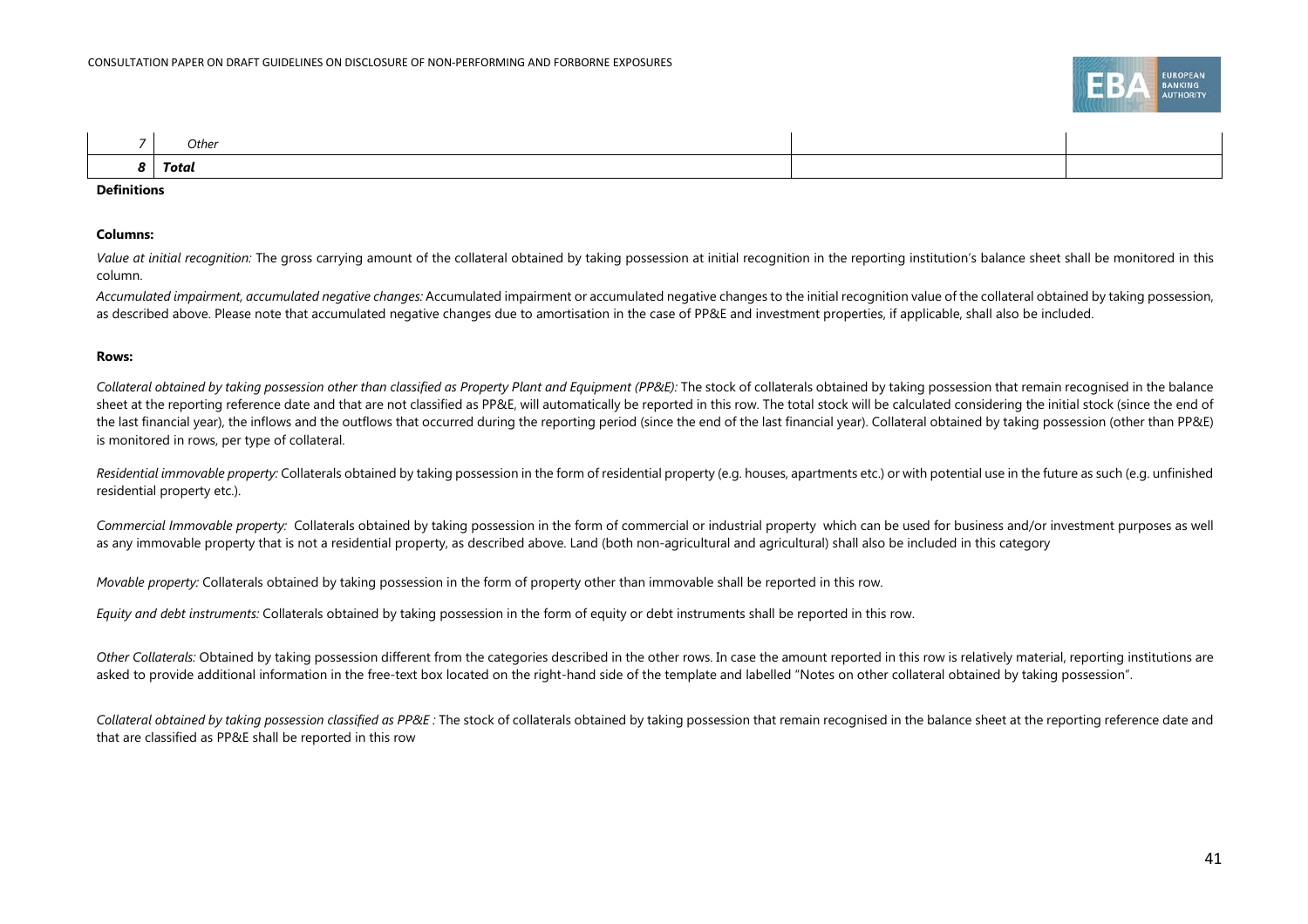

#### **Template 10: Collateral obtained by taking possession and execution processes – Vintage breakdown**

**Purpose**: Provide an overview of collateral obtained by taking possession (by type and by time since date of foreclosure)

Scope of application: The template applies to credit institutions meeting at least one of the "significance criteria" as defined in paragraph 12 together with the criteria on elevated level of non-performing exposures as defined in paragraph 13.

Content: Information on the instruments that were cancelled in exchange of the collateral obtained by taking possession and on the value of collateral obtained by taking possession.

**Frequency**: Annual in accordance with paragrap[h 16.](#page-12-4)

#### **Format**: Fixed

**Accompanying narrative**: Institutions should explain the drivers of any significant changes in the amounts from the previous reporting period.

|                                                                                                                    |                             | Debt balance reduction    |                                           | Total collateral obtained<br>by taking possession                |                                           |                                                                  |                                           |                                                                  |                                           |                                                                  |                                           |                                                                  |  |
|--------------------------------------------------------------------------------------------------------------------|-----------------------------|---------------------------|-------------------------------------------|------------------------------------------------------------------|-------------------------------------------|------------------------------------------------------------------|-------------------------------------------|------------------------------------------------------------------|-------------------------------------------|------------------------------------------------------------------|-------------------------------------------|------------------------------------------------------------------|--|
|                                                                                                                    |                             |                           |                                           |                                                                  |                                           | Foreclosed $\leq$ = 2 years                                      |                                           | Foreclosed >2 years<br>$\epsilon = 5$ years                      |                                           | Foreclosed > 5 years                                             |                                           | Of which: Non-current<br>assets held-for-sale                    |  |
|                                                                                                                    | Gross<br>carrying<br>amount | Accumulated<br>impairment | Value<br>at<br>initial<br>recogni<br>tion | Accumulated<br>impairment,<br>accumulated<br>negative<br>changes | Value<br>at<br>initial<br>recogni<br>tion | Accumulated<br>impairment,<br>accumulated<br>negative<br>changes | Value<br>at<br>initial<br>recogni<br>tion | Accumulated<br>impairment,<br>accumulated<br>negative<br>changes | Value<br>at<br>initial<br>recogni<br>tion | Accumulated<br>impairment,<br>accumulated<br>negative<br>changes | Value<br>at<br>initial<br>recogni<br>tion | Accumulated<br>impairment,<br>accumulated<br>negative<br>changes |  |
| Collateral<br>obtained by<br>taking<br>possession<br>classified as<br>Property Plant<br>and<br>Equipment<br>(PP&E) |                             |                           |                                           |                                                                  |                                           |                                                                  |                                           |                                                                  |                                           |                                                                  |                                           |                                                                  |  |
| Collateral<br>obtained by<br>taking<br>possession<br>other than                                                    |                             |                           |                                           |                                                                  |                                           |                                                                  |                                           |                                                                  |                                           |                                                                  |                                           |                                                                  |  |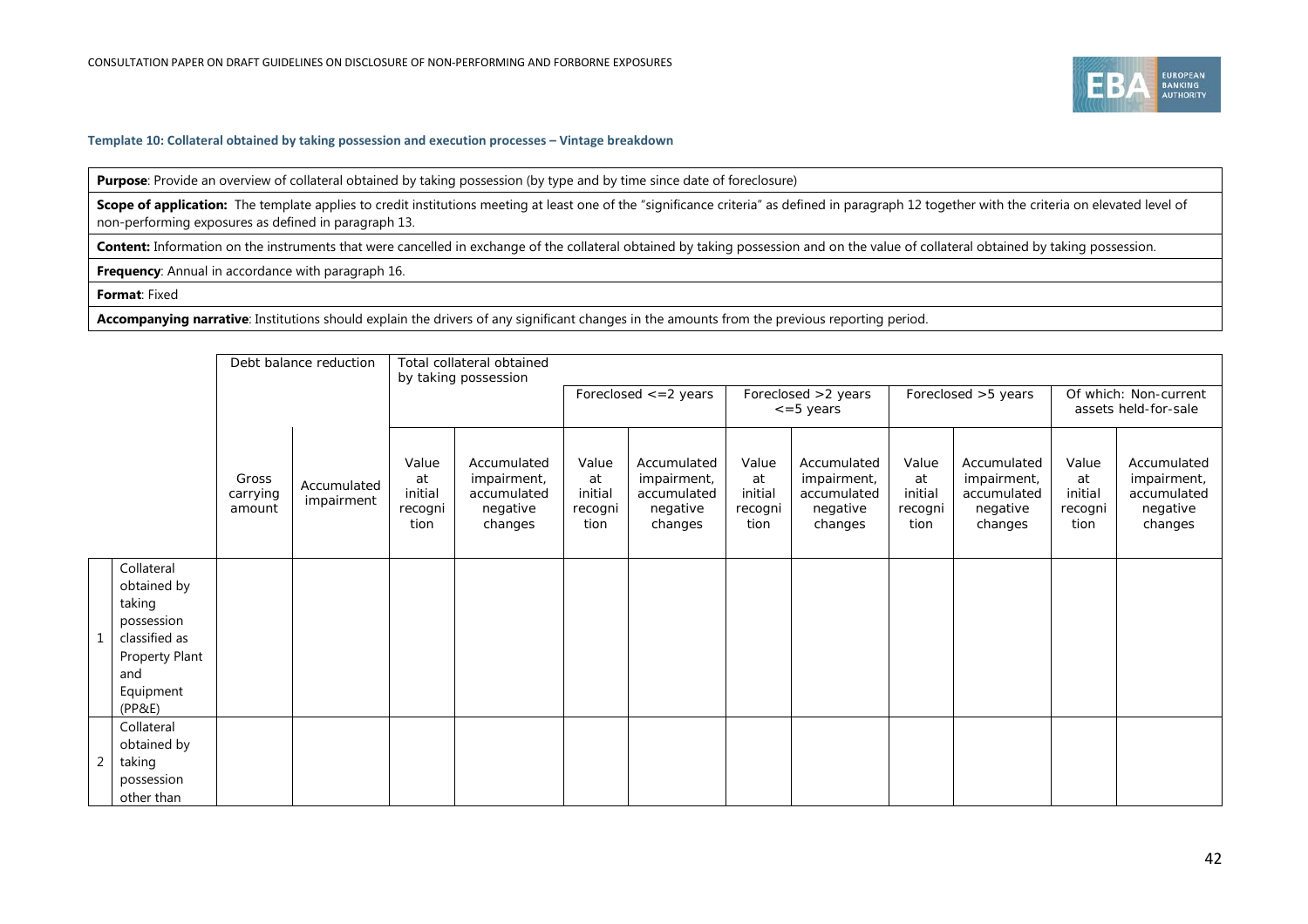

|                 | classified<br>Property Plant<br>and<br>Equipment |  |  |  |  |  |  |
|-----------------|--------------------------------------------------|--|--|--|--|--|--|
| $\overline{3}$  | Residential<br>immovable<br>property             |  |  |  |  |  |  |
| $\overline{4}$  | Commercia<br>l Immovable<br>property             |  |  |  |  |  |  |
| $5\overline{)}$ | Movable<br>property (auto,<br>shipping, etc.)    |  |  |  |  |  |  |
| $6\overline{6}$ | Equity and<br>debt<br>instruments                |  |  |  |  |  |  |
| $\overline{7}$  | Other                                            |  |  |  |  |  |  |
| $\pmb{8}$       | Total                                            |  |  |  |  |  |  |

#### **Definitions**

#### **Columns:**

*Gross carrying amount:* The gross amount of the debt that was cancelled in exchange of the collateral obtained by taking possession, at the exact moment of the exchange, through judicial procedures or bilateral agreement. Gross amount shall be considered as the gross reduction of the instrument balance, not taking into account any provisions. For the avoidance of doubt, balance reductions due to other reasons (e.g. cash collections) shall not be reported in this column.

*Accumulated Impairment:* The accumulated impairment of the instrument that was cancelled in exchange of the collateral obtained by taking possession, at the exact moment of the exchange shall be reported in this column. The corresponding information shall be filled out with a negative sign.

Value at initial recognition: The gross carrying amount of the collateral obtained by taking possession at initial recognition in the reporting institution's balance sheet shall be monitored in this column.

*Accumulated impairment, accumulated negative changes:* Accumulated impairment or accumulated negative changes to the initial recognition value of the collateral obtained by taking possession, as described above. Please note that accumulated negative changes due to amortisation in the case of PP&E and investment properties, if applicable, shall also be included.

Foreclosed <=2 years: 'Value at initial recognition' and 'Accumulated impairment, accumulated negative changes' for collateral obtained by taking possession and recognised in the balance sheet since 2 years or less, at the reporting reference date.

Foreclosed >2 years <=5 years: 'Value at initial recognition' and 'Accumulated impairment, accumulated negative changes' for collateral obtained by taking possession and recognised in the balance sheet for more than 2 years and up to 5 years, at the reporting reference date.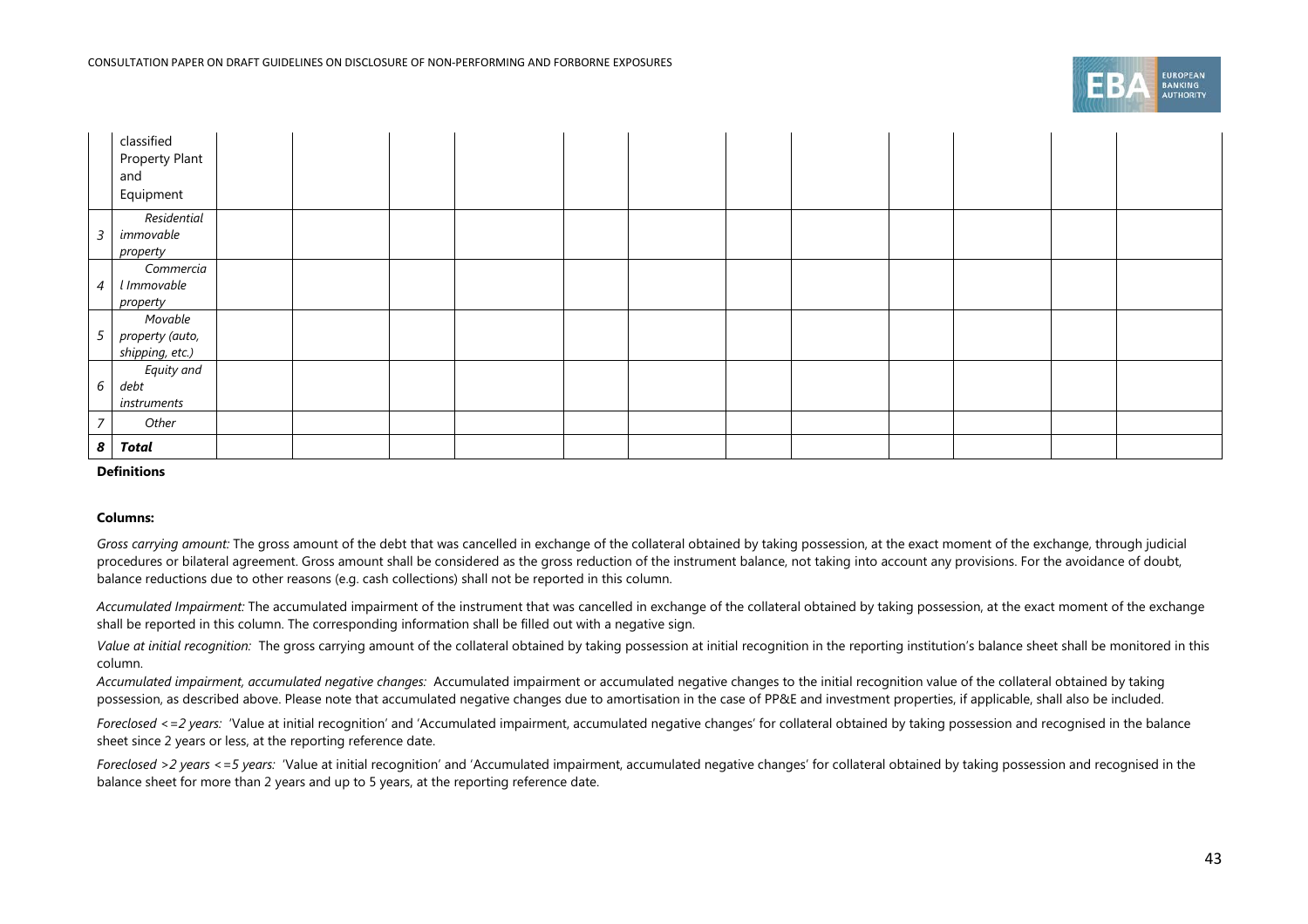

Foreclosed >5 years: 'Value at initial recognition' and 'Accumulated impairment, accumulated negative changes' for collateral obtained by taking possession and recognised in the balance sheet for more than 5 years, at the reporting reference date.

*Of which: Non-current assets held for sale:* 'Initial value' and 'Accumulated impairment, accumulated negative changes' for collateral obtained by taking possession that are classified as 'Noncurrent assets held for sale' shall be monitored in these columns. If this classification is not relevant according to the accounting framework applicable to the credit institution, this information should not be provided.

#### **Rows:**

*Collateral obtained by taking possession other than classified as Property Plant and Equipment (PP&E):* The stock of collaterals obtained by taking possession that remain recognised in the balance sheet at the reporting reference date and that are not classified as PP&E will automatically be reported in this row. The total stock will be calculated considering the initial stock (since the end of the last financial year), the inflows and the outflows that occurred during the reporting period (since the end of the last financial year). Collateral obtained by taking possession (other than PP&E) is monitored in rows, per type of collateral.

*Residential immovable property:* Collaterals obtained by taking possession in the form of residential property (e.g. houses, apartments etc.) or with potential use in the future as such (e.g. unfinished residential property etc.).

*Commercial Immovable property:* Collaterals obtained by taking possession in the form of commercial or industrial property which can be used for business and/or investment purposes as well as any immovable property that is not a residential property, as described above. Land (both non-agricultural and agricultural) shall also be included in this category

*Movable property:* Collaterals obtained by taking possession in the form of property other than immovable shall be reported in this row.

*Equity and debt instruments:* Collaterals obtained by taking possession in the form of equity or debt instruments shall be reported in this row.

*Other Collaterals:* Obtained by taking possession different from the categories described in the other rows. In case the amount reported in this row is relatively material, reporting institutions are asked to provide additional information in the free-text box located on the right-hand side of the template and labelled "Notes on other collateral obtained by taking possession". Collateral obtained by taking possession classified as PP&E: The stock of collaterals obtained by taking possession that remain recognised in the balance sheet at the reporting reference date and that are classified as PP&E shall be reported in this row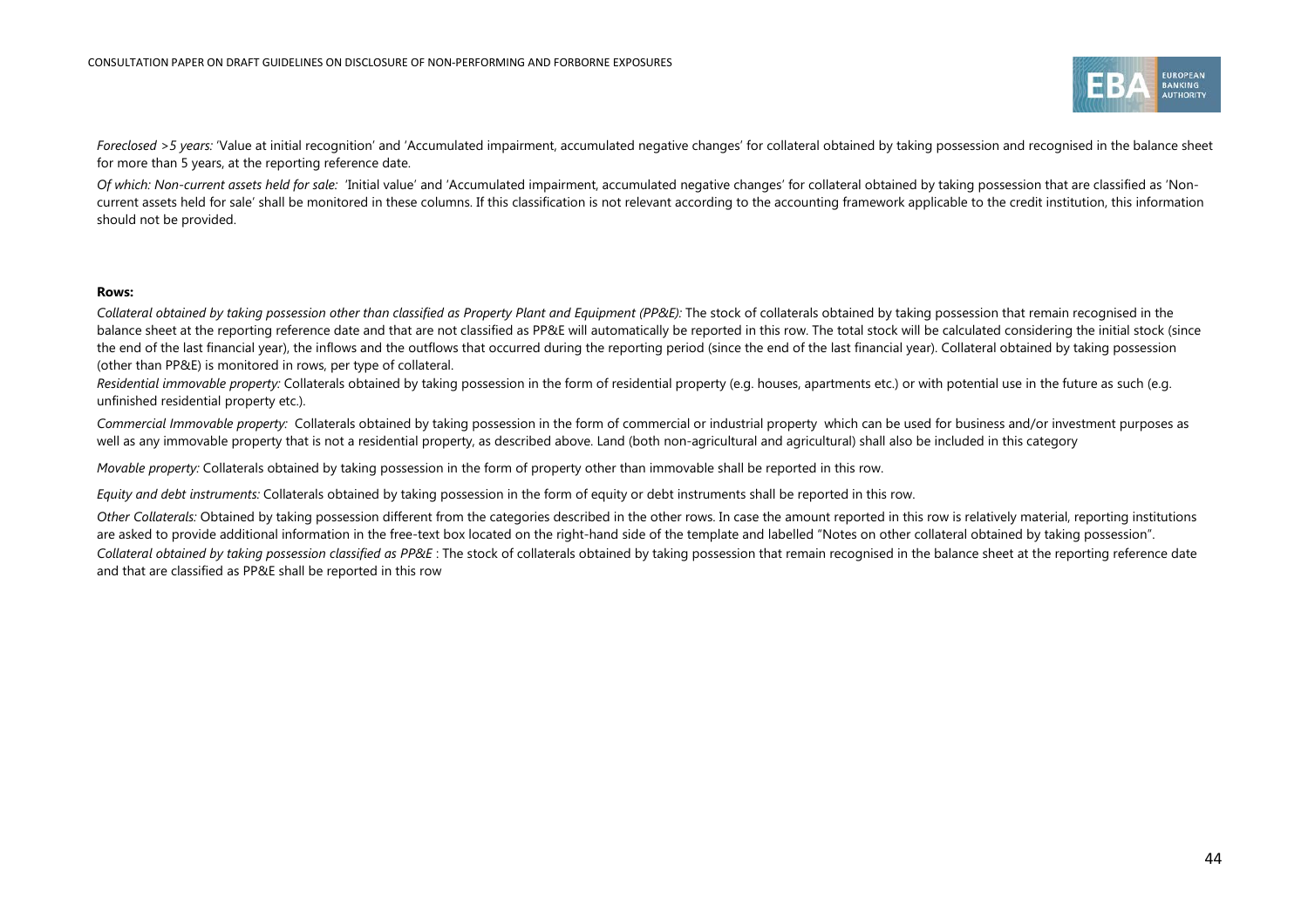

# <span id="page-44-0"></span>5. Accompanying documents

## <span id="page-44-1"></span>5.1 Draft cost-benefit analysis / impact assessment

The financial crises negatively affected the European banking sector and contributed to a build-up of non-performing exposures (NPE) in many banks' balance sheets. To tackle this situation the European Union Council concluded on an Action Plan in Europe, which invites the EBA to contribute with a number of initiatives and actions points. In particular, the Council invites the EBA, in consultation with the ESMA, and competent authorities to implement enhanced disclosure requirements on asset quality and non-performing loans to all banks. The Council also invites the EBA to issue guidelines on NPL management consistent with the ECB-SSM "Guidance to banks on Non-Performing Loans" (SSM Guidance). Therefore, these guidelines are own initiative guidelines that the EBA issues to comply with the Action Plan defined by the European Union Council.

As per Article 16(2) of the ESAs regulation (Regulation (EU) No 1093/2010, (EU) No 1094/2010 and (EU) No 1095/2010 of the European Parliament and of the Council), any guidelines developed by the ESAs shall be accompanied by an Impact Assessment (IA) annexe which analyses 'the potential related costs and benefits' of the guidelines. Such annex shall provide the reader with an overview of the findings as regards the problem identification, the options identified to remove the problem and their potential impacts.

The EBA prepared the IA included in this consultation paper analysing the policy options considered when developing the guidelines. Given the nature of the study, the IA is qualitative in nature.

### A. Problem identification

After the financial crisis and ensuing recessions, banks in some member states continue to report with particularly high levels of NPLs. The stock of non-performing loans (NPLs) in the EU banking sector amounted to EUR 990 Billion at the end of 2016, and EUR 850 Billion in Q3 2017, equalling 5.1% and 4.2% of total loan portfolio respectively. The EU average NPE ratio was 4.4% at the end of 2016 and 3.7% in Q3 2017. Although the latest data available shows lower average NPL and NPEs ratios (under 5%), there is still an important dispersion between member states, with some countries reporting very high levels of NPL and NPE (In Q3 2017, 10 EU countries reported an NPL ratio above 5%. Values reached up to 46.6% for the country with highest ratio, followed by a 40.6% NPL ratio for the country with the second highest).

High NPL levels can generate negative cross-border spill-overs and can affect market's perception of the EU banking sector. It also can drag heavily on investment, and hence on the economy. High levels of NPLs are a problem at multiple levels: at a micro prudential level, heightened NPLs are associated with lower profitability and lower efficiency due to administrative costs and higher funding costs for banks; at a macro level high levels of NPLs are associated with stagnant growth as capital is tied up with unproductive assets and not funding new lending into the real economy; it also poses a risk for the viability of high-NPL banks; additionally high stock of NPEs negatively affect the resilience of the banking sector to shocks and hence increases systemic risk; finally, for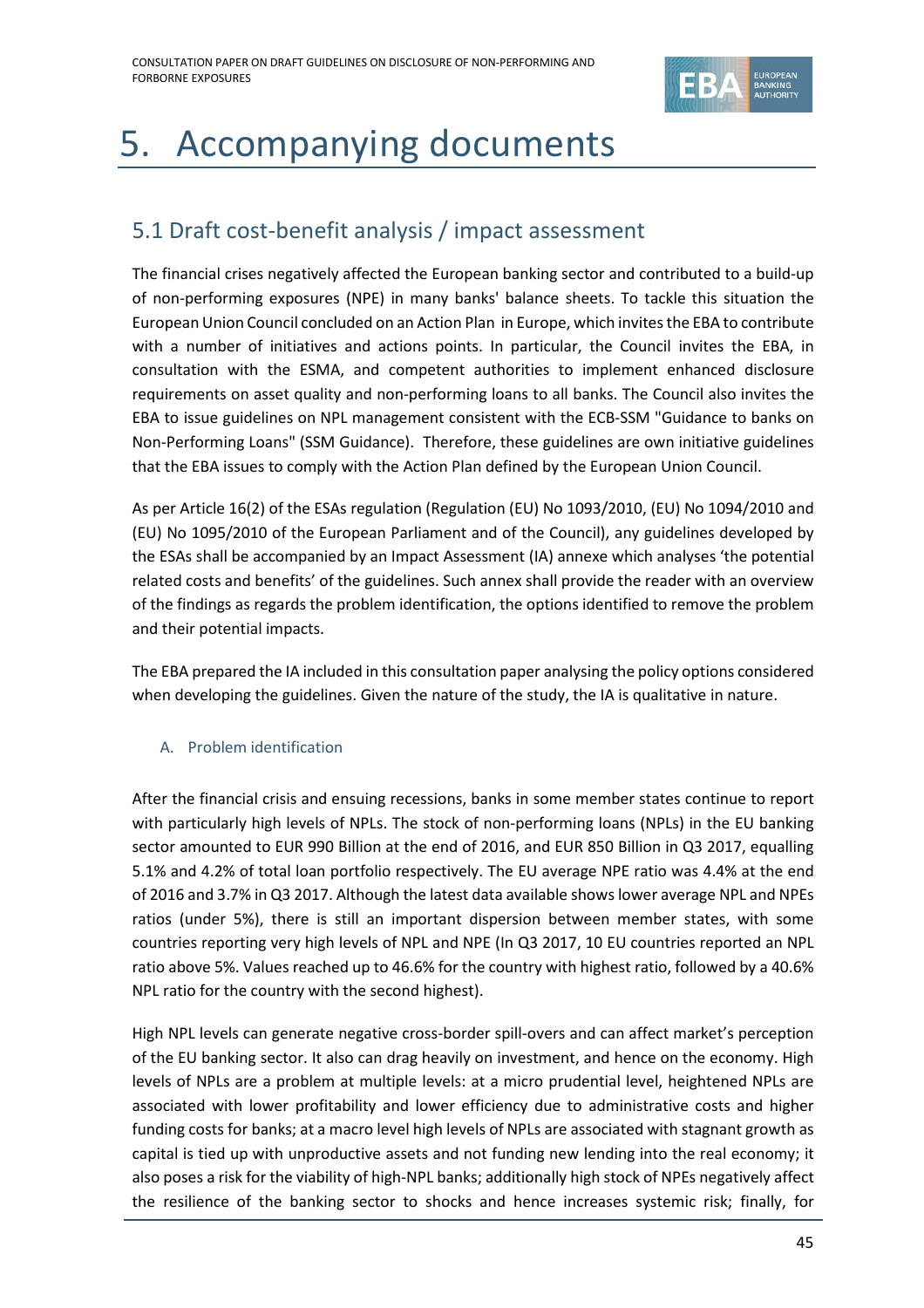

consumers, proactive engagement on NPLs by banks can help avoid the situation of paying interest and fees on an asset that they may eventually not own.

Due to the importance of the situation described in paragraphs 4 and 5, some actions have been undertaken to improve NPL management (for example, the publication of the ITS on supervisory reporting introducing the definitions of NPE and forborne exposures in 2014). Nevertheless, credit institutions are currently required to disclose very limited information on NPLs . This could cause a potential asymmetry between the information on NPLs available to market participants and the information internally available to institutions; and potential inconsistencies in the information disclosed by different credit institutions.

Asymmetry of information and/or a lack of comparable public information may impair the functioning of market discipline, hinder the assessment by market participants of credit institutions' risk profile and the comparability among peers, impairing the ability of potential investors to make sufficiently informed investment decisions.

### B. Policy objectives

The guidelines aim at enhancing credit institutions' disclosures on credit quality of assets by defining common content and uniform disclosure formants for disclosures of NPEs, forborne exposures and foreclosed assets. For this purpose, the guidelines provide a set of harmonised templates with enough granularity that should address the issues described in paragraph 7, applying, at the same time proportionality, seeking to achieve the following general objectives:

- **Reduce asymmetry of information on NPEs, forborne exposures and foreclosed assets;**
- Increase consistency and comparability of credit institutions' public disclosures;
- Eventually promoting market discipline.

### C. Baseline scenario

Institutions are required to report NPL related data to supervisors on a regular basis. The ITS on supervisory reporting introduced the definition of NPE and forborne exposures (FBE) that should be used by banks when reporting to supervisors. Information on NPEs is collected regularly in the context of financial reporting using several FINREP templates, including in table F.18 of Annexes III and IV of Commission Implementing Regulation (EU) 680/2014, in which performing and nonperforming exposures, and associated accumulated credit losses, are broken down by measurement basis, type of exposure, counterparty and trigger for classification as NPEs. In addition, the EBA is developing new supervisory reporting requirements on NPEs, seeking to align the information included in the disclosure templates included in these guidelines with the information included in the current and future supervisory reporting data.

On the other hand, the EBA Guidelines 2016/11 on disclosure requirements under Part Eight of Regulation (EU) No 575/2013 include some disclosure requirements on non-performing exposures,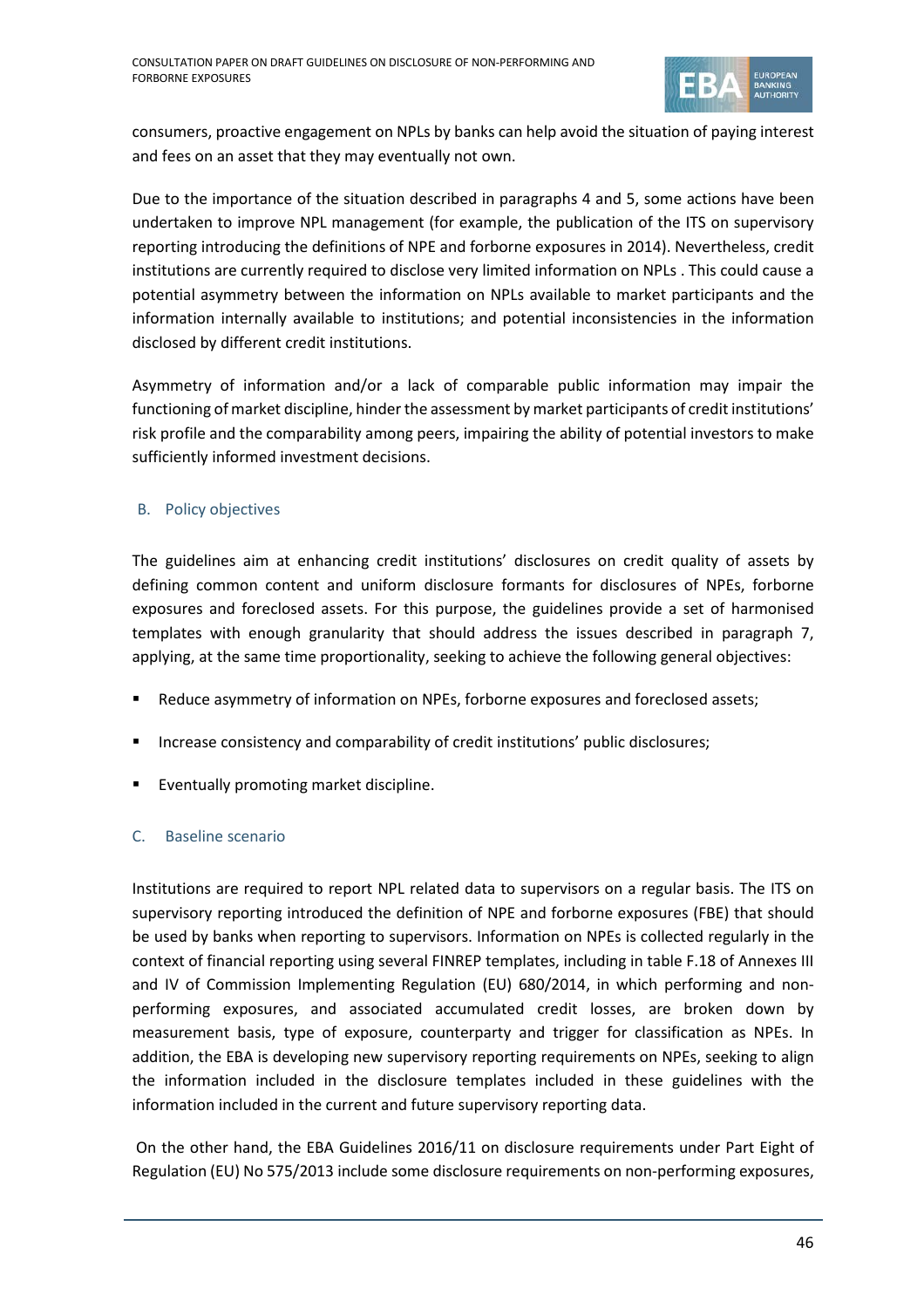

these disclosure requirements will be extended by the requirements that are being consulted in the current consultation paper.

Finally, on March 2017, the ECB-SSM published "Guidance to banks on Non-Performing Loans. The SSM Guidance follows the life cycle of NPL management and outlines important aspects for forbearance treatments, and NPL recognition, including disclosure of NPLs.

In July 2017, the European Union Council concluded an Action Plan to tackle NPLs in Europe. The Council stressed the need of a comprehensive approach combining a mix of complementing policy actions, at national and where appropriate at the European level. In particular, the Council invited the EBA to develop initiatives and actions points. There are two specific initiatives in which the EBA is involved and that require disclosure related actions:

- The Council invites the EBA to issue guidelines on NPL management consistent with the ECB-SSM "Guidance to banks on Non-Performing Loans" (SSM Guidance).
- The SSM Guidance follows the life cycle of NPL management, including disclosure of NPLs by credit institutions.
- In addition, the Council invites the EBA, in consultation with the ESMA, and competent authorities to implement, by the end of 2018, enhanced disclosure requirements on asset quality and non-performing loans to all banks.

The EBA is issuing these guidelines in order to comply with the initiatives on disclosure included in the European Union Council July 2017 action plan.

### D. Options considered

When drafting the present guidelines, the EBA considered several policy options under four main areas:

### **1) Definitions of non-performing and forbearance**

The EBA has analysed which exposures should fall under the scope of these guidelines.

### **2) Scope of application**

The EBA has assessed the convenience of extending the scope of application of these guidelines to all EU credit institutions or, on the contrary, to limit its application to EU credit Institutions that meet certain significance criteria. The following options have been assessed:

*Option 1: Scope of application limited to EU credit institutions that meet certain significance criteria*

*Option 2: Extend the scope of application to all credit institutions (irrespective of the significance criteria)*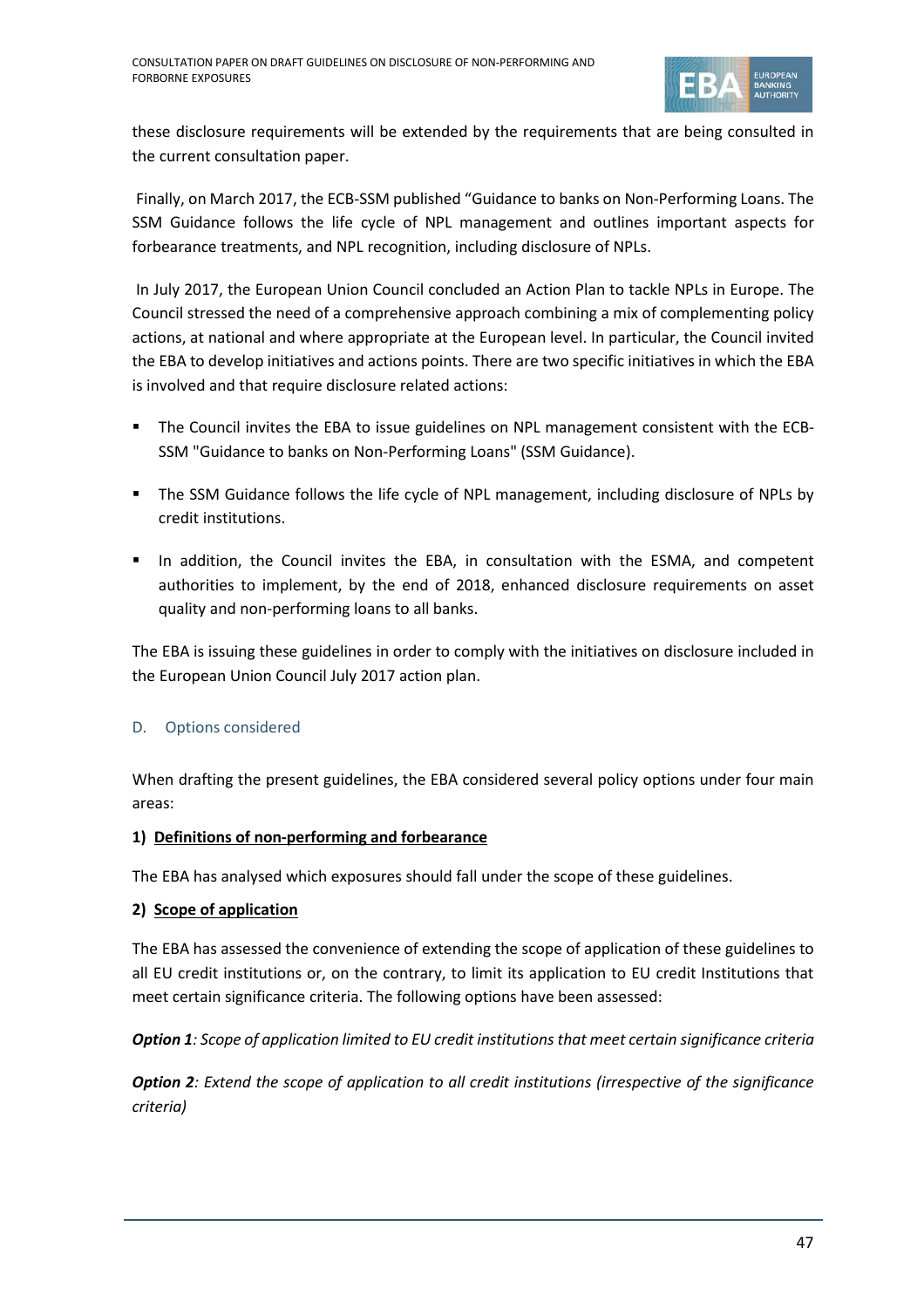

### **3) Introduction of proportionality**

Proportionality is one of the key pillars of EU banking regulation. Different options have been assessed in order to embed proportionality in these guidelines:

*Option 1: Apply extended disclose requirements to credit institutions depending on the level of NPLs reported by the institution.*

*Option 2: Apply extended disclose requirements to credit institutions depending on both, the size/significance of the institution and on its level of NPLs.*

Regarding the frequency of the disclosure, the EBA has assess two possible options as far as proportionality is concerned:

*Option 1: To require the disclosure with the same frequency to all credit institutions regardless the significance of the institution.*

*Option 2: Adapt the frequency of the disclosure to the significance of the institution*

### **4) Content and granularity**

When defining the guidelines, two options were assessed in terms of content and granularity of the information to be disclosed:

*Option 1: Stick to the information on NPEs that credit institutions are and will be required to report as part of the supervisory reporting framework.*

*Option 2: Go beyond the supervisory reporting framework and request credit institutions to disclose additional information on the quality of assets that might be considered as relevant for market participants.*

More specifically, some aspects regarding granularity, content or proportionality has been assess at template level. The following table shows the different options considered:

| <b>Template</b>   | <b>Topic</b> | <b>Options considered</b>                                                                                                                                                       |
|-------------------|--------------|---------------------------------------------------------------------------------------------------------------------------------------------------------------------------------|
| Templates 1,3 and | Granularity  | <b>Option 1:</b> Include breakdown by accounting<br>portfolio for Debt Instruments<br><b>Option 2: Not to include breakdown by accounting</b><br>portfolio for Debt Instruments |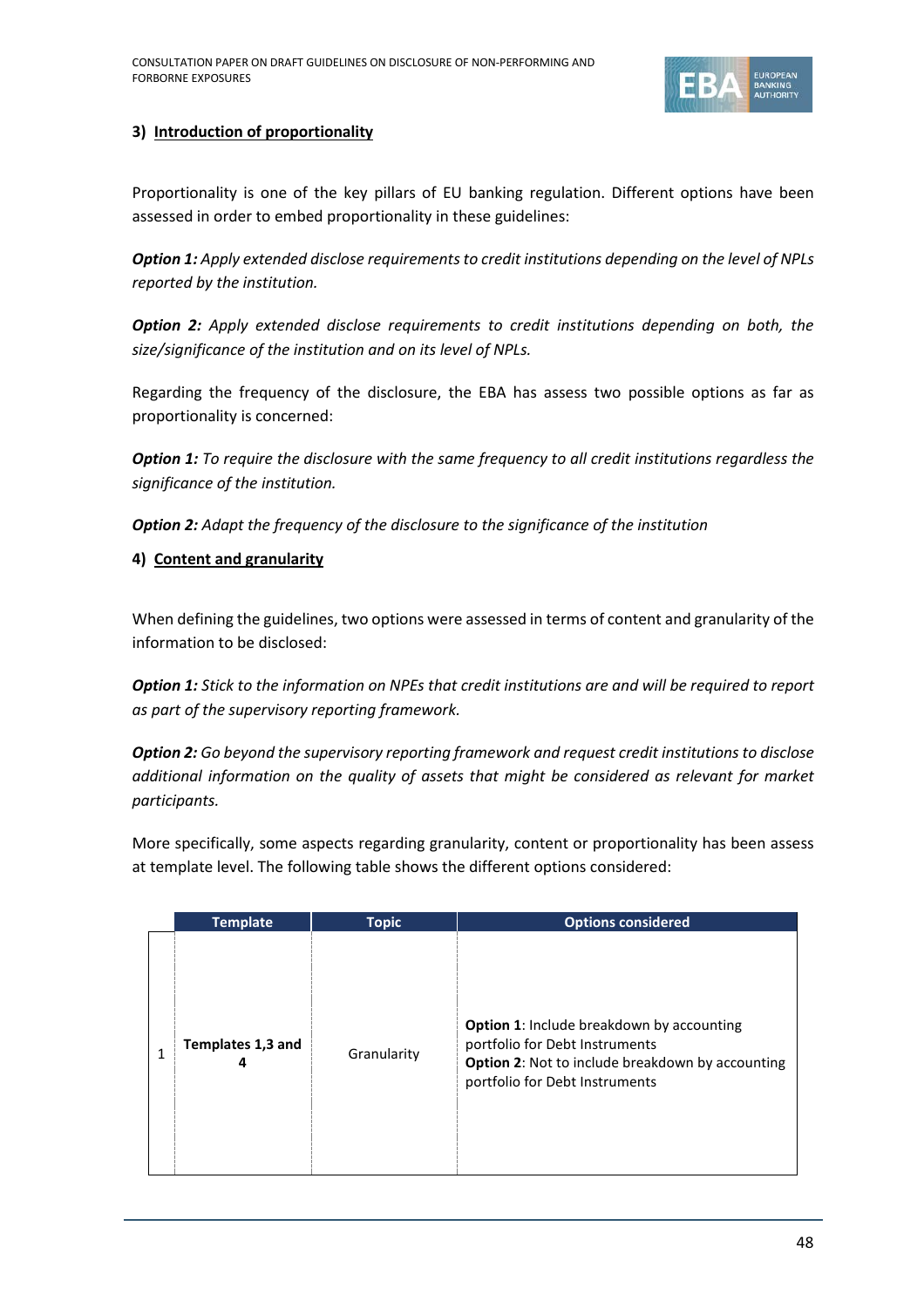

|   | <b>Template</b>   | <b>Topic</b>           | <b>Options considered</b>                                                                                                                                                                                                                                                                                                                                                                            |  |
|---|-------------------|------------------------|------------------------------------------------------------------------------------------------------------------------------------------------------------------------------------------------------------------------------------------------------------------------------------------------------------------------------------------------------------------------------------------------------|--|
| 2 | Template 1        | Granularity            | Option 1: Include breakdown by asset class for<br>Debt Instruments<br>Option 2: Not to include breakdown by asset class<br>for Debt Instruments                                                                                                                                                                                                                                                      |  |
| 3 | <b>Template 4</b> | Number of<br>templates | Option 1: Include two different templates showing<br>the quality of NPEs depending on the accounting<br>framework applicable to the Institution (national<br>Gaap or IAS/IFRS)<br>Option 2: Include one template showing the<br>quality of NPEs for all Institutions irrespective of<br>the accounting framework applicable (national<br>Gaap or IAS/IFRS)                                           |  |
| 4 | <b>Template 7</b> | Granularity            | Option 1: Include breakdown by LTV for all secured<br>instruments<br>Option 2: Include breakdown by LTV only for<br>instruments secured with Immovable property                                                                                                                                                                                                                                      |  |
| 5 | Template 9 and 10 | Proportionallity       | Option 1: Include only one template for all<br>institutions, showing information of collateral<br>obtained by taking possession (by type and by<br>time since the date of foreclosure)<br>Option 2: Include two different temples. One<br>template as defined in option 1. Other template<br>showing information of collateral obtained by<br>taking possession without breakdown by type or<br>time |  |

### E. Assessment of the options and the preferred option(s)

### **1) Definitions of non-performing and forbearance**

After analysing which definition of NPEs should be considered, it was decided that the EBA definition included in the ITS on supervisory reporting should be applied. This way, the disclosure requirements will be consistent with the information reported as part of the supervisory reporting framework. Moreover, institutions will face less burden and lower needs of resources when disclosing the required NPL related data if the definition applicable for public disclosure does not differ from the one used for supervisory reporting. Indeed, as institutions will have their reporting systems already prepared with similar information.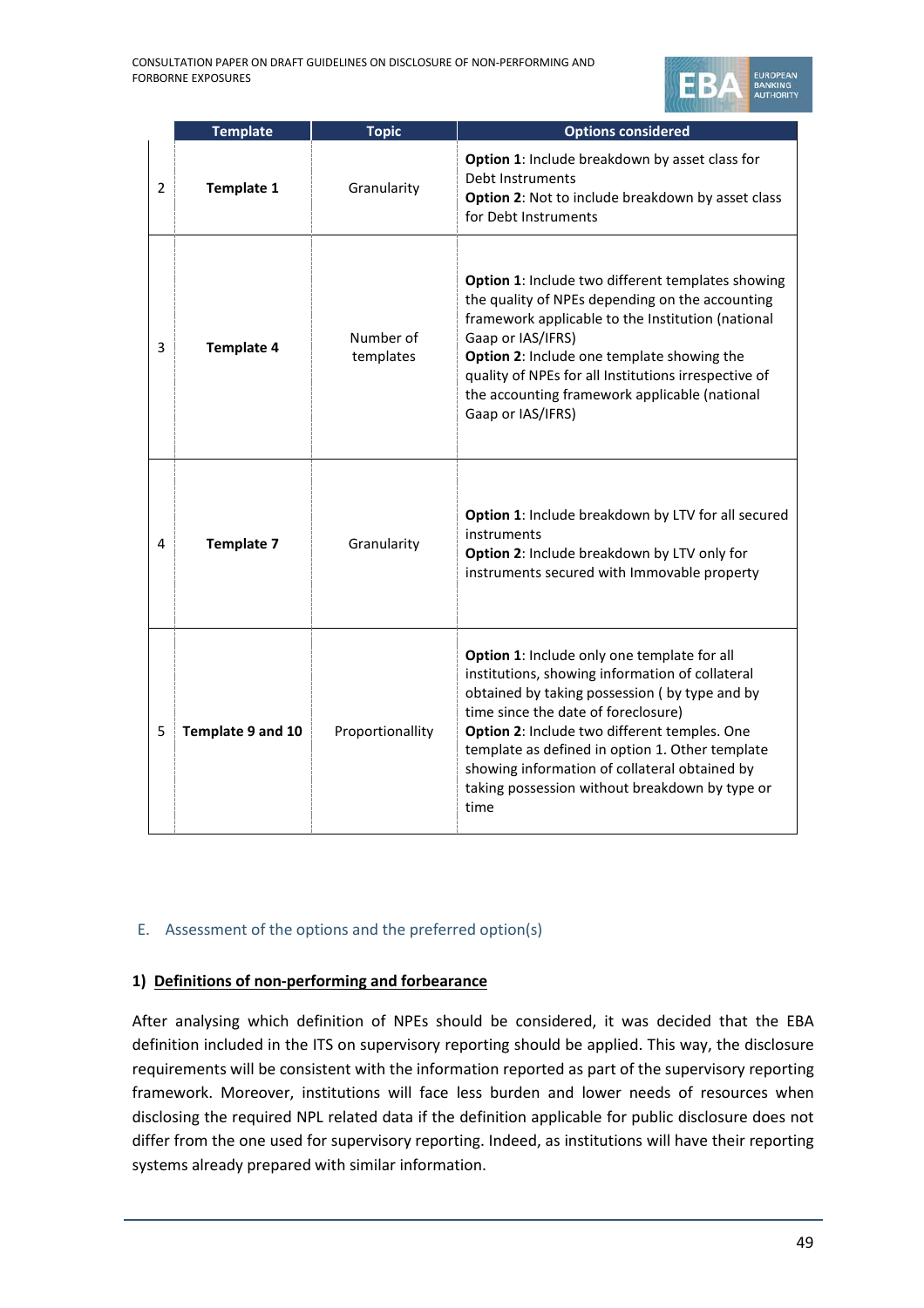

### **2) Scope of application**

High level of NPL is an important problem within the EU banking sector. Under **option 1**, these guidelines would only be applicable to significant credit institutions that meet certain criteria. Nevertheless, high levels of NPLs affect not only significant institutions, but also small and medium size institutions. Moreover, the main aim of these guidelines is to provide standardised and harmonized information about NPLs and this aim will not be reached if its scope of application is limited to some institutions based on significance criteria. Therefore, the preferred option is **option 2**. Under this option, these guidelines will apply to all credit institutions that are subject to all or part of the disclosure requirements specified in Part Eight of the CRR irrespective of meeting or not significance criteria.

### **3) Introduction of proportionality**

High levels of NPLs can imply risks for the viability of the institution. The impact of viability risk of a small or medium size institution on the economy of a member state should be less material than the impact of this risk from a significant one. Similarly, the potential impact in terms of reduction of new lending into the real economy due to high NPL levels would be more material if the institution with high levels of NPLs has an important share of the market in a certain member state. Additionally, if the institution is a global systemically important institution (G-SIIs) or other systemically important institution (O-SSIs), the effect of high levels of NPLs and its possible consequences could result in a wider and extended spill-over effect to the member state's economy or to the global economy. In addition, small and medium size institutions may face more resources constraints if they have to disclose a highly detailed amount of information.

On the other hand, banks reporting high levels of NPLs are, in principle, the ones that may potentially cause the problems described in the previous paragraph. Finally, additional detailed information on non-performing exposures and foreclosed assets is relevant for the markets mainly in the case of institutions with high levels of NPLs.

For these reasons, the preferred option is to combine both criteria (size/significance of the institutions and level of NPL) to introduce proportionality in order to limit the application of extended and more detailed disclosure requirements to significant institutions with high level on NPLs (**Option 2**).

In terms of frequency, disclosure requirements with higher than annual frequency would be a burden for small and medium size institutions, which might face resources constraints. The guidelines further embed proportionality in terms of frequency of the disclosures, and only certain institutions are required to disclose some templates with more frequently than annually (**Option 2**).

### **4) Content, structure and granularity**

As explained before, the European Council's Action Plan invites the EBA to implement guidelines on NPL management consistent with the SSM Guidance. In terms of disclosure, this may lead to request credit institutions to disclose information on quality of assets that goes beyond the information that they have, or will have to report, as part of the supervisory reporting framework. It is important to note that the information included in the supervisory reporting framework should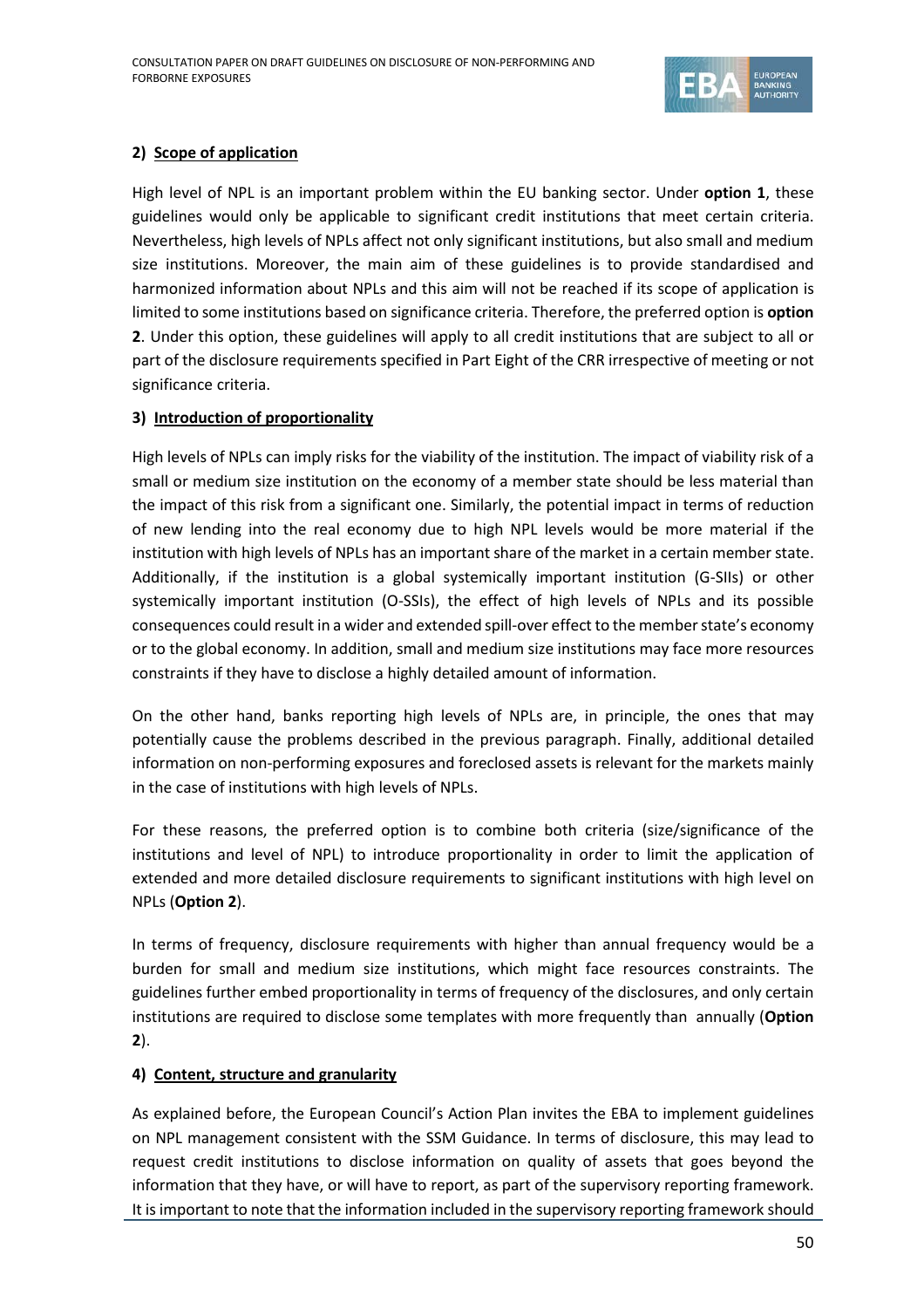

be enough for supervisors to form a clear picture on the quality of assets held by credit institutions. Similarly, this information should also be enough for market participants to understand the risk profile of banks. In addition, sticking to the information that credit institutions will report as part of the supervisory reporting framework will facilitate very much their compliance with the disclosure requirements. Consequently, the preferred option is to ensure that there will be consistency between the disclosure templates included in these guidelines and the supervisory reporting data. (**Option 2**).

More specifically, as previously mentioned, some aspects regarding granularity, content or proportionality have been assessed at template level. The following table shows the assessment of the different options previously described in section D:

|              | <b>Template</b>        | <b>Assessment of the options</b>                                                                                                                                                                                                                                                                                                                                                                                                                                                                                                                                                                                        | <b>Preferred option</b>                                                                                                                                                                                                                                                                                                                                                                                                                                               |
|--------------|------------------------|-------------------------------------------------------------------------------------------------------------------------------------------------------------------------------------------------------------------------------------------------------------------------------------------------------------------------------------------------------------------------------------------------------------------------------------------------------------------------------------------------------------------------------------------------------------------------------------------------------------------------|-----------------------------------------------------------------------------------------------------------------------------------------------------------------------------------------------------------------------------------------------------------------------------------------------------------------------------------------------------------------------------------------------------------------------------------------------------------------------|
| $\mathbf{1}$ | Templates 1,3 and<br>4 | Option 1 would be to include accounting<br>breakdown for the disclose of information<br>regarding forborne and non-performing<br>exposures.<br>This content can be useful, for example, to<br>provide a wide view of the business model of<br>the bank (from the idea of how long are they<br>keeping their accounting positions). While this<br>information might be useful for supervisors, this<br>level of detail is probably not needed for<br>market participants.                                                                                                                                                | The preferred option is<br>option 2: Not to include<br>breakdown by accounting<br>portfolio for Debt<br>Instruments.                                                                                                                                                                                                                                                                                                                                                  |
| 2            | <b>Template 1</b>      | It was assessed whether to include accounting<br>breakdown by asset class for both, forborne<br>exposures and non-performing exposures for<br>debt securities. It is not usual that debt<br>securities become forborne exposures.                                                                                                                                                                                                                                                                                                                                                                                       | The preferred option is<br>option 2: Not to include<br>breakdown by asset class<br>for Debt Instruments, as<br>this breakdown does not<br>provide valuable<br>information to the public.                                                                                                                                                                                                                                                                              |
| 3            | <b>Template 4</b>      | For credit institutions subject to the IAS/IFRS<br>framework, this template requires the<br>breakdown of the information on NPEs by<br>"Stage". Nevertheless, this breakdown is<br>probably not applicable to credit institutions<br>subject to national GAAP. Option 1 includes two<br>different templates depending on the<br>accounting framework applicable (the template<br>applicable for IAS/IFRS institutions would<br>contain the Stage breakdown). Nevertheless,<br>this will result in the inclusion of one extra<br>template making more difficult and less simple<br>the use of the information disclosed. | The preferred option is<br>option 2: Include one<br>template showing the<br>quality of NPEs for all<br>Institutions irrespective of<br>the accounting framework<br>applicable (national Gaap<br>or IAS/IFRS). The only one<br>template will include<br>enough breakdown to<br>provide the required<br>information by stage but<br>will also include a column<br>to fill the total amount<br>(without stage breakdown)<br>for institutions not subject<br>to IAS/IFRS. |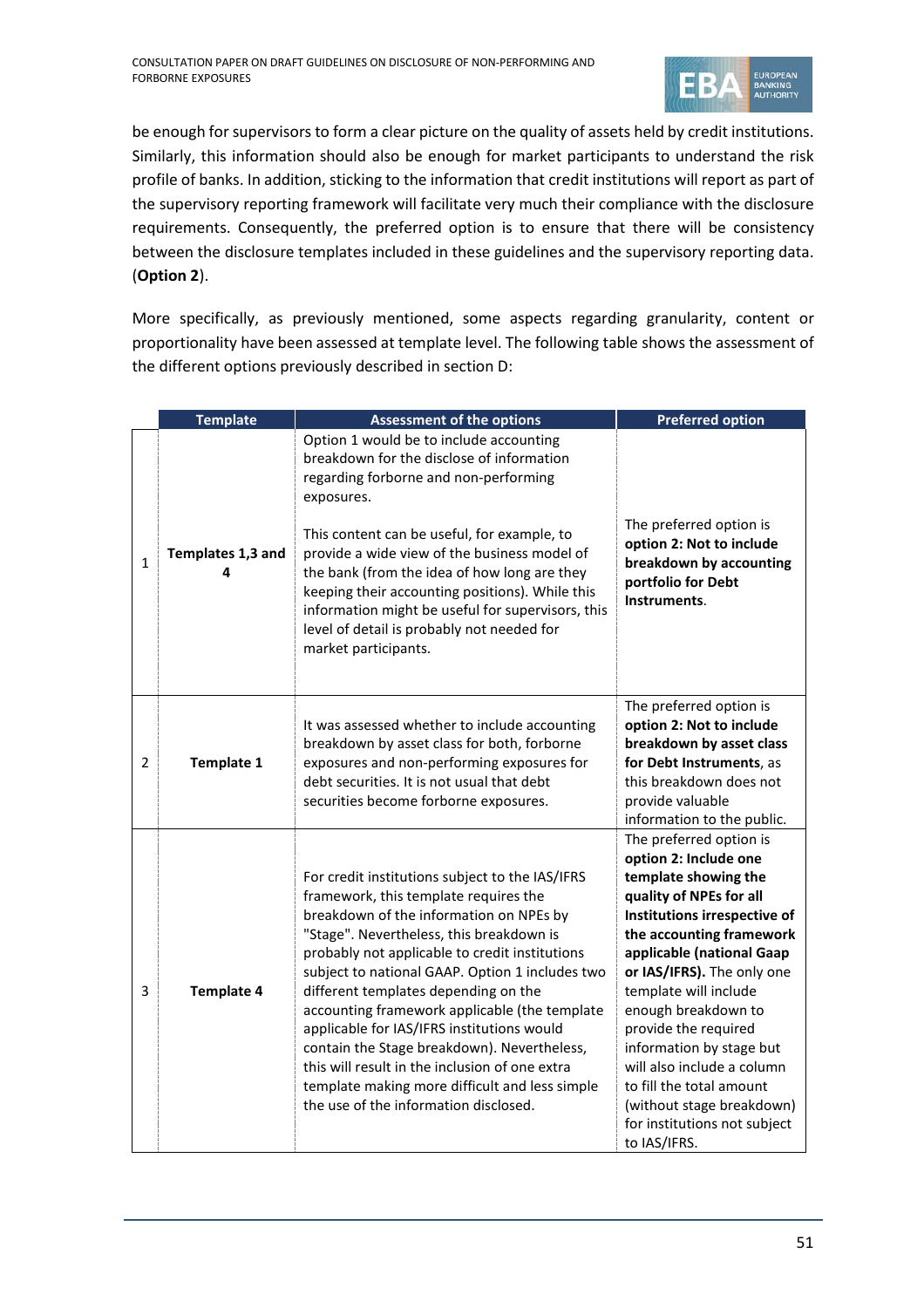

| 4 | <b>Template 7</b> | The breakdown by LTV is useful information if<br>the user of information knows the share of the<br>exposure that is collateralised by real state<br>items. Option 1 only shows the breakdown by<br>LTV over the whole collateralised exposure, but<br>part of this exposure could be collaterilised by<br>other than immovable property collateral. In<br>the latter case, the LTV is not a relevant<br>concept. | The preferred option is<br>option 2: Include<br>breakdown by LTV only<br>for instruments secured<br>with Immovable property<br>as this breakdown is only<br>useful for the share of<br>exposure secured by<br>immovable collateral.                                                                                                                                                                                                                                                                      |
|---|-------------------|------------------------------------------------------------------------------------------------------------------------------------------------------------------------------------------------------------------------------------------------------------------------------------------------------------------------------------------------------------------------------------------------------------------|----------------------------------------------------------------------------------------------------------------------------------------------------------------------------------------------------------------------------------------------------------------------------------------------------------------------------------------------------------------------------------------------------------------------------------------------------------------------------------------------------------|
| 5 | Template 9 and 10 | The information about the gross amount of the<br>debt or the accumulated impairment of the<br>instrument that was cancelled in exchange of<br>collateral is useful and valuable information for<br>the public. Nevertheless, providing this<br>information by type and by vintage bucket is<br>relevant mainly in the case of credit institutions<br>with high level of NPLs.                                    | The preferred option is<br>Option 2: Include two<br>different templates. One<br>template as defined in<br>option 1. Other template<br>showing information of<br>collateral obtained by<br>taking possession without<br>breakdown by type or<br>vintage. The simplified<br>template will be applicable<br>to all credit institutions,<br>while the detailed<br>template will be applicable<br>to credit institutions that<br>meet any of the<br>significance criteria and<br>report a high level of NPLs. |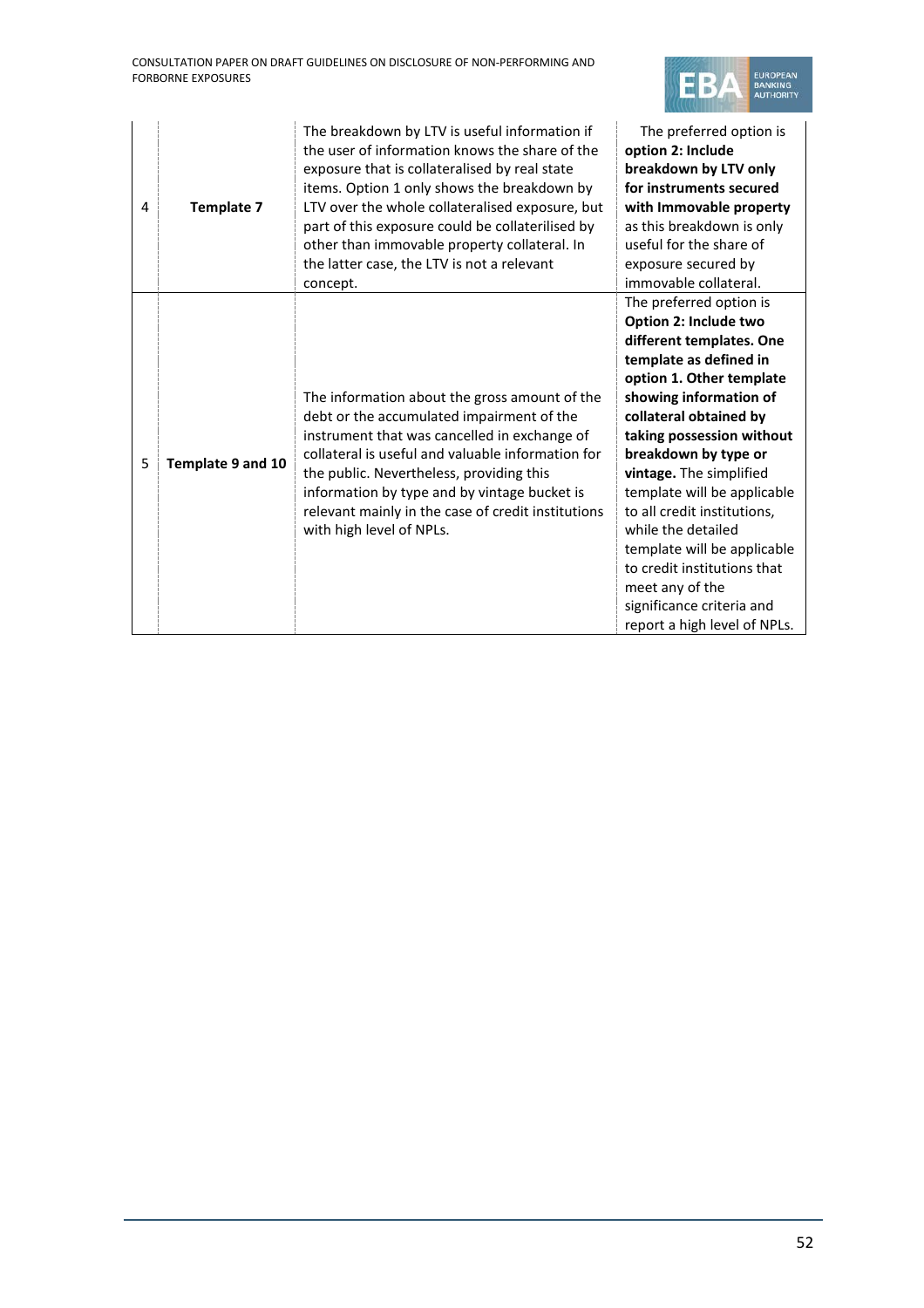

## <span id="page-52-0"></span>5.2 Overview of questions for consultation

Question 1: Could you provide your views on whether adding an "of which" column to column 'f' of template 1 - "Credit quality of forborne exposures", including the information on non-performing forborne exposures that are impaired (i.e. "of which impaired") would be useful?

Question 2: Could you provide your views on whether adding the columns with the breakdown of provisions for non-performing exposures by buckets of the number of days that the exposure has been past due to template 3 - "Credit quality of performing and non-performing exposures by aging of past due days" would be useful?

Question 3: Could you provide your views on whether the breakdown between "on balance sheet exposures" and "off balance sheet exposures" included in template 5 – "Quality of Non-performing exposures by geography" is useful?

Question 4: Could you provide your views on whether the information on loans and advances secured with immovable property with a loan-to-value higher than 60% and lower than 80% included in row 3 of template 7 – "Collateral valuation - Loans and advances at cost or amortised cost" is useful?

Question 5: Do you agree with the overall content of these guidelines and with the templates proposed? In case of disagreement, please outline alternatives that would help to achieve the purpose of the guidelines.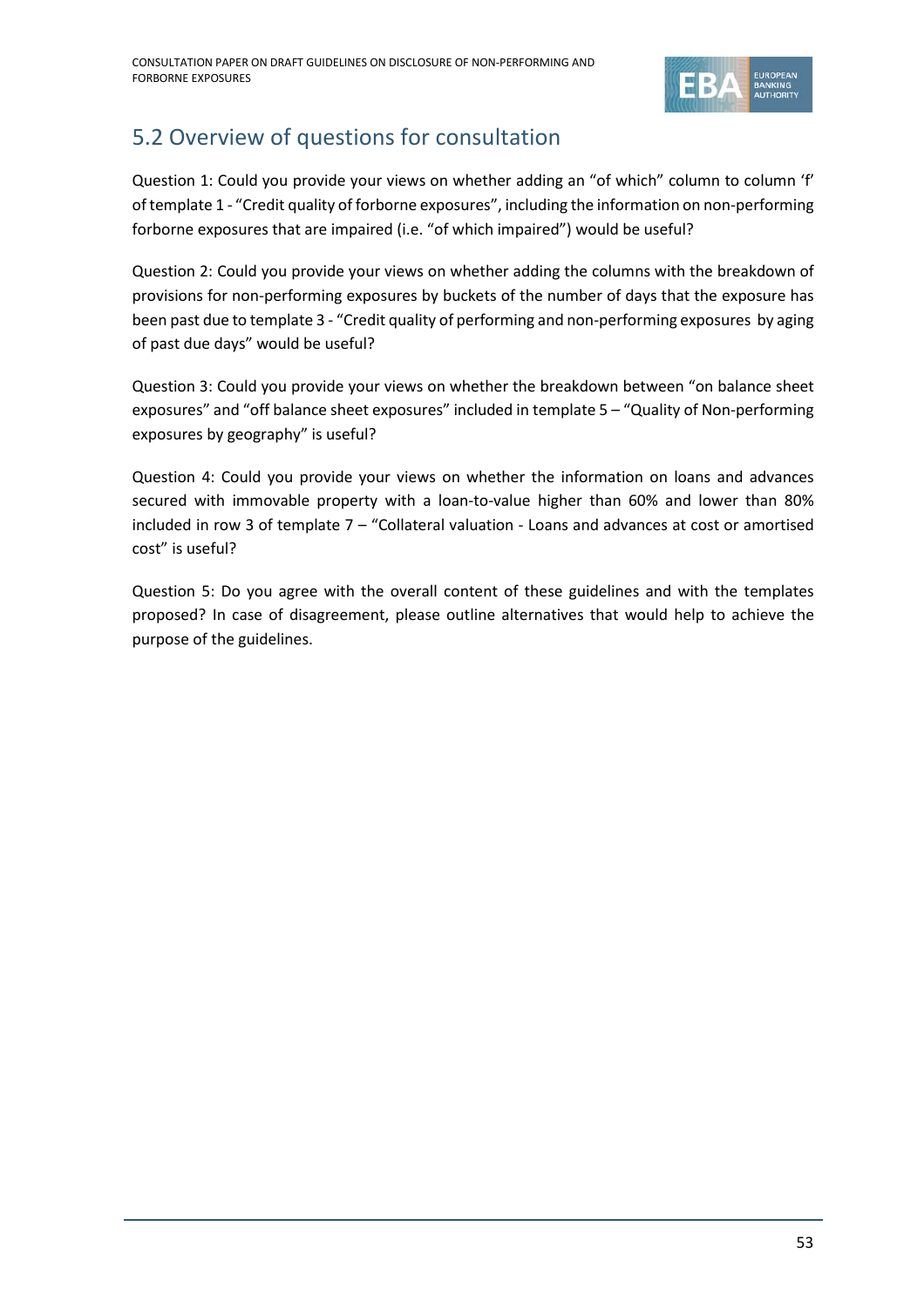

## <span id="page-53-0"></span>5.3 Feedback on the public consultation and on the opinion of the BSG

[Include a feedback statement in the CP, only if there has been a previous consultation stage].

The EBA publicly consulted on the draft proposal contained in this paper.

The consultation period lasted for [duration of the consultation] and ended on xx [Month] xxxx. Xx [number] responses were received, of which xx were published on the EBA website.

This paper presents a summary of the key points and other comments arising from the consultation, the analysis and discussion triggered by these comments and the actions taken to address them if deemed necessary.

In many cases several industry bodies made similar comments or the same body repeated its comments in the response to different questions. In such cases, the comments, and EBA analysis are included in the section of this paper where EBA considers them most appropriate.

Changes to the draft [RTS/ITS/Guidelines/Recommendations] have been incorporated as a result of the responses received during the public consultation.

### **Summary of key issues and the EBA's response**

[In this section cover the main issues/themes raised during this consultation, i.e. the most important ones- Please keep this section to a max length of 2 pages]